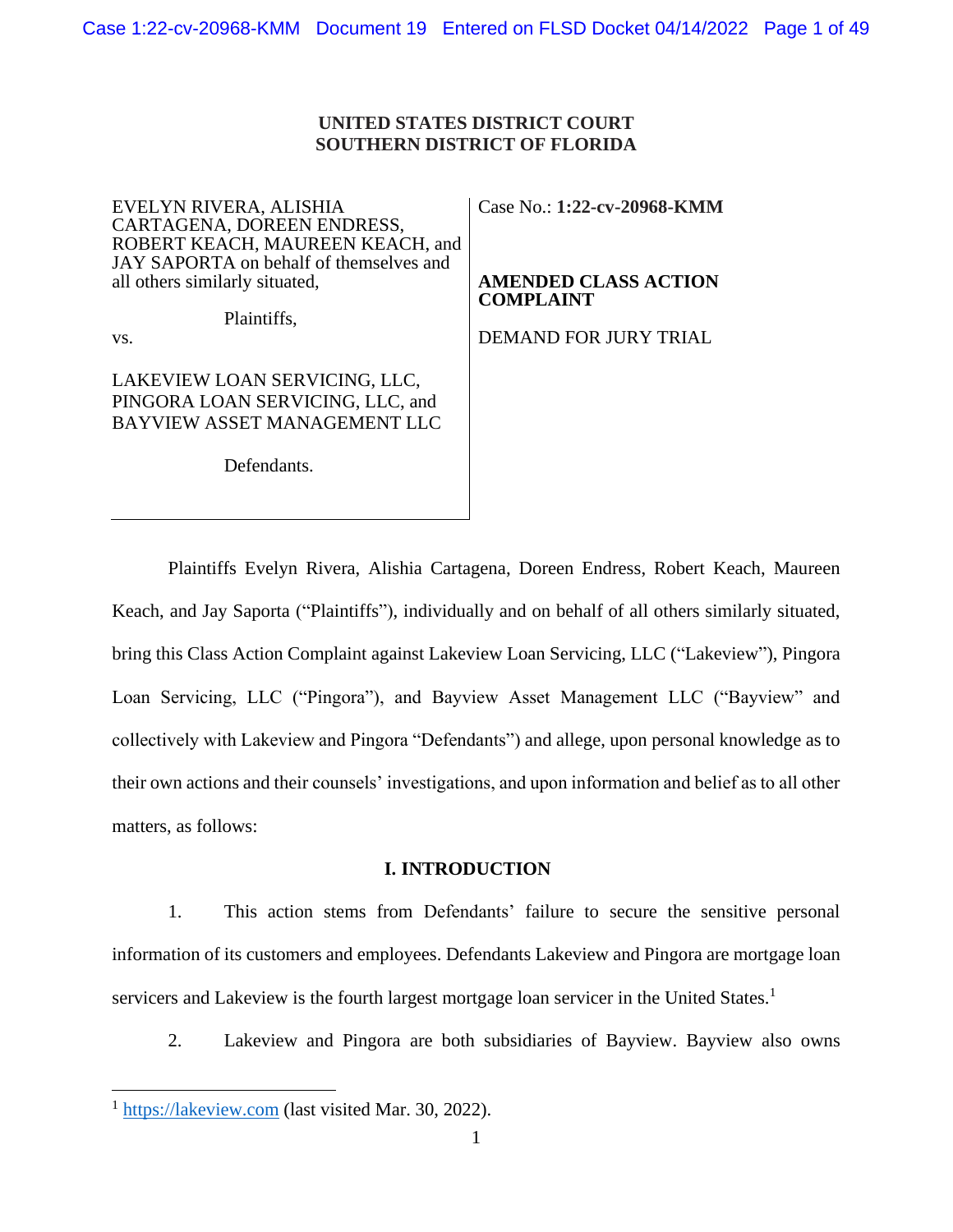Community Loan Servicing, LLC (formerly known as Bayview Loan Servicing, LLC). Community Loan Servicing, LLC is the fulfillment partner of Lakeview, which means that it provides processing, underwriting and closing functions for loans originated by Lakeview. Bayview provides the privacy notice for Community Loan Servicing, demonstrating its involvement in Lakeview's privacy practices. Lakeview and Pingora obtain certain personally identifying information related to their customers—current and former mortgagees, as well as mortgage applicants—in furtherance of services it performs on their behalf.

3. Plaintiffs bring this class action against Defendants for their failure to properly secure and safeguard sensitive Personally Identifiable Information provided by and belonging to its customers, including, without limitation, name, address, loan number, and Social Security number and, for some, information provided in connection with a loan application, loan modification, or other items regarding loan servicing ("PII").

4. On or around October 27, 2021, an intruder gained entry to Defendants' network system, accessed the PII stored therein, and exfiltrated information from Lakeview and Pingora's systems (the "Data Breach"). In early December 2021, Defendants identified this "security incident involving unauthorized access to [its] file servers."<sup>2</sup> Defendants determined that "an unauthorized person obtained access to files on [its] file storage servers from October 27, 2021 to December 7, 2021."<sup>3</sup>

5. On January 31, 2022, the review process generated a preliminary list of individuals affected by the Data Breach. Defendants determined that the unauthorized actor accessed and exfiltrated the PII of more than 2,537,261 current and former Lakeview customers ("Class Members"), including that of Plaintiffs and Class Members. Defendants also determined that an

<sup>&</sup>lt;sup>2</sup> Exhibit 1 (sample "Notification Letter" sent to California Attorney General's Office). 3 *Id*.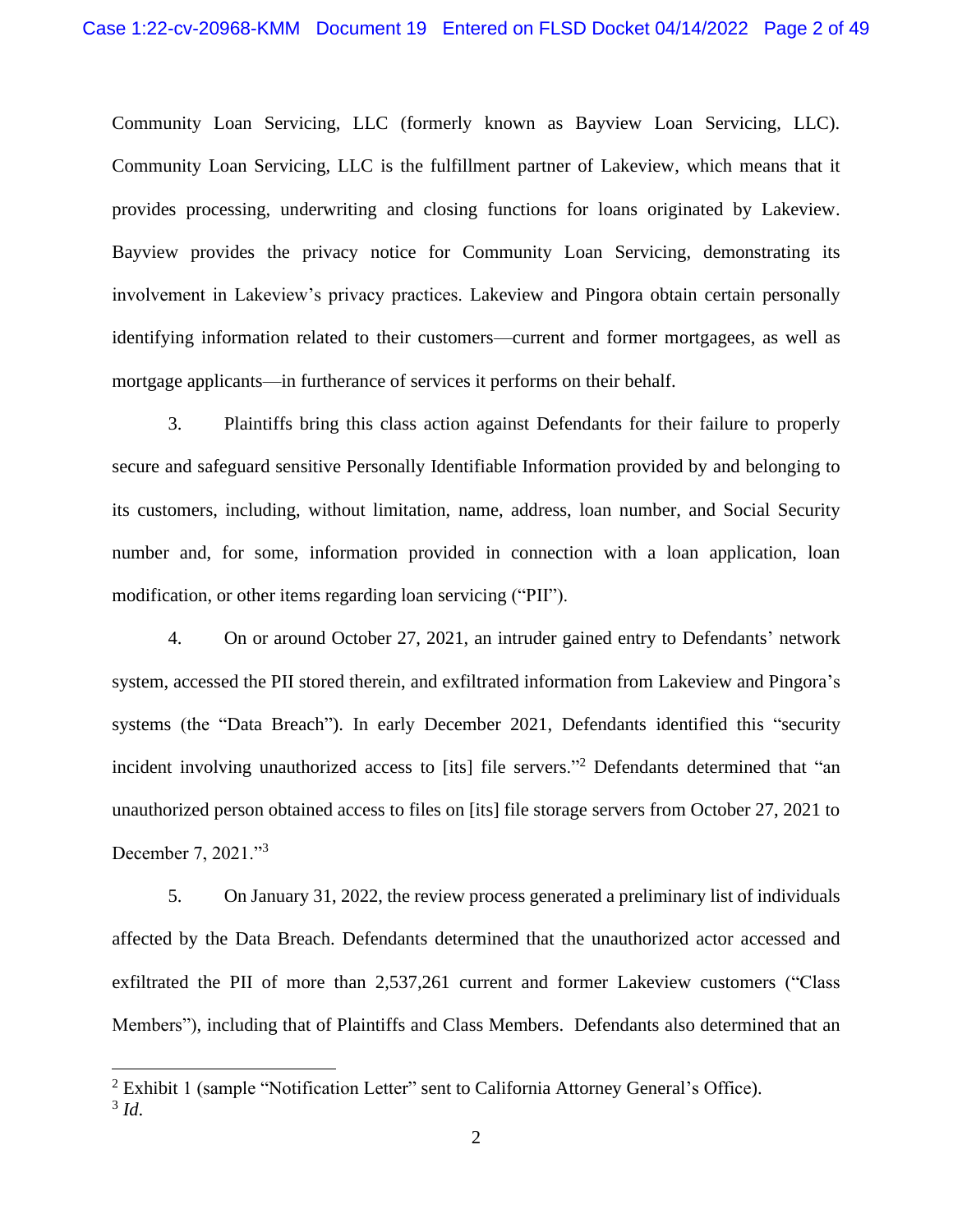unspecified number of Pingora customers were affected, including Plaintiffs Robert Keach, Maureen Keach, Jay Saporta and Class Members.

6. On or around March 18, 2022, Lakeview began notifying Plaintiffs and Class Members of the Data Breach. On or around April 6, 2022, Pingora began notifying Plaintiffs and Class Members of the Data Breach.

7. By obtaining, collecting, using, and deriving a benefit from Plaintiffs' and Class Members' PII, Defendants assumed legal and equitable duties to these individuals. Defendants admit that the unencrypted PII accessed and exfiltrated includes highly sensitive information, such as names, dates of birth, addresses, phone numbers, financial or bank account information, Social Security numbers, insurance information and account numbers, medical information including history, condition, treatment and diagnosis, medical record numbers, driver's license numbers, and email addresses.

8. The exposed PII of Defendants' current and former customers can be sold on the dark web. Plaintiffs are informed and believe that their information has already been placed onto the dark web. Hackers can now access and/or offer for sale the unencrypted, unredacted PII to criminals. Defendants' current and former customers face a lifetime risk of identity theft, which is heightened by the loss of their Social Security numbers.

9. This PII was compromised due to Defendants' negligent and/or careless acts and omissions and the failure to protect PII of Defendants' current and former customers.

10. Until notified of the breach, Plaintiffs and Class Members had no idea their PII had been compromised, and that they were, and continue to be, at significant risk of identity theft and various other forms of personal, social, and financial harm. The risk will remain for their rest of their lives.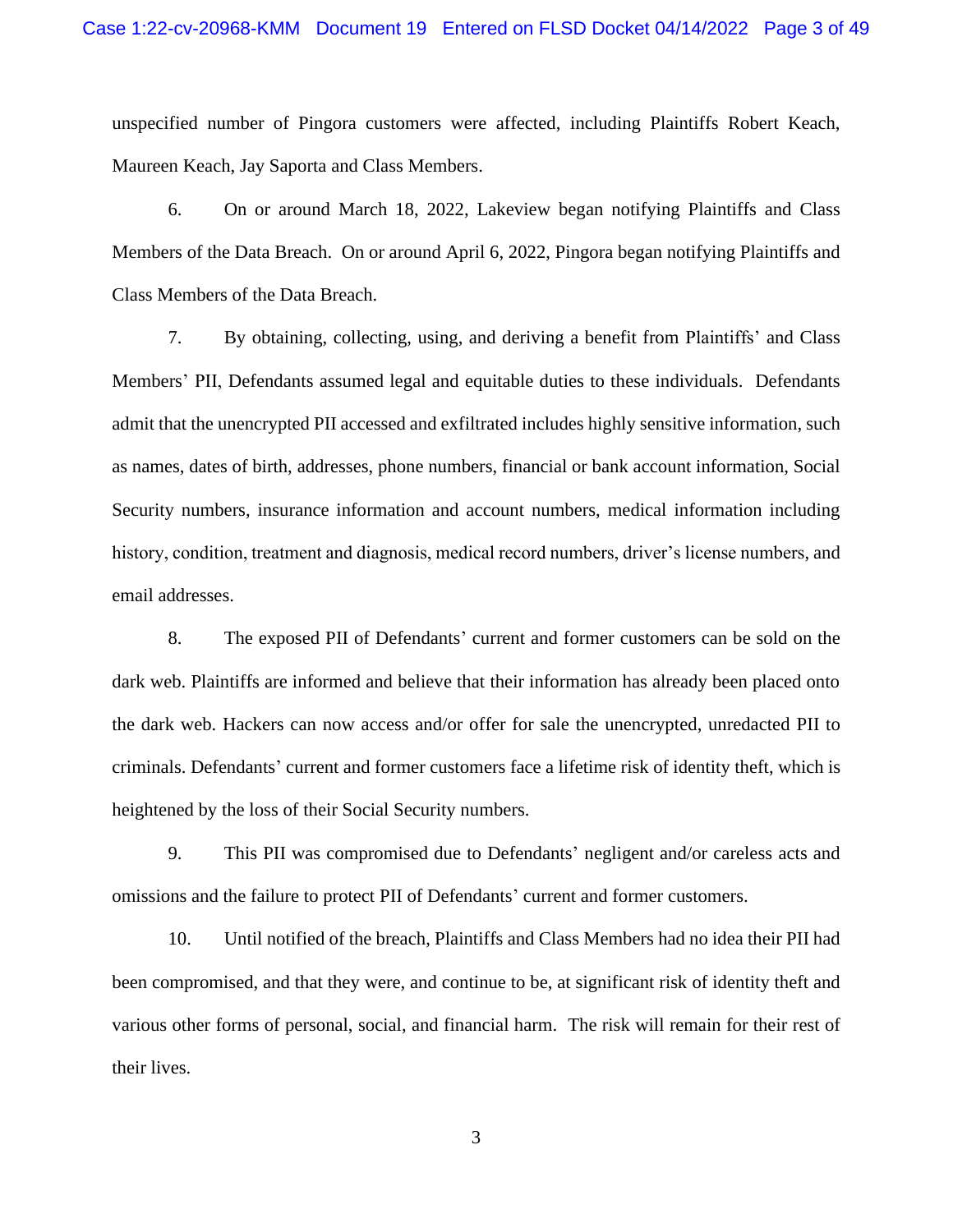11. Plaintiffs bring this action on behalf of all persons whose PII was compromised as a result of Defendants' failure to: (i) adequately protect the PII of Defendants' current and former customers; (ii) warn Defendants' current and former customers of their inadequate information security practices; and (iii) effectively secure hardware containing protected PII using reasonable and effective security procedures free of vulnerabilities. Defendants' conduct amounts to negligence and violates federal and state statutes.

12. Plaintiffs and Class Members have suffered numerous actual and imminent injuries as a direct result of the Data Breach, including: (a) theft of their PII; (b) costs associated with the detection and prevention of identity theft; (c) costs associated with time spent and the loss of productivity from taking time to address and attempt to ameliorate, mitigate, and deal with the consequences of the Data Breach; (d) invasion of privacy; (e) the emotional distress, stress, nuisance, and annoyance of responding to, and resulting from, the Data Breach; (f) the actual and/or imminent injury arising from actual and/or potential fraud and identity theft posed by their personal data being placed in the hands of the ill-intentioned hackers and/or criminals; (g) damages to and diminution in value of their personal data entrusted to Defendants with the mutual understanding that Defendants would safeguard their PII against theft and not allow access to and misuse of their personal data by others; and (h) the continued risk to their PII, which remains in the possession of Defendants, and which is subject to further injurious breaches, so long as Defendants fail to undertake appropriate and adequate measures to protect Plaintiffs' and Class Members' PII, and, at the very least, are entitled to nominal damages.

13. Lakeview and Pingora have stated they will protect the privacy of its customers and use security measures to protect its customers' information from unauthorized disclosure.<sup>4</sup>

<sup>4</sup> Exhibit 2 ("Privacy Policy".)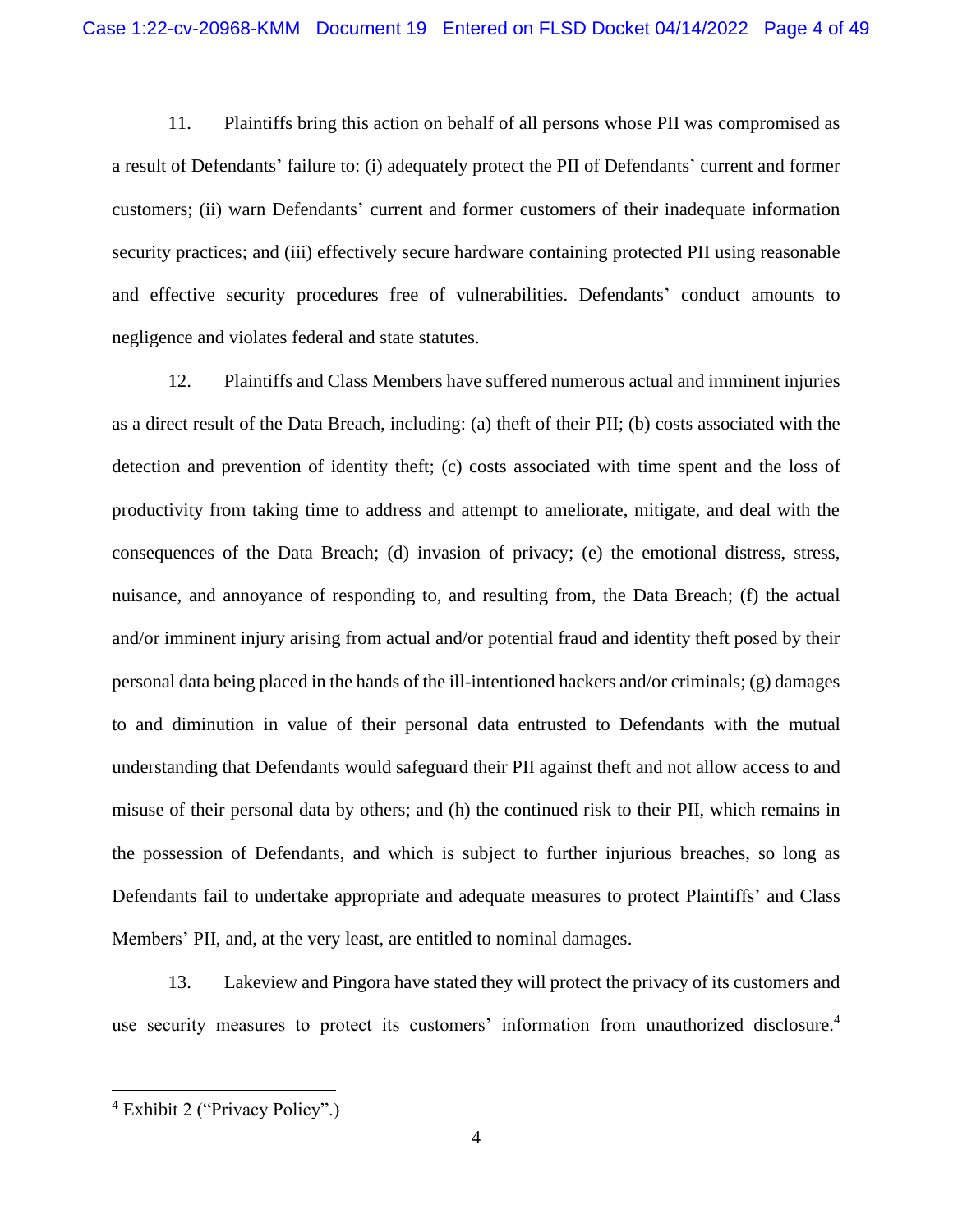However, Defendants disregarded the rights of Plaintiffs and Class Members by intentionally, willfully, recklessly, or negligently failing to take and implement adequate and reasonable measures to ensure that Lakeview and Pingora's current and former customers' and employee's PII was safeguarded, failing to take available steps to prevent an unauthorized disclosure of data, and failing to follow applicable, required and appropriate protocols, policies and procedures regarding the encryption of data, even for internal use. As the result, the PII of Plaintiffs and Class Members was compromised through access to and exfiltration by an unknown and unauthorized third party. Plaintiffs and Class Members have a continuing interest in ensuring that their information is and remains safe, and they should be entitled to injunctive and other equitable relief.

14. Plaintiffs by this action seek compensatory damages together with injunctive relief to remediate Defendants' failures to secure their and Class Members' PII, and to provide credit monitoring, identity theft insurance, and credit repair services to protect the Class of Data Breach victims from identity theft and fraud.

### **II. PARTIES**

### *Plaintiff Evelyn Rivera*

15. Plaintiff Evelyn Rivera is a resident and citizen the State of Massachusetts and intends to remain domiciled in and a citizen of the State of Massachusetts.

16. Plaintiff Rivera received a letter dated March 16, 2022 from Defendant concerning the Data Breach. The letter stated unauthorized actors gained access to Lakeview Loan Servicing's network containing her name, address, loan number, Social Security number, and for some, information provided in connection with a loan application, loan modification, or other items regarding loan servicing.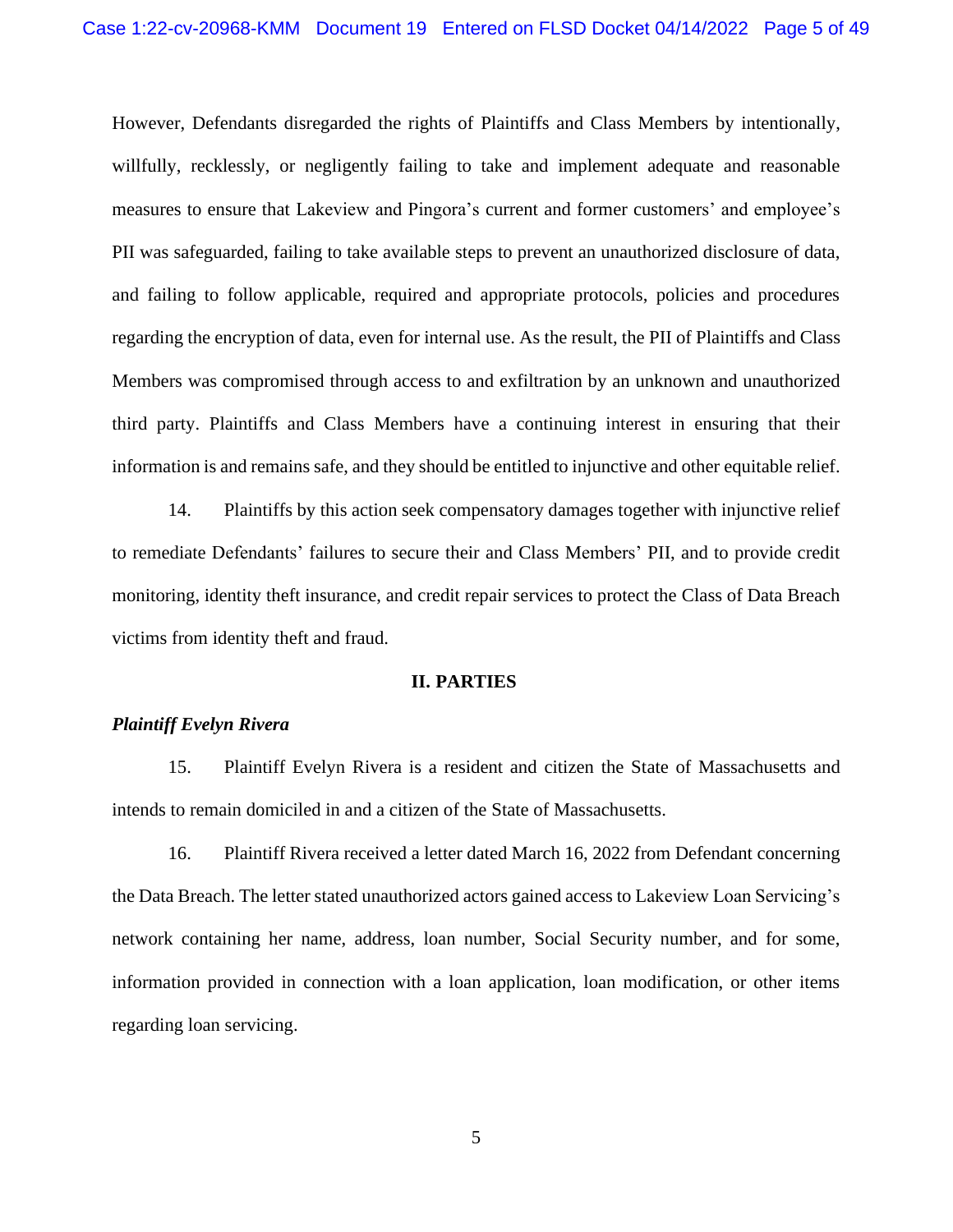## *Plaintiff Alishia Cartagena*

17. Plaintiff Alishia Cartagena is a resident and citizen of the State of Massachusetts and intends to remain domiciled in and a citizen of the State of Massachusetts.

18. Plaintiff Cartagena received a letter dated March 16, 2022 from Defendant concerning the Data Breach. The letter stated unauthorized actors gained access to Lakeview Loan Servicing's network containing her name, address, loan number, Social Security number, and for some, information provided in connection with a loan application, loan modification, or other items regarding loan servicing.

### *Plaintiff Doreen Endress*

19. Plaintiff Doreen Endress is a citizen and resident of Granby, Connecticut.

20. Plaintiff Endress received a letter dated March 16, 2022 from Defendant concerning the Data Breach. The letter stated unauthorized actors gained access to Lakeview Loan Servicing's network containing her name, address, loan number, Social Security number, and for some, information provided in connection with a loan application, loan modification, or other items regarding loan servicing.

## *Plaintiff Robert Keach*

21. Plaintiff Robert Keach is a resident and citizen the State of California and intends to remain domiciled in and a citizen of the State of California.

22. Plaintiff Robert Keach received a letter dated April 6, 2022 from Defendant Pingora concerning the Data Breach. The letter stated that his name, address, loan number, and Social Security number were exposed in the Data Breach. The letter also stated that "[f]or some, the accessed files may also have included information provided in connection with a loan application, loan modification, or other items regarding loan servicing."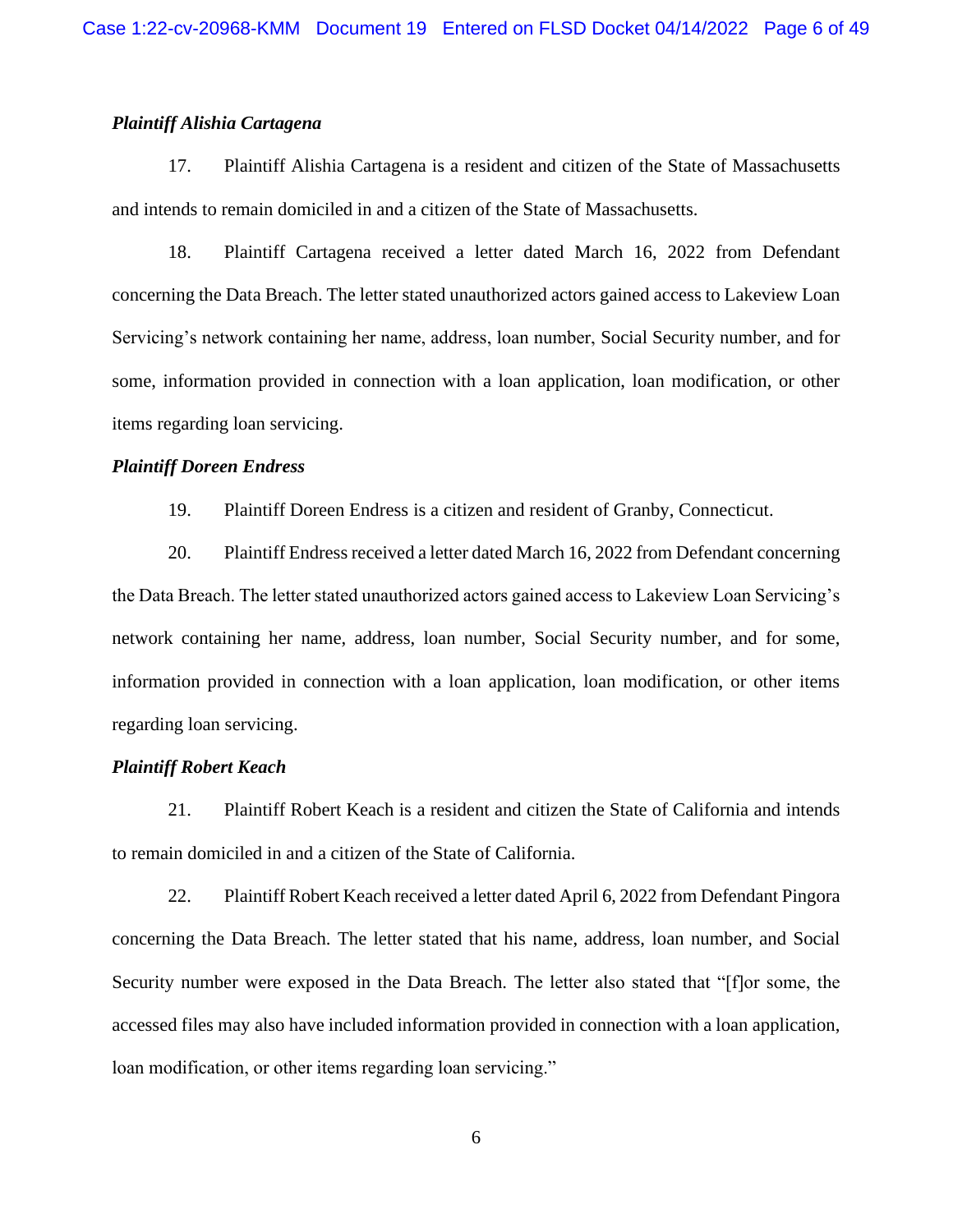## *Plaintiff Maureen Keach*

23. Plaintiff Maureen Keach is a resident and citizen the State of California and intends to remain domiciled in and a citizen of the State of California.

24. Plaintiff Maureen Keach received a letter dated April 6, 2022 from Defendant Pingora concerning the Data Breach. The letter stated that her name, address, loan number, and Social Security number were exposed in the Data Breach.

## *Plaintiff Jay Saporta*

25. Plaintiff Jay Saporta is a resident and citizen of the State of California and intends to remain domiciled in and a citizen of the State of California.

26. Plaintiff Jay Saporta received a letter dated April 6, 2022 from Defendant Pingora concerning the Data Breach. The letter stated that his name, address, loan number, and Social Security number were exposed in the Data Breach. The letter also stated that "[f]or some, the accessed files may also have included information provided in connection with a loan application, loan modification, or other items regarding loan servicing."

## *Defendant Lakeview Loan Servicing, LLC*

27. Defendant Lakeview Loan Servicing, LLC is a private mortgage loan servicer organized under the laws of Florida, headquartered at 4425 Ponce de Leon Blvd, Coral Gables, FL 33146, with its principal place of business in Coral Gables, FL.

28. The true names and capacities of persons or entities, whether individual, corporate, associate, or otherwise, who may be responsible for some of the claims alleged herein are currently unknown to Plaintiffs. Plaintiffs will seek leave of Court to amend this complaint to reflect the true names and capacities of such other responsible parties when their identities become known.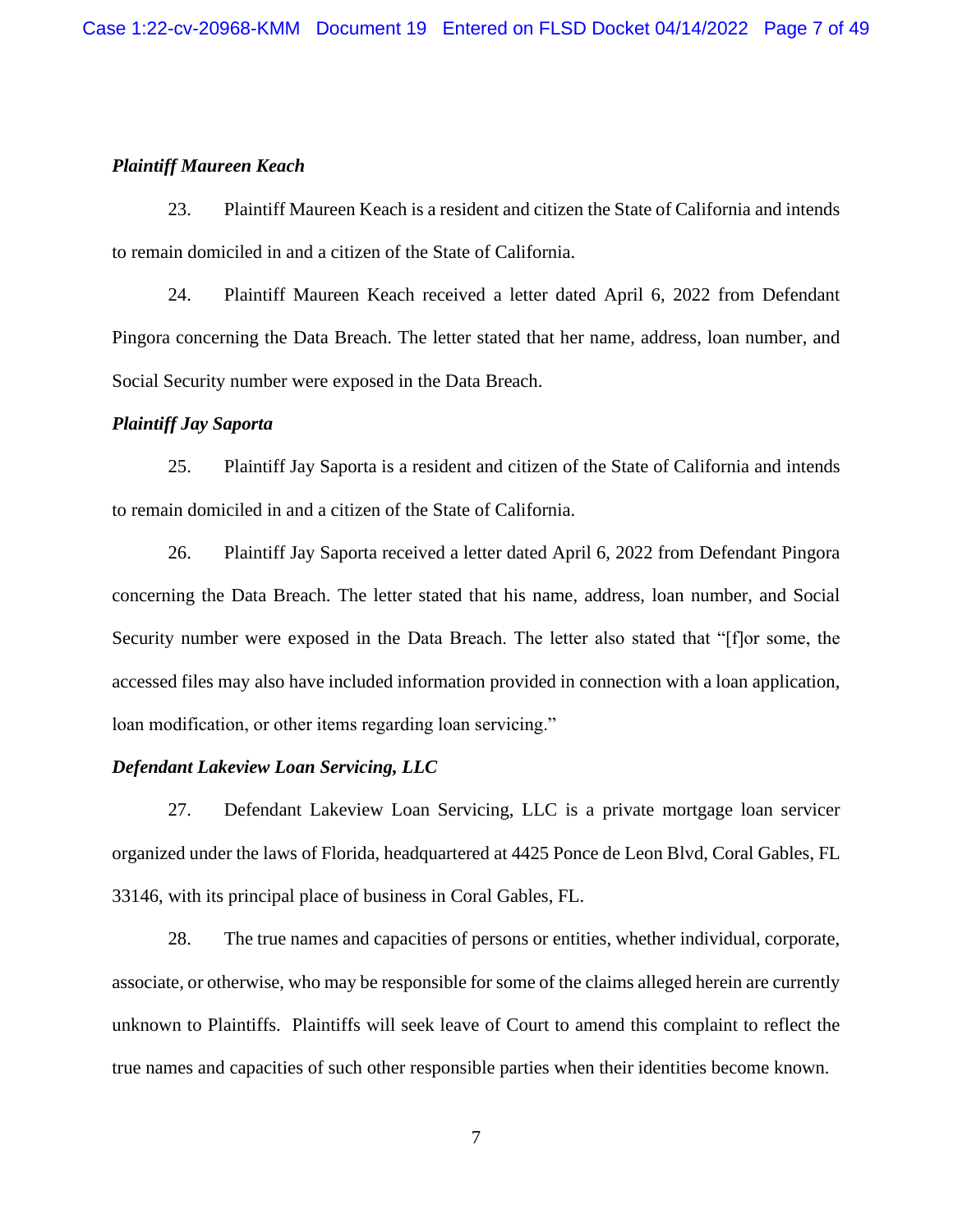29. All of Plaintiffs' claims stated herein are asserted against Defendant Lakeview and any of its owners, predecessors, successors, subsidiaries, agents and/or assigns.

### *Defendant Pingora Loan Servicing, LLC*

30. Defendant Pingora Loan Servicing, LLC is a private mortgage loan servicer organized under the laws of Delaware, headquartered at 1819 Wazee Street, 2nd Floor, Denver, CO 80202, with its principal place of business in Denver, Colorado.

31. The true names and capacities of persons or entities, whether individual, corporate, associate, or otherwise, who may be responsible for some of the claims alleged herein are currently unknown to Plaintiffs. Plaintiffs will seek leave of Court to amend this complaint to reflect the true names and capacities of such other responsible parties when their identities become known.

32. All of Plaintiffs' claims stated herein are asserted against Defendant Pingora and any of its owners, predecessors, successors, subsidiaries, agents and/or assigns.

### *Defendant Bayview Asset Management, LLC*

33. Defendant Bayview Asset Management, LLC is an investment management services company organized under the laws of Florida, headquartered at 4425 Ponce de Leon Blvd, Coral Gables, FL 33146, with its principal place of business in Coral Gables, FL. Bayview is the parent company of Lakeview and Pingora.

34. The true names and capacities of persons or entities, whether individual, corporate, associate, or otherwise, who may be responsible for some of the claims alleged herein are currently unknown to Plaintiffs. Plaintiffs will seek leave of Court to amend this complaint to reflect the true names and capacities of such other responsible parties when their identities become known.

35. All of Plaintiffs' claims stated herein are asserted against Defendant Bayview and any of its owners, predecessors, successors, subsidiaries, agents and/or assigns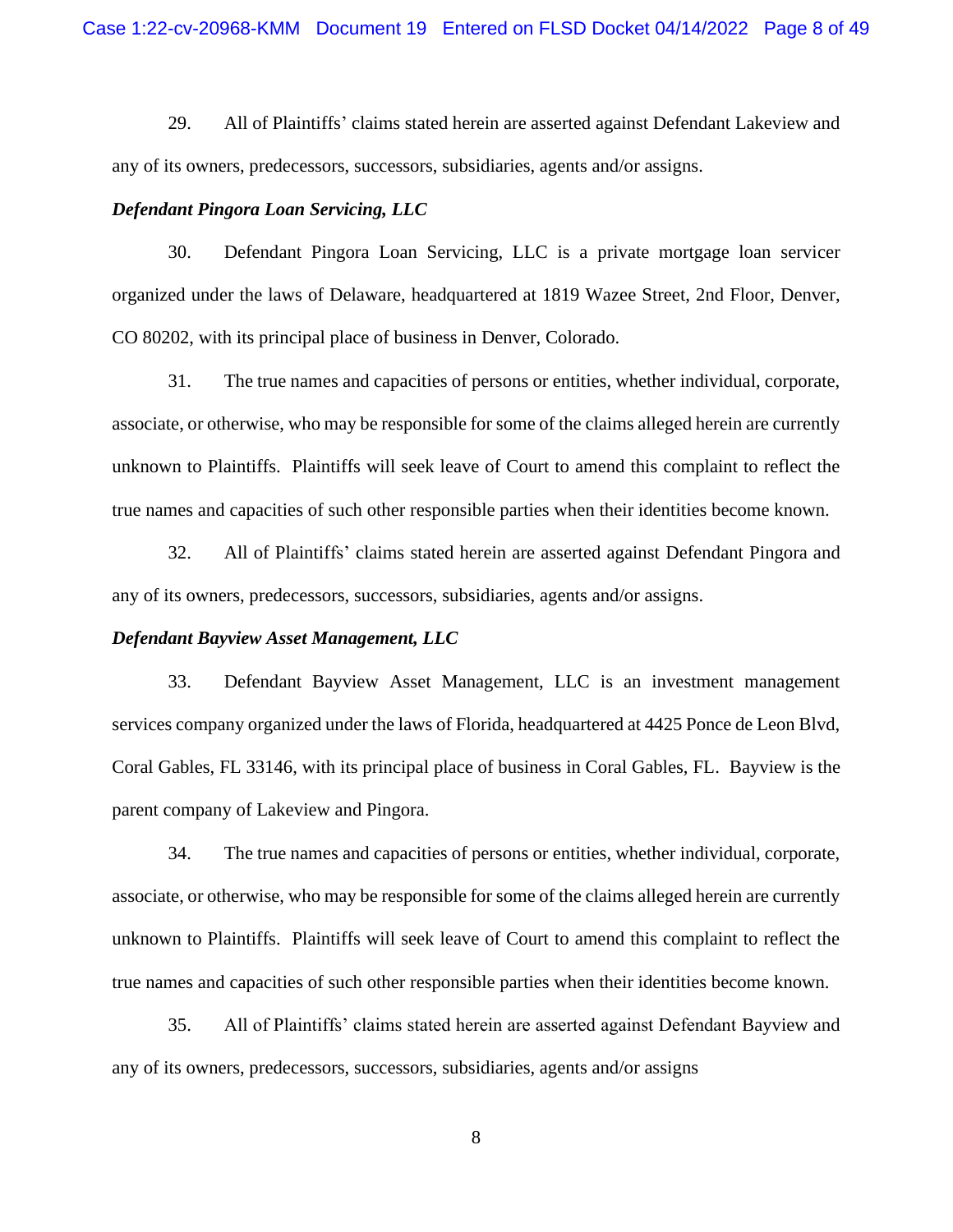### **III. JURISDICTION AND VENUE**

36. This Court has original jurisdiction under the Class Action Fairness Act, 28 U.S.C. § 1332(d)(2), because this is a class action involving more than 100 Class Members and because the amount in controversy exceeds \$5,000,000, exclusive of interest and costs. Moreover, Plaintiffs, numerous other Class Members, and Defendants are citizens of different states.

37. The Court has general personal jurisdiction over Defendants Lakeview and Bayview because, personally or through its agents, Defendants Lakeview and Bayview operated, conducted, engaged in, or carried on a business or business venture in Florida; had offices in Florida; committed tortious acts in Florida; and/or breached a contract in Florida by failing to perform acts required by the contract to be performed in Florida. Defendants Lakeview and Bayview are also organized under the laws of Florida and headquartered at 4425 Ponce de Leon Blvd, Coral Gables, FL 33146, with its principal place of business in Coral Gables, FL.

38. The Court has personal jurisdiction over Defendant Pingora because, personally or through its agents, Defendant Pingora operated, conducted, engaged in, or carried on a business or business venture in Florida; committed tortious acts in Florida; and/or breached a contract in Florida by failing to perform acts required by the contract to be performed in Florida.

39. Venue is proper in this district under 28 U.S.C. §§ 1391(a)(1), 1391(b)(1),  $1391(b)(2)$ , and  $1391(c)(2)$  as a substantial part of the events giving rise to the claims emanated from activities within this district, Defendants Lakeview and Bayview conduct substantial business in this district, and reside in this district. Further, Defendants Lakeview and Bayview are headquartered and does business in and/or has offices for the transaction of its customary business in this district.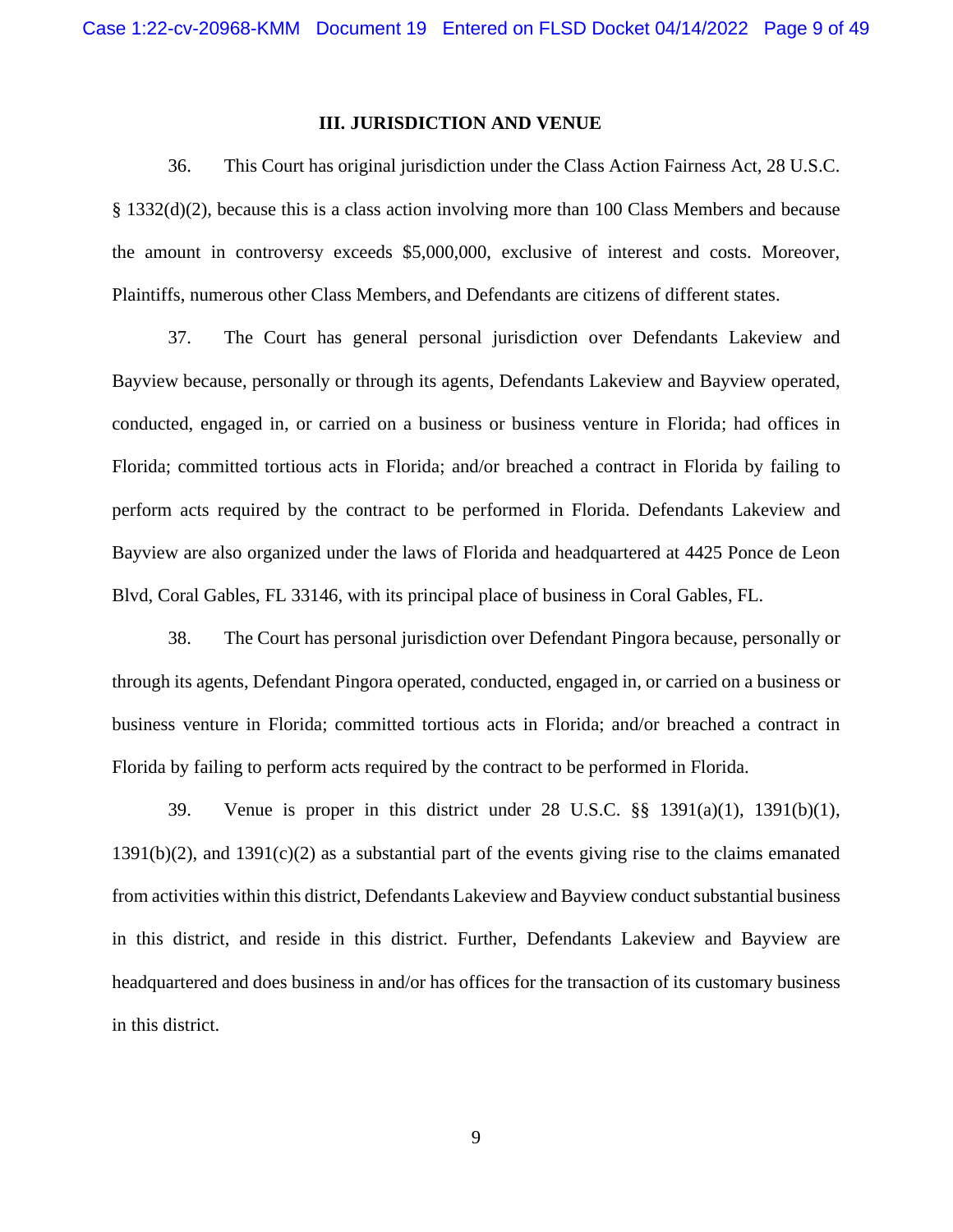## **IV. FACTUAL ALLEGATIONS**

# *Background*

40. Defendant Lakeview is the fourth largest mortgage loan servicer in the United States.<sup>5</sup> Lakeview owns the servicing rights to millions of Americans' mortgage loans. It partners with "several Servicing partners to process payments, manage the escrow, and provide customer service for [more than 1.4 million individuals'] existing mortgage[s]" per year.<sup>6</sup>

41. Bayview—Lakeview's parent company—acquired Pingora Holdings, L.P. and its wholly-owned subsidiary Pingora Loan Servicing, LLC from Annaly Capital Management, Inc. in July 2017 to expand its presence in the mortgage loan industry.

42. Plaintiffs and Class Members who obtained loan services from Lakeview and Pingora were required to entrust some of their most sensitive and confidential information, including, without limitation: name, address, loan number, Social Security number, and additional information provided in connection with a loan application, loan modification, or other items regarding loan servicing. Information that Plaintiffs entrusted to Lakeview and Pinogra is static, does not change, and can be used to commit myriad financial crimes.

43. In providing services to Plaintiffs and Class Members, Lakeview and Pingora generated and retained additional sensitive personal information about Plaintiffs and Class Members, including information concerning their loan services.

44. Plaintiffs and Class Members, as current and former customers of Defendants, relied on Defendants to keep their PII confidential and securely maintained, to use this information for business purposes only, and to make only authorized disclosures of this information. Defendants' current and former customers demand security to safeguard their PII.

<sup>&</sup>lt;sup>5</sup> [https://lakeview.com](https://lakeview.com/) (last visited Mar. 30, 2022).

<sup>6</sup> *Id.*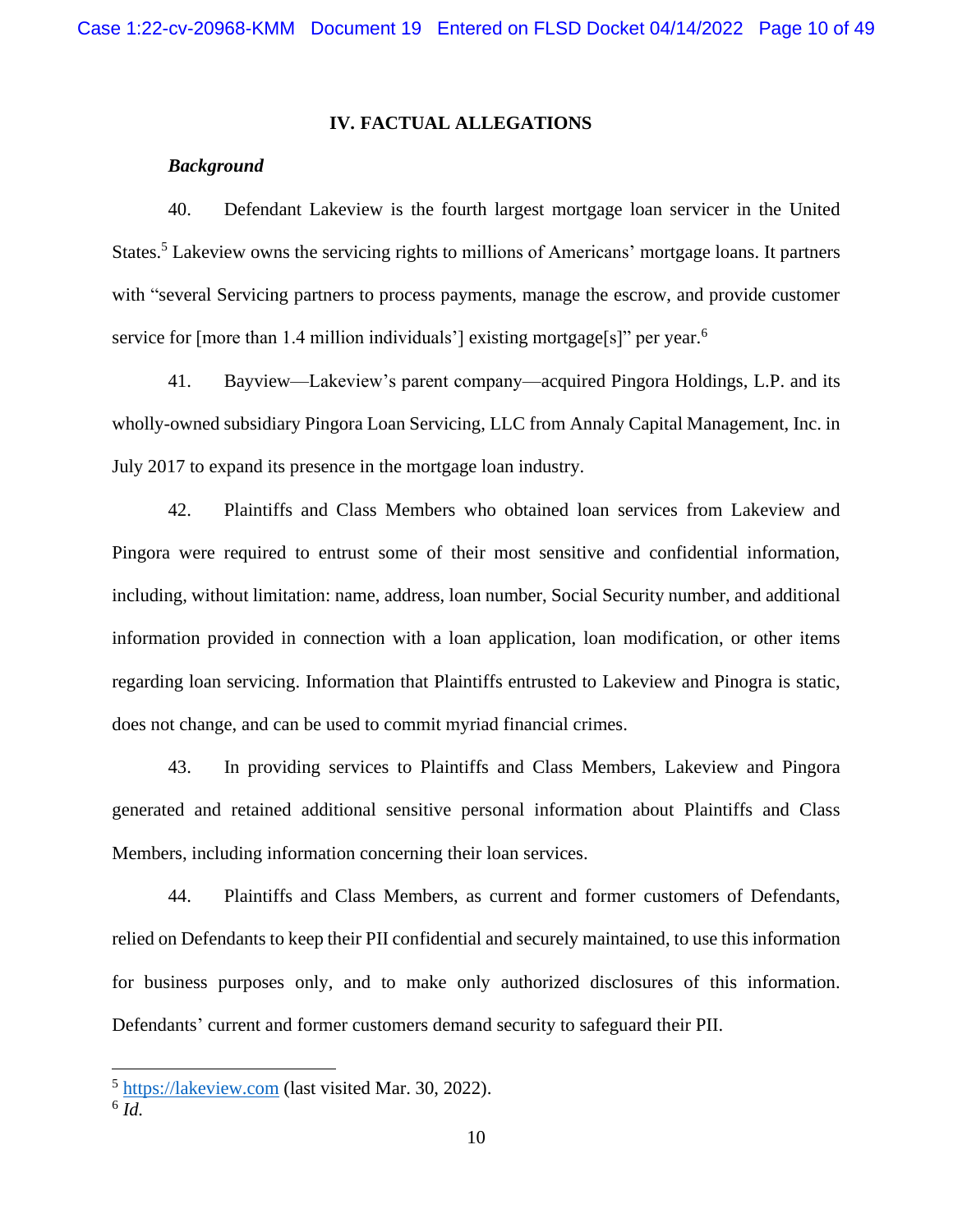45. Defendants had a duty to adopt reasonable measures to protect Plaintiffs' and Class Members' PII from involuntary disclosure to third parties.

#### *The Data Breach*

46. Defendant Lakeview posts a Privacy Policy on its website.<sup>7</sup> The Privacy Policy states that it collects personal information from its customers, that financial companies "choose how they share your personal information"—though consumers have rights with respect to the sharing of that information—and that Lakeview does not sell consumer information.<sup>8</sup>

47. The Privacy Policy also provides a list of instances in which disclosure of PII could be made to its affiliates and other entities without prior written authorization—none of which is applicable here.<sup>9</sup>

48. Bayview also posts a Privacy Policy on its website.<sup>10</sup> The policy states, "[y]our privacy is very important to us."

49. Bayview's Privacy Policy also states, "The Bayview Funds and the Investment Manager are considered to be data controllers in respect of any personal information we hold about you for the purposes of certain Data Protection Laws. This means that each of the Bayview Funds and the Investment Manager (alone or jointly, as applicable) determines the purposes and the means of the processing of your personal information."<sup>11</sup>

50. On or around October 27, 2021, an intruder gained unauthorized access to Lakeview and Pingora's networks.<sup>12</sup> Defendants discovered the intrusion on or around December

 $^7$  Ex. 2.

<sup>8</sup> *See id.* 

<sup>9</sup> *See* Ex. 2.

<sup>10</sup> <https://bayview.com/privacy-policy/> (last visited April 14, 2022).

 $11$  *Id.* 

<sup>12</sup> Exhibit 3 (sample "Notice of Data Breach" sent to Maine Attorney General's Office); *see also* https://oag.ca.gov/ecrime/databreach/reports/sb24-552339.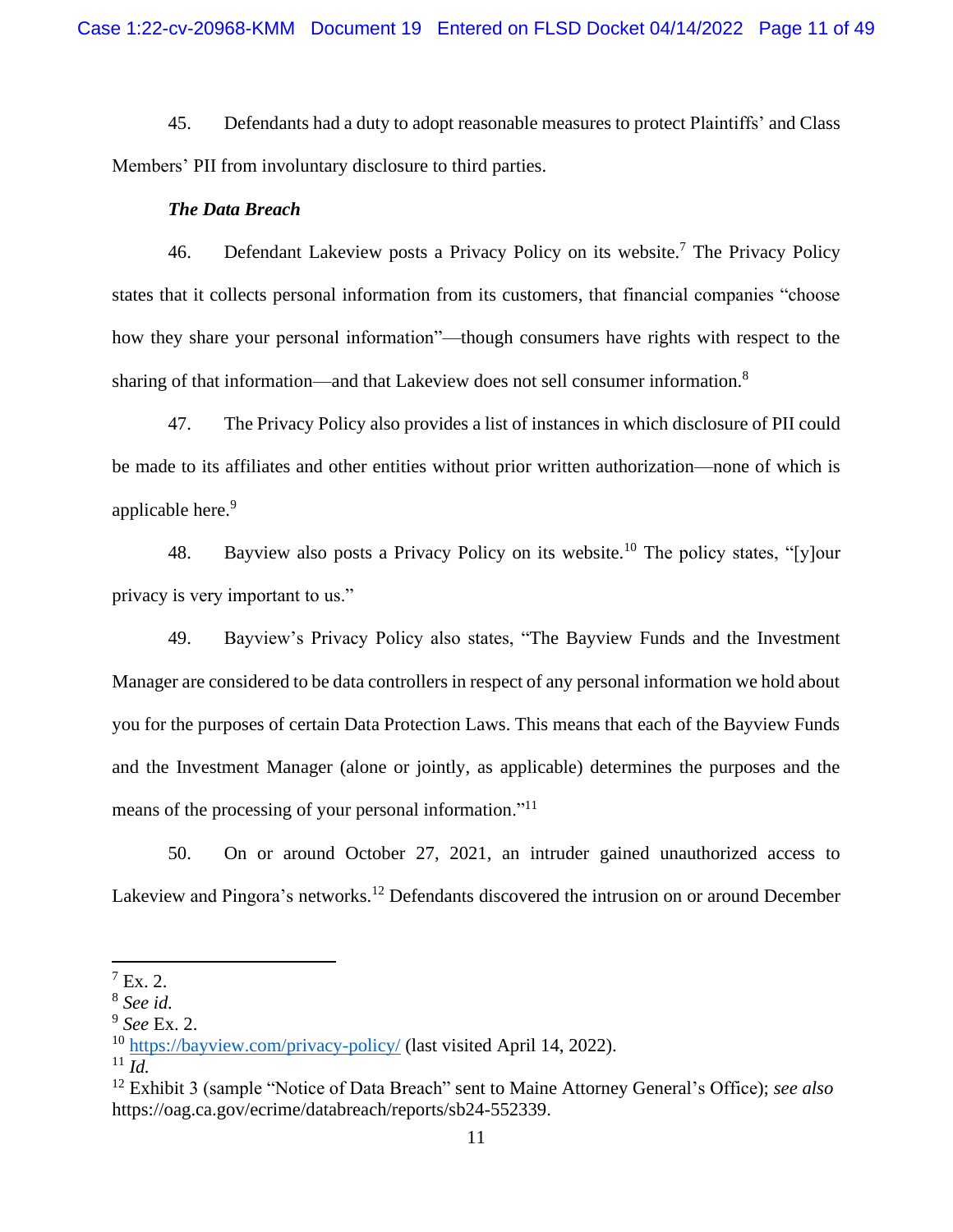7, 2021.<sup>13</sup> Before that discovery, the intruder accessed and exfiltrated the PII of 2,537,261 of current and former Lakeview customers and an unknown number of current and former Pingora customers. 14

51. On or around March 18, 2022, Lakeview reported the Data Breach to the attorneys general offices of California,<sup>15</sup> Maine,<sup>16</sup> Massachusetts,<sup>17</sup> and Vermont, among other states.<sup>18</sup> On or about that date, it also began notifying Plaintiffs and Class Members of the Data Breach.

52. On or around March 16, 2022, Lakeview sent Plaintiffs and Class members a form

"Notice of Data Breach" substantially similar to the sample letters provided to the state Attorneys

General.<sup>19</sup>

53. The sample letters slightly varied in length and detail provided. The sample letter

to the California Attorney General's Office stated in part:

Lakeview Loan Servicing, LLC ("Lakeview") understands the importance of protecting the information we maintain. We are writing to inform you of an incident that involved some of your information. This notice explains the incident, measures we have taken, and steps that you may consider taking.

# **What Happened?**

Lakeview owns the servicing rights to your mortgage loan. A security incident involving unauthorized access to our file servers was identified in early December 2021. Steps were immediately taken to contain the incident, notify law enforcement, and a forensic

<sup>13</sup> *Id.*

<sup>14</sup> OFFICE OF THE MAINE ATTORNEY GENERAL, Data Breach Notification, *available at*  https://apps.web.maine.gov/online/aeviewer/ME/40/3d0c184e-e78c-4123-8ce8- 8535f71facd3.shtml (last visited Mar. 30, 2022); *see also* OFFICE OF THE NEW HAMPSHIRE

ATTORNEY GENERAL, Data Breach Notification, *available at*

https://www.doj.nh.gov/consumer/security-breaches/documents/pingora-loan-servicing-20220406.pdf (last visited Apr. 14, 2022).

 $^{15}$  Ex. 1.

 $16$  Ex. 3.

 $17$  Exhibit 4 (sample "Notice of Data Breach" sent to Massachusetts Attorney General's Office).

<sup>&</sup>lt;sup>18</sup> Exhibit 5 (sample "Notice of Data Breach" sent to Vermont Attorney General's Office).

<sup>19</sup> *See* Ex. 4.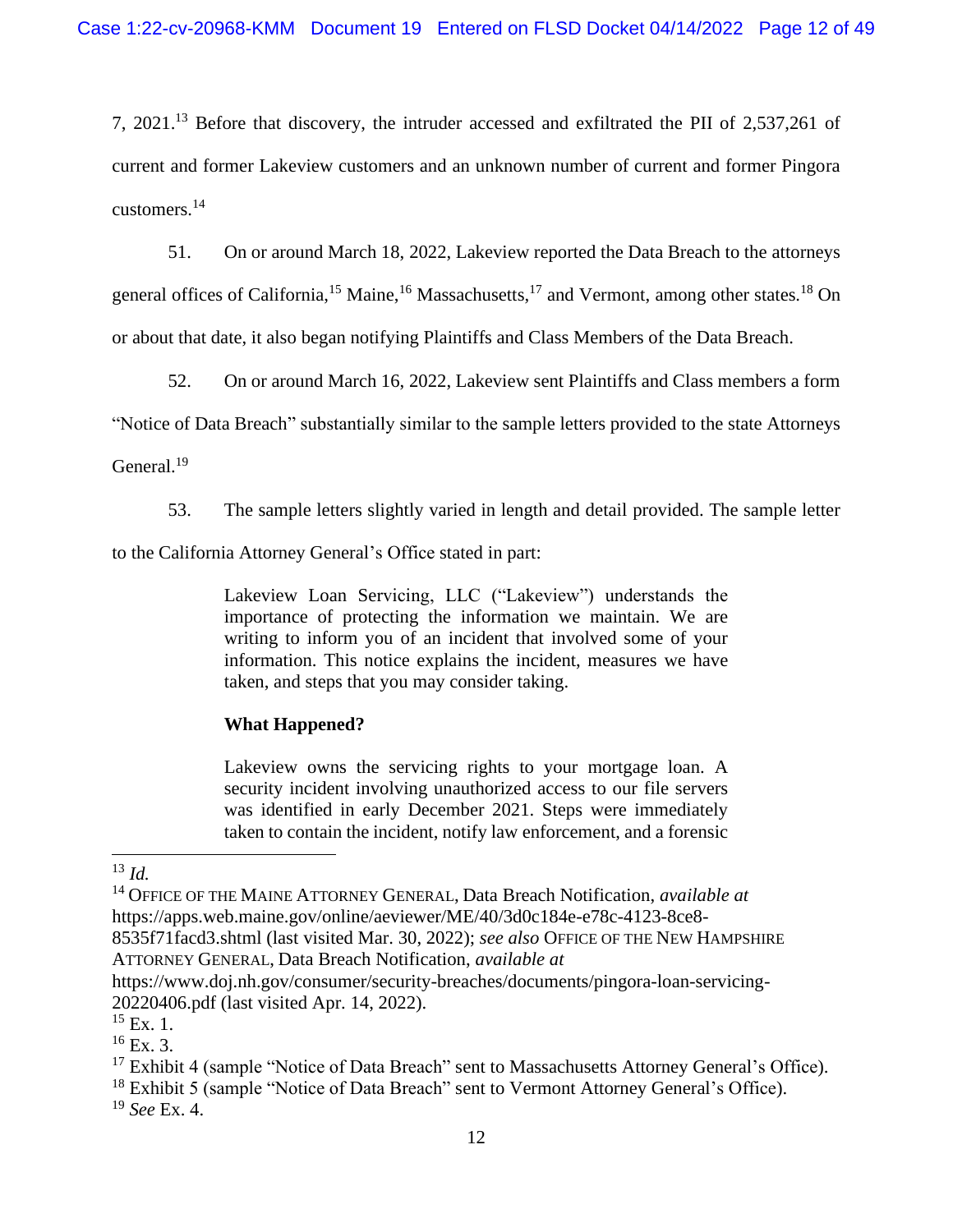investigation firm was engaged. The investigation determined that an unauthorized person obtained access to files on our file storage servers from October 27, 2021 to December 7, 2021. The accessed files were then reviewed by our investigation team to identify the content.

# **What Information Was Involved?**

On January 31, 2022, the review process generated a preliminary list of individuals, including you, whose name, address, loan number, and Social Security number were included in the files. We then took extensive measures to review that list to ensure accuracy and prepare the list to be used to mail notification letters. For some, the accessed files may also have included information provided in connection with a loan application, loan modification, or other items regarding loan servicing. The additional loan related information in the files is not the same for all individuals.

# **What We Are Doing.**

We regret that this incident occurred and apologize for any inconvenience. Additional steps are being taken to further enhance our existing security measures.<sup>20</sup>

54. Lakeview admitted in the sample letter that unauthorized third persons accessed and removed from its network systems sensitive information about current and former customers of Lakeview, including, without limitation: "name, address, loan number, and Social Security number" and, for some, "information provided in connection with a loan application, loan modification, or other items regarding loan servicing."<sup>21</sup> This sensitive information is static, cannot

change, and can be used to commit myriad financial crimes.

55. Pingora began notifying its customers of the Data Breach on April 6, 2022 through letters substantially similar to the Lakeview notification letters.<sup>22</sup>

<sup>20</sup> *Id.* at 1.

<sup>21</sup> *Id.*

<sup>22</sup> OFFICE OF THE NEW HAMPSHIRE ATTORNEY GENERAL, Data Breach Notification, *available at* https://www.doj.nh.gov/consumer/security-breaches/documents/pingora-loan-servicing-20220406.pdf (last visited Apr. 14, 2022).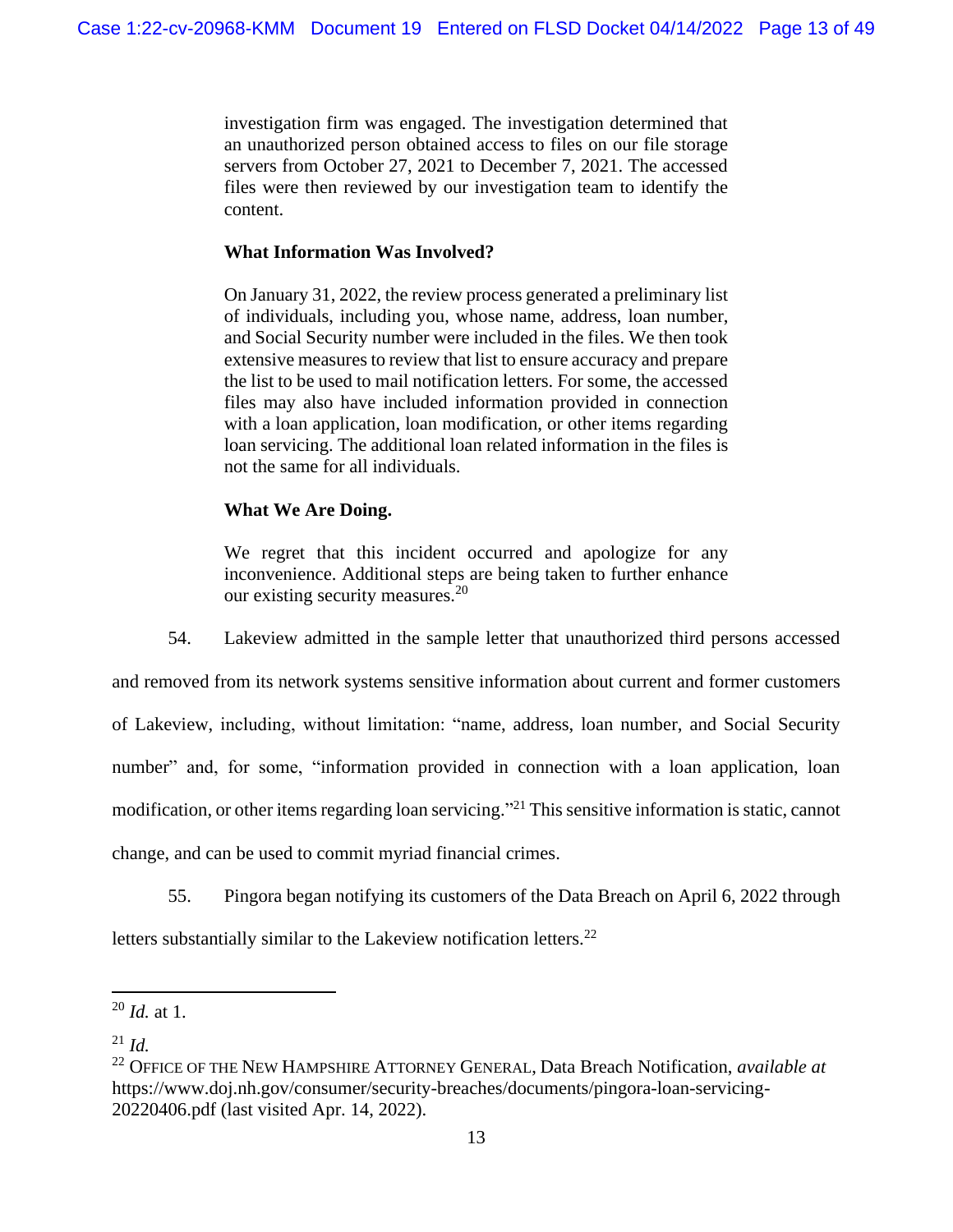56. Plaintiffs' and Class Members' unencrypted information may have already been leaked onto the dark web, and/or may simply fall into the hands of companies that will use the detailed PII for targeted marketing without the approval of the affected current and former customers. Unauthorized individuals can access the PII of Defendants' current and former customers now that it has been stolen.

57. Defendants did not use reasonable security procedures and practices suitable or adequate to protect the sensitive, unencrypted information it was maintaining for current and former customers, causing the access and/or exfiltration of the PII of more than 2,537,261 individuals with Lakeview accounts and an unknown number of individuals with Pingora accounts.

## *Defendants Acquire, Collect and Store Plaintiffs' and Class Members' PII.*

58. Defendants acquired, collected, and stored the PII of Lakeview and Pingora's current and former customers.

59. As a condition of doing business with Lakeview and Pingora, Defendants require that their customers entrust them with highly confidential PII.

60. By obtaining, collecting, and storing Plaintiffs' and Class Members' PII, Defendants assumed legal and equitable duties and knew or should have known that it was responsible for protecting Plaintiffs' and Class Members' PII from disclosure.

61. Plaintiffs and the Class Members have taken reasonable steps to maintain the confidentiality of their PII. Plaintiffs and the Class Members, as current and former customers, relied on Defendants to keep their PII confidential and securely maintained, to use this information for business purposes only, and to make only authorized disclosures of this information.

#### *Securing PII and Preventing Breaches*

62. Defendants could have prevented this Data Breach by properly securing and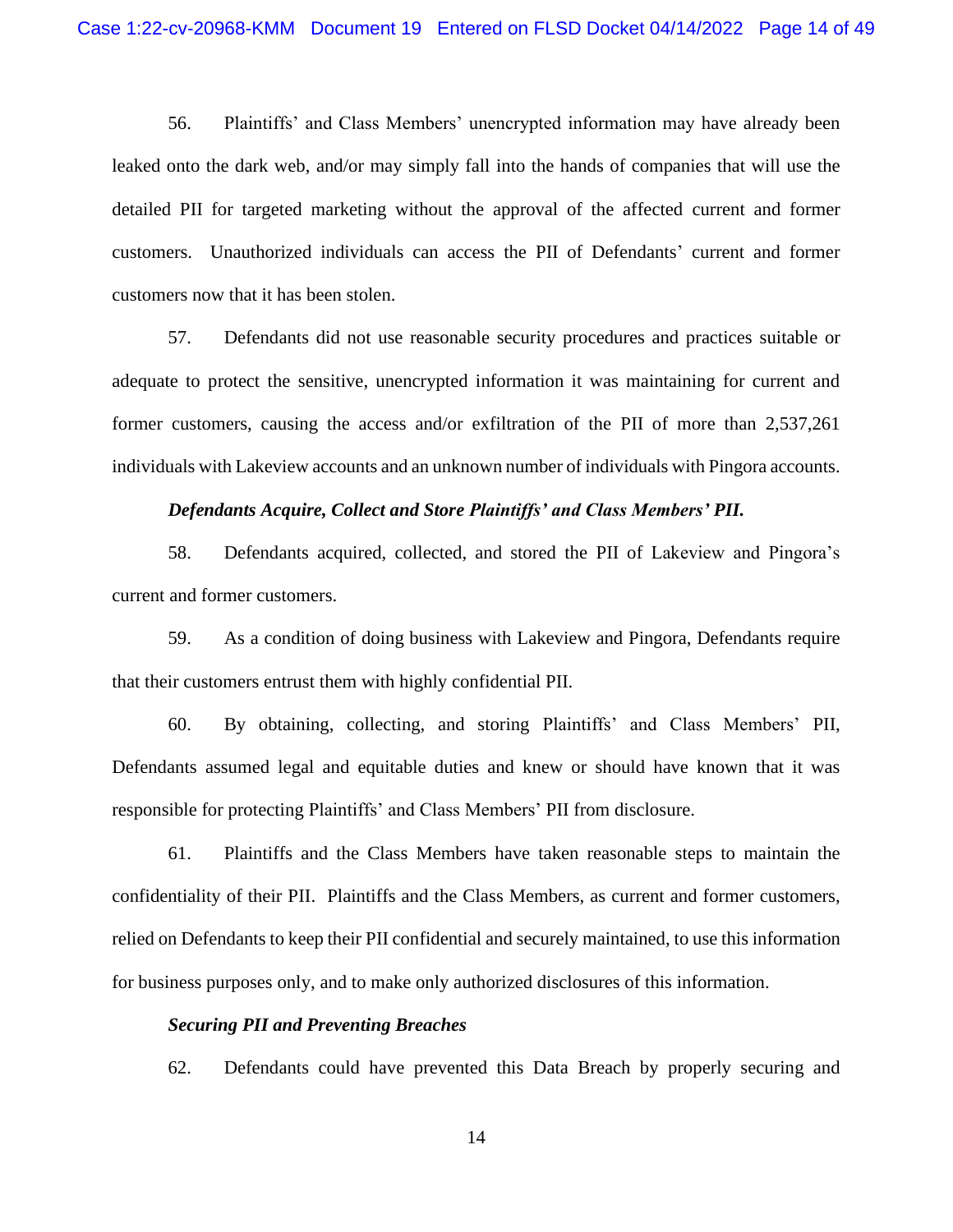encrypting Plaintiffs' and Class Members' PII. Additionally, Defendants could have destroyed data, including old data that Defendants had no legal right or responsibility to retain.

63. Defendants' negligence in safeguarding Lakeview and Pingora's current and former customers' PII is exacerbated by the repeated warnings and alerts directed to protecting and securing sensitive data, especially sensitive financial data.

64. Despite the prevalence of public announcements of data breach and data security compromises, Defendants failed to take appropriate steps to protect the PII of Plaintiffs and Class Members from being compromised.

65. The Federal Trade Commission ("FTC") defines identity theft as "a fraud committed or attempted using the identifying information of another person without authority."<sup>23</sup> The FTC describes "identifying information" as "any name or number that may be used, alone or in conjunction with any other information, to identify a specific person," including, among other things, "[n]ame, Social Security number, date of birth, official State or government issued driver's license or identification number, alien registration number, government passport number, employer or taxpayer identification number."<sup>24</sup>

66. The ramifications of Defendants' failure to keep secure Lakeview and Pingora's current and former customers' PII are long lasting and severe. Once Social Security numbers and other PII have been stolen, fraudulent use of that information and damage to victims may continue for years.

## *Value of Personal Identifiable Information*

67. The PII of individuals is of high value to criminals, as evidenced by the prices they

<sup>23</sup> 17 C.F.R. § 248.201 (2013).

 $^{24}$  *Id.*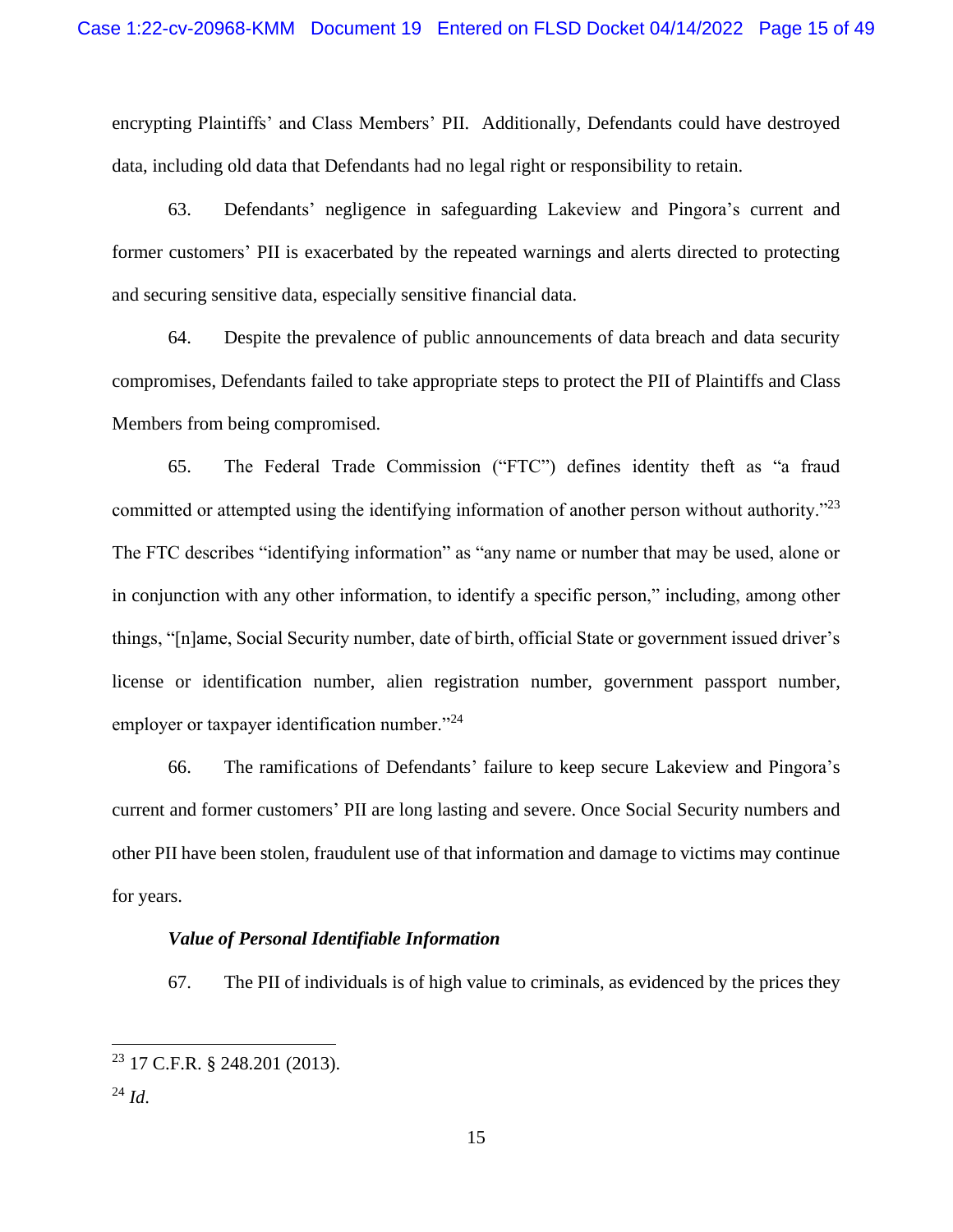will pay for it on the dark web. Numerous sources cite dark web pricing for stolen identity credentials. For example, personal information can be sold at a price ranging from \$40 to \$200, and bank details have a price range of \$50 to \$200.<sup>25</sup> Experian reports that a stolen credit or debit card number can sell for \$5 to \$110 on the dark web.<sup>26</sup> Criminals also can purchase access to entire sets of information obtained from company data breaches from \$900 to \$4,500.<sup>27</sup>

68. Social Security numbers are among the most sensitive kind of personal information to have stolen because they may be put to a variety of fraudulent uses and are difficult for an individual to change. The Social Security Administration stresses that the loss of an individual's Social Security number, as is the case here, can lead to identity theft and extensive financial fraud:

> A dishonest person who has your Social Security number can use it to get other personal information about you. Identity thieves can use your number and your good credit to apply for more credit in your name. Then, they use the credit cards and don't pay the bills, it damages your credit. You may not find out that someone is using your number until you're turned down for credit, or you begin to get calls from unknown creditors demanding payment for items you never bought. Someone illegally using your Social Security number and assuming your identity can cause a lot of problems.<sup>28</sup>

69. What is more, it is no easy task to change or cancel a stolen Social Security number.

An individual cannot obtain a new Social Security number without significant paperwork and

<sup>&</sup>lt;sup>25</sup> Your personal data is for sale on the dark web. Here's how much it costs, Digital Trends, Oct. 16, 2019, *available at*: [https://www.digitaltrends.com/computing/personal-data-sold-on-the](https://www.digitaltrends.com/computing/personal-data-sold-on-the-dark-web-how-much-it-costs/)[dark-web-how-much-it-costs/](https://www.digitaltrends.com/computing/personal-data-sold-on-the-dark-web-how-much-it-costs/) (last accessed Mar. 30, 2022).

<sup>26</sup> *Here's How Much Your Personal Information Is Selling for on the Dark Web*, Experian, Dec. 6, 2017, *available at*: [https://www.experian.com/blogs/ask-experian/heres-how-much-your](https://www.experian.com/blogs/ask-experian/heres-how-much-your-personal-information-is-selling-for-on-the-dark-web/)[personal-information-is-selling-for-on-the-dark-web/](https://www.experian.com/blogs/ask-experian/heres-how-much-your-personal-information-is-selling-for-on-the-dark-web/) (last accessed Mar. 30, 2022).

<sup>27</sup> *In the Dark*, VPNOverview, 2019, *available at*: [https://vpnoverview.com/privacy/anonymous](https://vpnoverview.com/privacy/anonymous-browsing/in-the-dark/)[browsing/in-the-dark/](https://vpnoverview.com/privacy/anonymous-browsing/in-the-dark/) (last accessed Mar. 30, 2022).

<sup>28</sup> Social Security Administration, *Identity Theft and Your Social Security Number*, *available at*: <https://www.ssa.gov/pubs/EN-05-10064.pdf> (last accessed Mar. 30, 2022).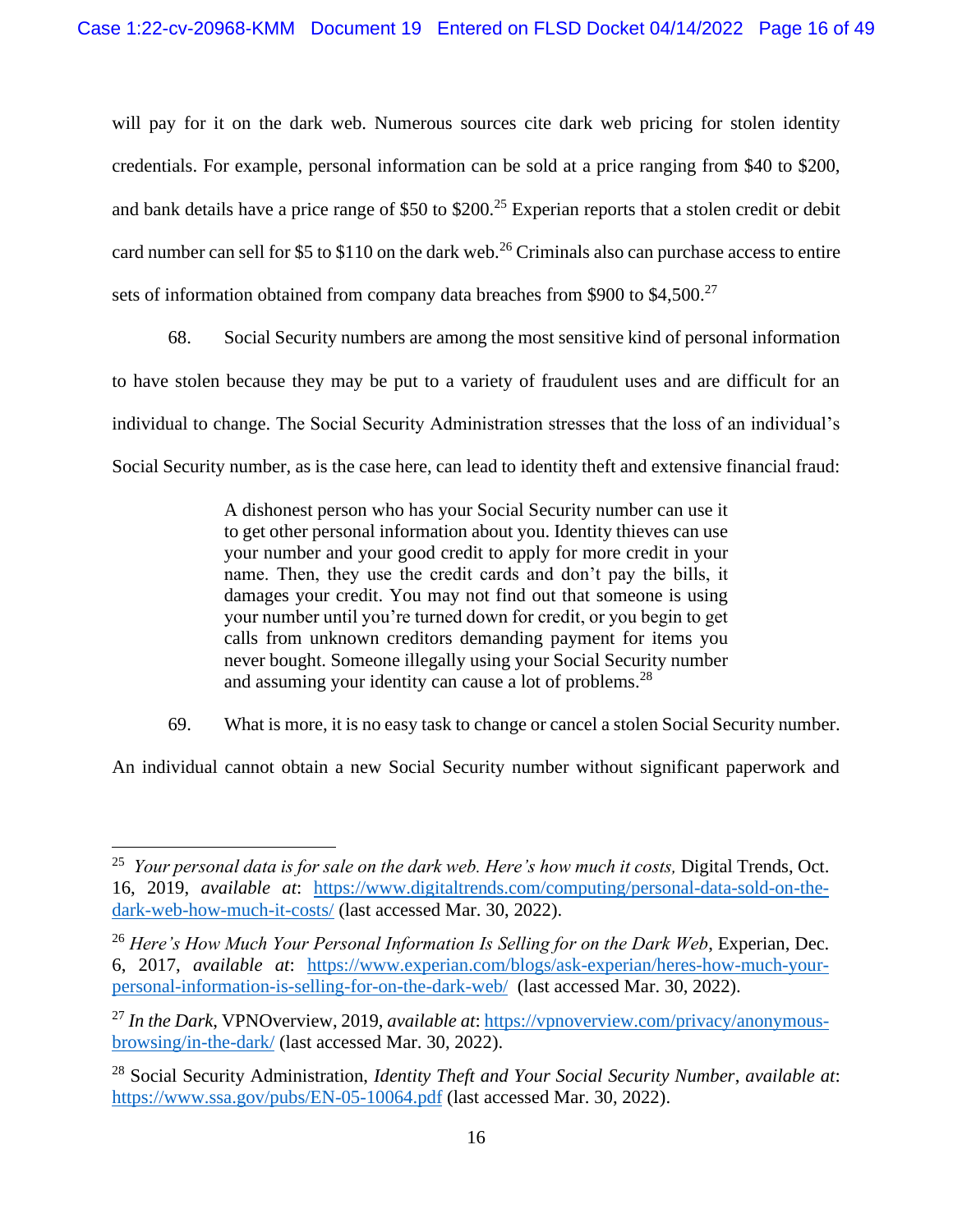evidence of actual misuse. In other words, preventive action to defend against potential misuse of a Social Security number is not permitted; an individual instead must show evidence of actual, ongoing fraud to obtain a new number.

70. Even then, a new Social Security number may not be effective. According to Julie Ferguson of the Identity Theft Resource Center, "The credit bureaus and banks are able to link the new number very quickly to the old number, so all of that old bad information is quickly inherited into the new Social Security number."<sup>29</sup>

71. Based on the foregoing, the information compromised in the Data Breach is significantly more valuable than the loss of, for example, credit card information in a retailer data breach because, in that situation, victims can cancel or close credit and debit card accounts. The information compromised in this Data Breach is impossible to "close" and difficult, if not impossible, to change—name, birthdate, financial history, and Social Security number.

72. This data commands a much higher price on the black market. Martin Walter, senior director at cybersecurity firm RedSeal, explained, "Compared to credit card information, personally identifiable information and Social Security numbers are worth more than 10x on the black market."<sup>30</sup>

73. Among other forms of fraud, identity thieves may obtain driver's licenses, government benefits, medical services, and housing or even give false information to police.

<sup>29</sup> Bryan Naylor, *Victims of Social Security Number Theft Find It's Hard to Bounce Back*, NPR (Feb. 9, 2015), *available at*: [http://www.npr.org/2015/02/09/384875839/data-stolen-by-anthem-s](http://www.npr.org/2015/02/09/384875839/data-stolen-by-anthem-s-hackers-has-millionsworrying-about-identity-theft)[hackers-has-millionsworrying-about-identity-theft](http://www.npr.org/2015/02/09/384875839/data-stolen-by-anthem-s-hackers-has-millionsworrying-about-identity-theft) (last accessed Mar. 30, 2022).

<sup>30</sup> Time Greene, *Anthem Hack: Personal Data Stolen Sells for 10x Price of Stolen Credit Card Numbers*, IT World, (Feb. 6, 2015), *available at*: [https://www.networkworld.com/article/2880366/anthem-hack-personal-data-stolen-sells-for-10x](https://www.networkworld.com/article/2880366/anthem-hack-personal-data-stolen-sells-for-10x-price-of-stolen-credit-card-numbers.html)[price-of-stolen-credit-card-numbers.html](https://www.networkworld.com/article/2880366/anthem-hack-personal-data-stolen-sells-for-10x-price-of-stolen-credit-card-numbers.html) (last accessed Mar. 30, 2022).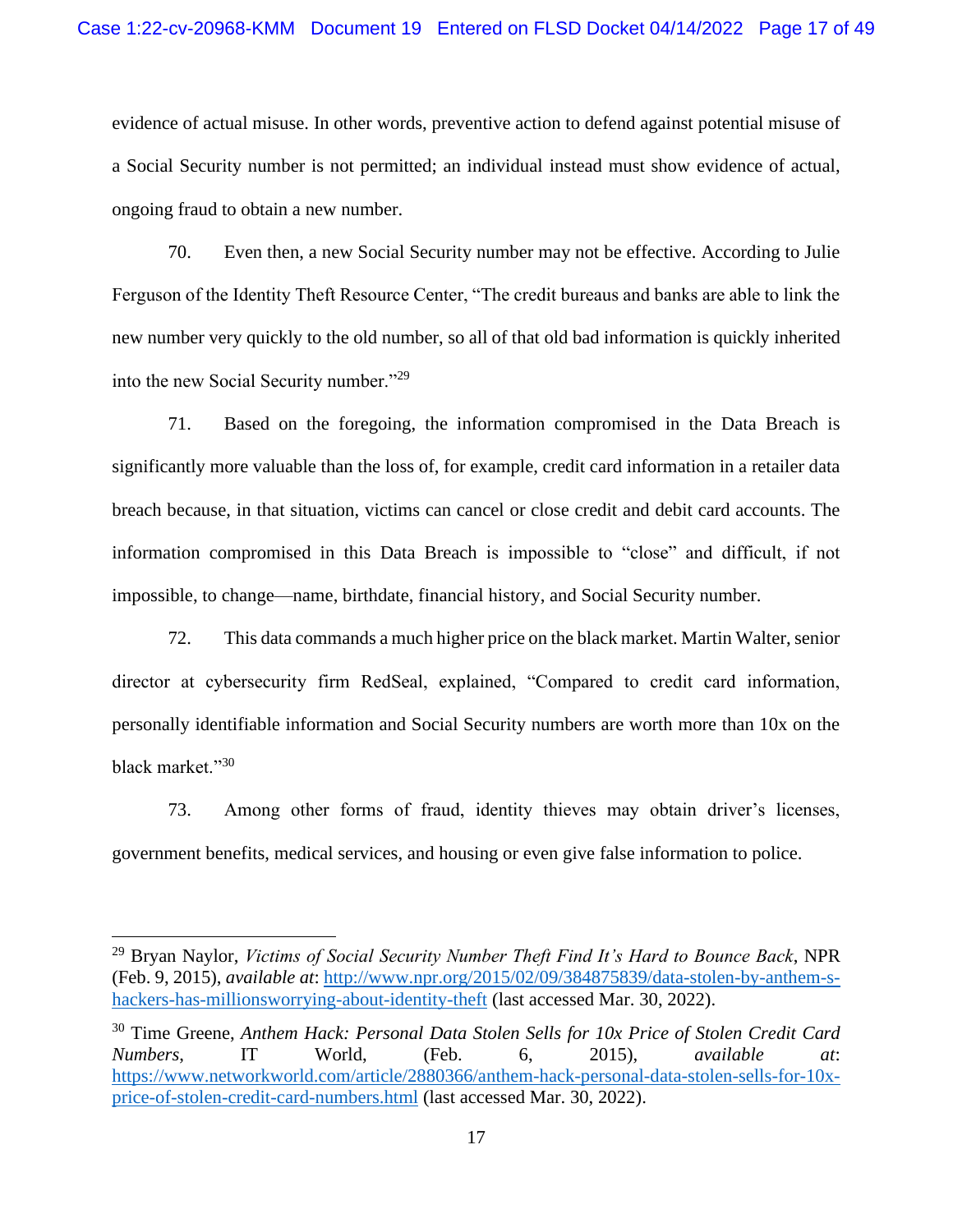74. The PII of Plaintiffs and Class Members was taken by hackers to engage in identity theft and/or to sell it to other criminals who will purchase the PII for that purpose. The fraudulent activity resulting from the Data Breach may not come to light for years.

75. Further, there may be a time lag between when harm occurs and when it is discovered, and also between when PII is stolen and when it is used. According to the U.S. Government Accountability Office ("GAO"), which conducted a study regarding data breaches:

> [L]aw enforcement officials told us that in some cases, stolen data may be held for up to a year or more before being used to commit identity theft. Further, once stolen data have been sold or posted on the Web, fraudulent use of that information may continue for years. As a result, studies that attempt to measure the harm resulting from data breaches cannot necessarily rule out all future harm.<sup>31</sup>

76. At all relevant times, Defendants knew, or reasonably should have known, of the importance of safeguarding Lakeview and Pingora's current and former customers' PII, including Social Security numbers and financial account information, and of the foreseeable consequences that would occur if Defendants' data security system was breached, including, specifically, the significant costs that would be imposed on Lakeview and Pingora's current and former customers as a result of such a breach.

77. Plaintiffs and Class Members now face years of constant surveillance of their financial and personal records, monitoring, and loss of rights. The Class is incurring and will continue to incur such damage in addition to any fraudulent use of their PII.

78. Defendants were, or should have been, fully aware of the unique type and the significant volume of data on their network, comprising millions of individuals' detailed and confidential personal information and, thus, the significant number of individuals who would be

<sup>31</sup> *Report to Congressional Requesters*, GAO, at 29 (June 2007), *available at:*  [http://www.gao.gov/new.items/d07737.pdf](www.gao.gov/new.items/d07737.pdf) (last visited Mar. 30, 2022).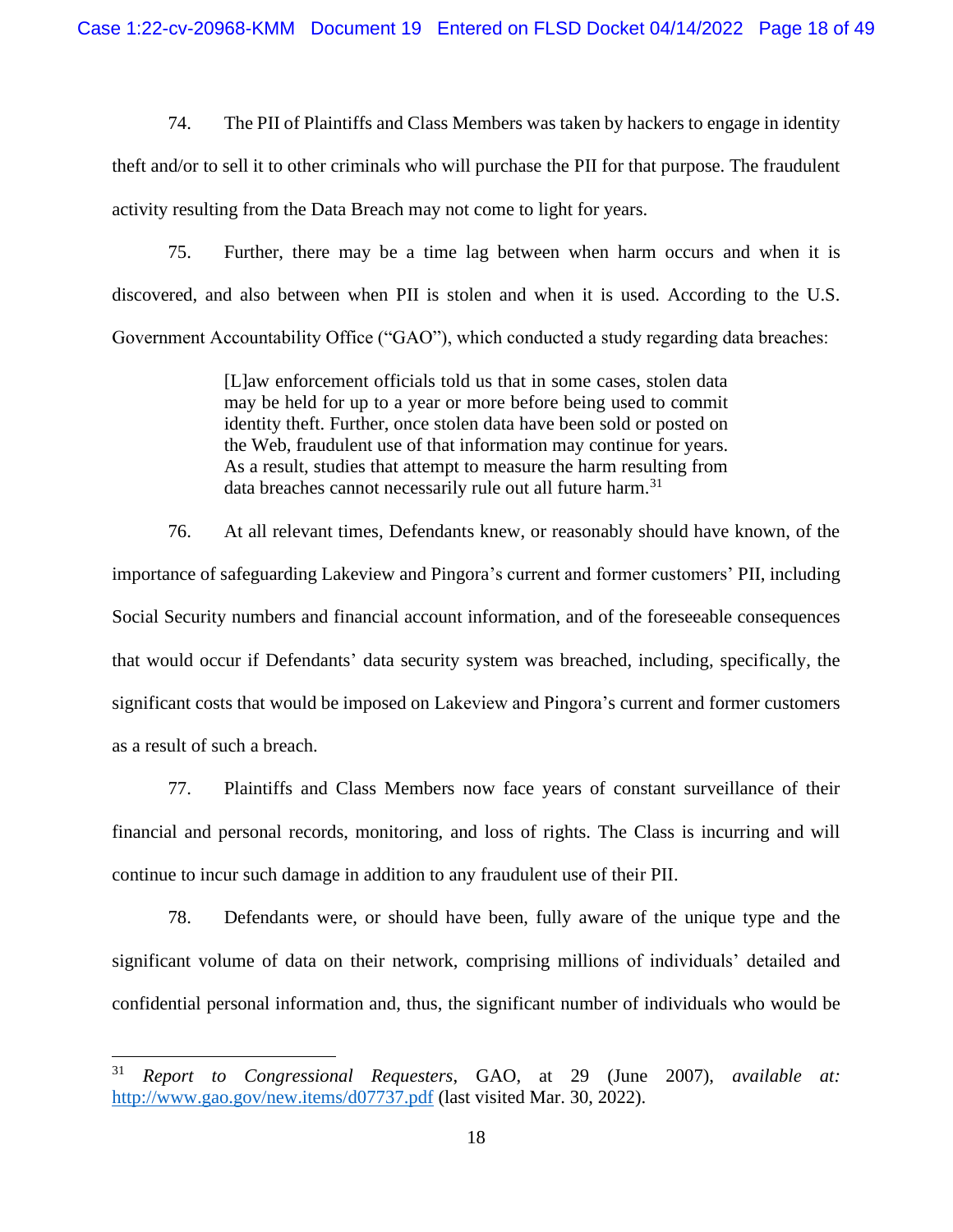harmed by the exposure of the unencrypted data.

79. Although Defendants have offered Lakeview and Pingora's current and former customers identity monitoring services for a limited time through Kroll, the offered services are inadequate to protect Plaintiffs and Class Members from the threats they face for years to come, particularly in light of the PII at issue here.

80. The injuries to Plaintiffs and Class Members were directly and proximately caused by Defendants' failure to implement or maintain adequate data security measures for the PII of Lakeview and Pingora's current and former customers.

## *Plaintiff Evelyn Rivera's Experience*

81. Plaintiff Rivera used Lakeview Loan Services' services when she took out a mortgage on her home. As a condition to receiving services at Lakeview, upon information and belief, Plaintiff Rivera's PII was provided by her as part of her loan services, which was then entered into Lakeview's database and maintained by Lakeview.

82. Plaintiff Rivera greatly values her privacy and PII, especially when receiving loan and financial services. Prior to the Data Breach, Plaintiff Rivera took reasonable steps to maintain the confidentiality of her PII.

83. Plaintiff Rivera received a letter dated March 16, 2022 from Defendant concerning the Data Breach.<sup>32</sup> The letter stated that unauthorized actors gained access to Lakeview Loan Servicing's network containing her name, address, loan number, Social Security number, and potentially, information provided in connection with a loan application, loan modification, or other items regarding loan servicing.

84. Recognizing the present, immediate, and substantially increased risk of harm

<sup>32</sup> Exhibit 6 (Plaintiff Rivera's "Notice of Data Breach" letter).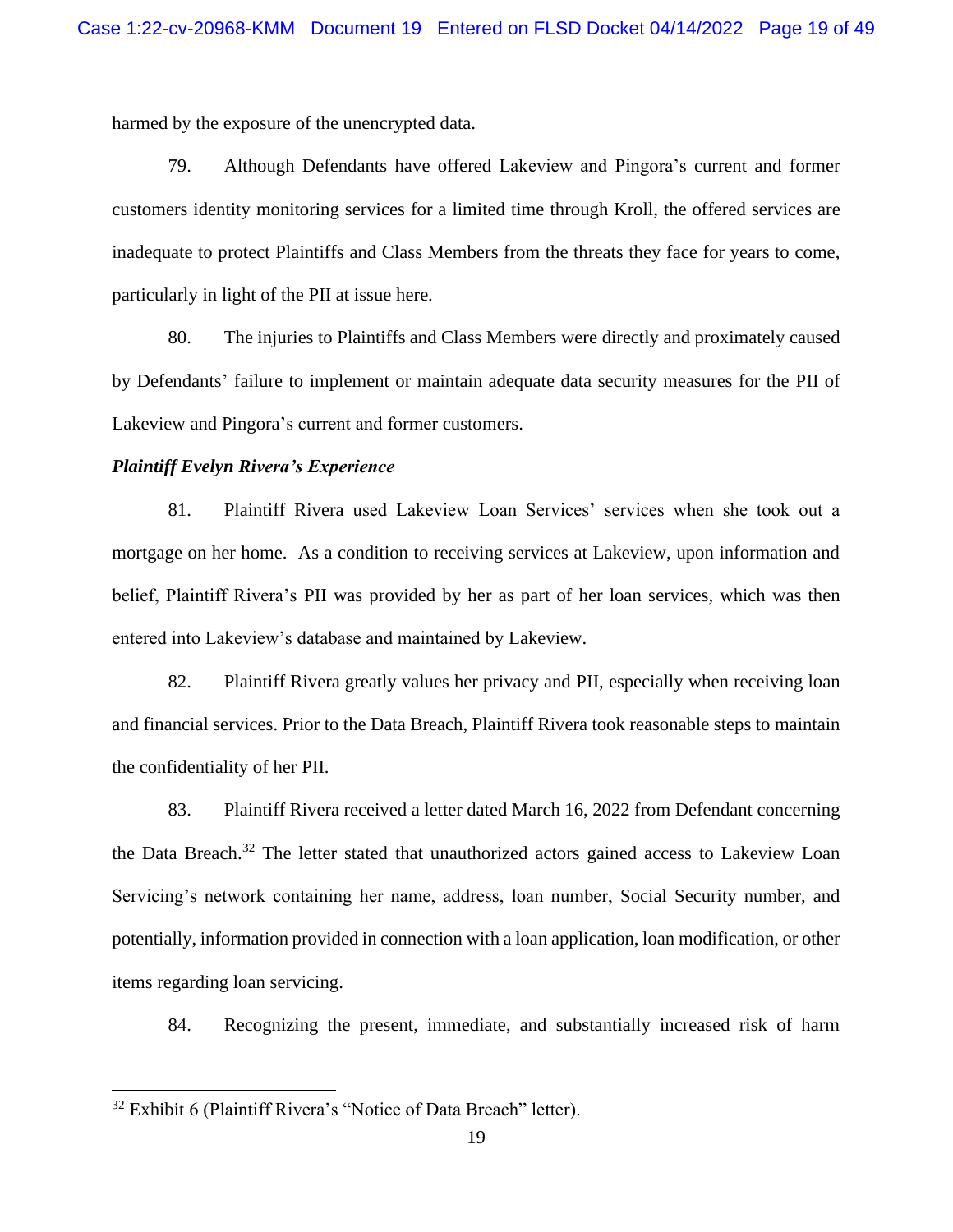Plaintiff Rivera faces, Defendant offered her a two-year subscription to a credit monitoring service. However, Plaintiff Rivera has not signed up for the program, as she has an inherent mistrust of the Lakeview following the Data Breach.

85. In February 2022, Plaintiff Rivera experienced actual identity fraud in the form of an unauthorized \$200 charge on her debit card for her checking account. As a result, she was required to obtain a new debit card. She believes the unauthorized \$200 charge on her debit card is a result of the Data Breach given that it occurred relatively soon after the Data Breach, and she had no other previous fraudulent charges on her debit card.

86. About a week later, Plaintiff Rivera noticed another \$200 charge on her account. She initiated getting a new debit card a second time.

87. Over the course of the first few months of 2022, Plaintiff Rivera had to change her debit card for her bank account three times as she continued to notice \$200 charges on her account approximately three times. While she was reimbursed for each unauthorized charge, she lost time in connection with the debit card replacements and her other actions in response to the Data Breach.

88. Since learning of the Data Breach, Plaintiff Rivera has spent additional time reviewing her bank statements and credit cards. Since February 2022, she has spent approximately two hours every day reviewing her bank, credit and debit card statements; procuring a new debit card from her bank—three times; and going to her bank to initiate investigations into the unauthorized charges.

89. Plaintiff also noticed a \$360 withdrawal from her CashApp in February 2022. She had to cancel that account and its associated card, and create a new account and request a new card from CashApp. The CashApp was originally linked to the Lakeview bank account. She was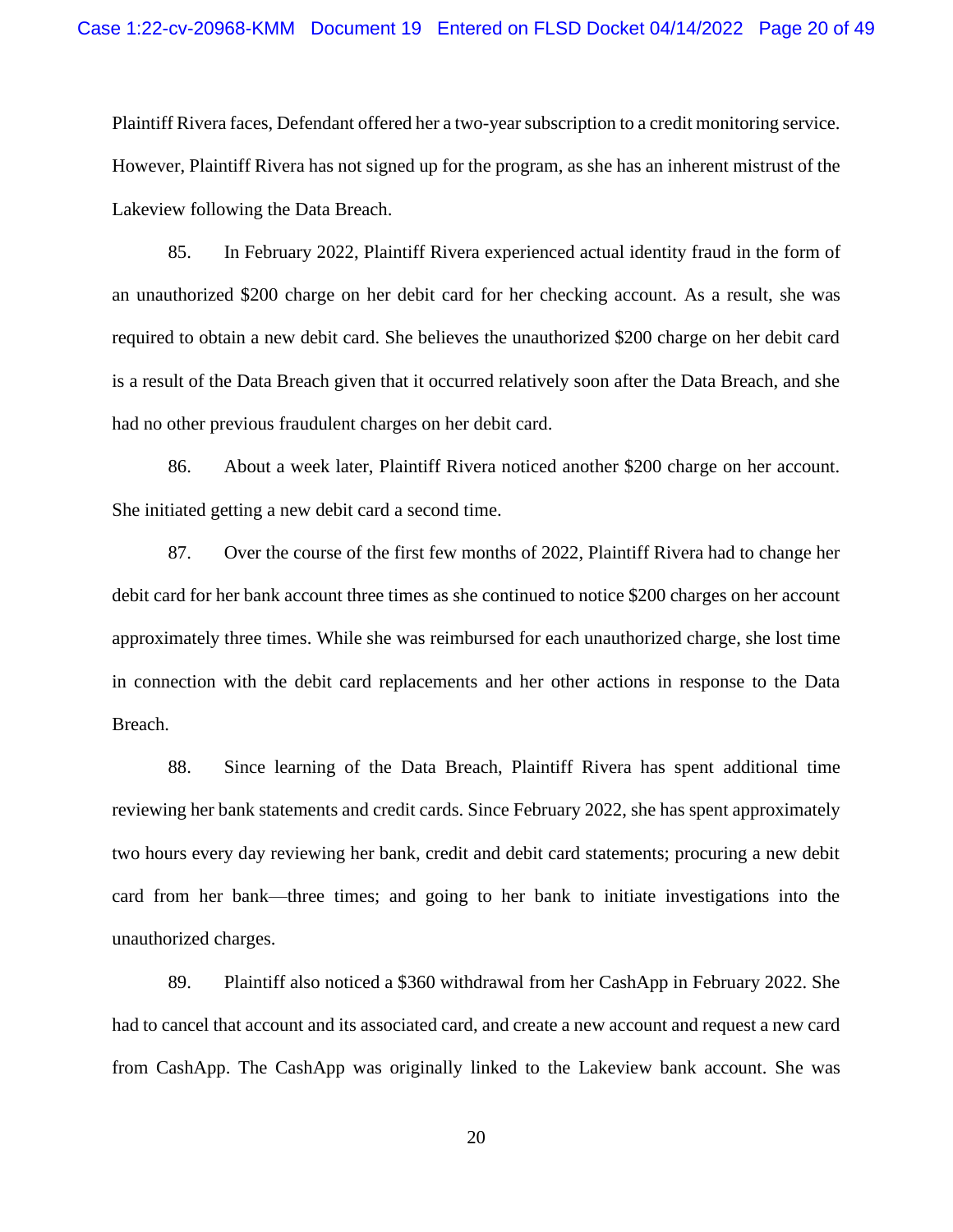reimbursed for this charge after an investigation concluded that the charge was not actually incurred by her.

90. Plaintiff Rivera has experienced an increase of other spam calls, text messages and emails after the Data Breach.

91. Plaintiff Rivera has received numerous emails showing transactions and invoices using her name and email, for which she is not responsible.

92. The Data Breach has caused Plaintiff Rivera to suffer significant fear, anxiety, and stress, which has been compounded by the fact that Lakeview has not been forthright with information about the Data Breach.

93. Plaintiff Rivera plans on taking additional time-consuming, necessary steps to help mitigate the harm caused by the Data Breach, including continually reviewing her depository, credit, and other accounts for any unauthorized activity.

94. Additionally, Plaintiff Rivera is very careful about sharing her PII. She has never knowingly transmitted unencrypted PII over the internet or any other unsecured source.

95. Plaintiff Rivera stores any documents containing her PII in a safe and secure location or destroys the documents. Moreover, she diligently chooses unique usernames and passwords for her various online accounts.

96. Plaintiff Rivera has a continuing interest in ensuring that her PII, which, upon information and belief, remains in Defendants' possession, is protected and safeguarded from future breaches.

### *Plaintiff Alishia Cartagena's Experience*

97. Plaintiff Cartagena used Lakeview Loan Services' services when her and her husband's mortgage was sold to Lakeview in 2019. As a condition to receiving services at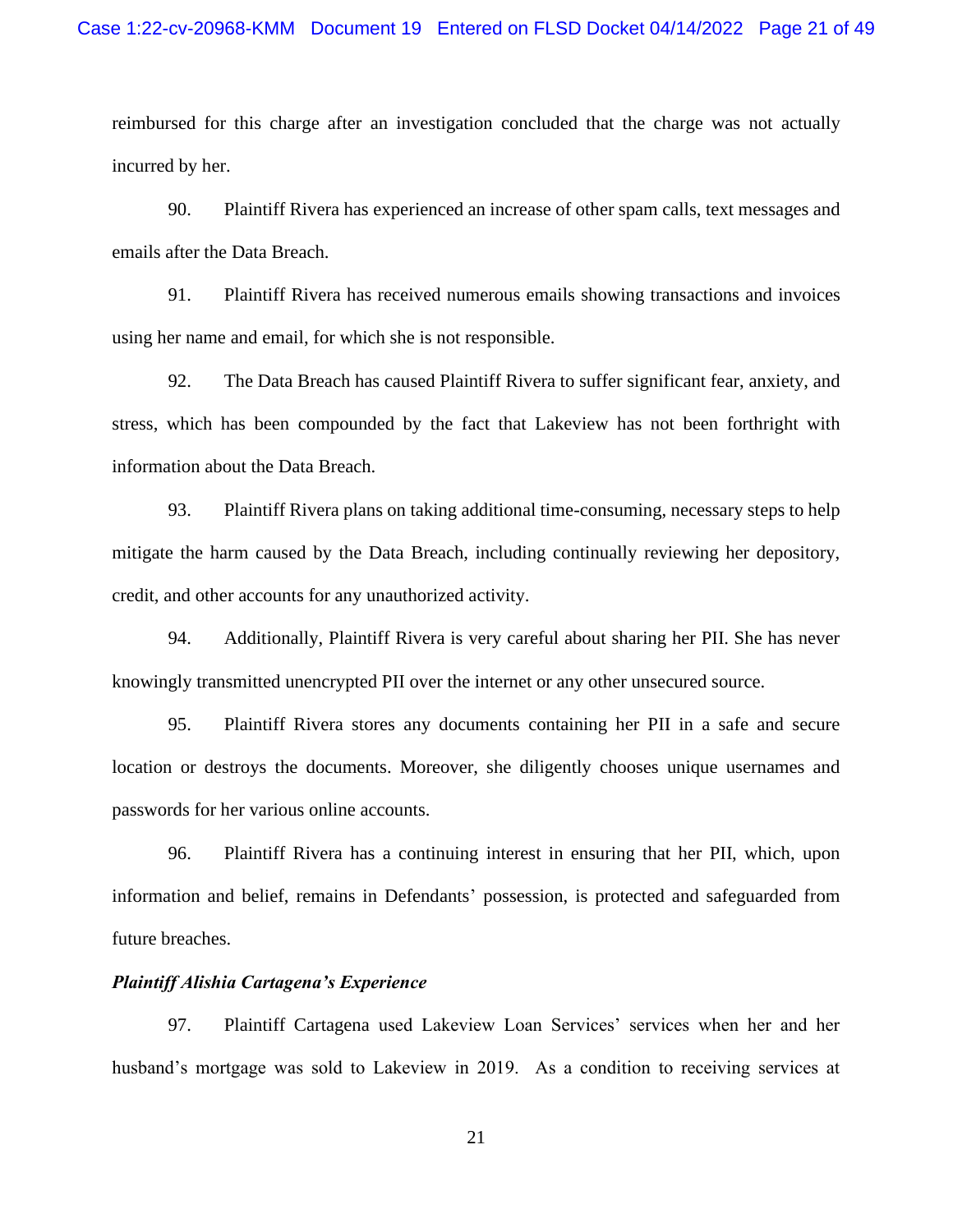Lakeview, upon information and belief, Plaintiff Cartagena's PII was provided by Plaintiff as part of her loan services, after which the PII was entered into Lakeview's database and maintained by it.

98. Plaintiff Cartagena greatly values her privacy and PII, especially when receiving loan and financial services. Prior to the Data Breach, Plaintiff Cartagena took reasonable steps to maintain the confidentiality of her PII.

99. Plaintiff Cartagena received a letter dated March 16, 2022 from Lakeview concerning the Data Breach.<sup>33</sup> The letter stated that unauthorized actors gained access to Lakeview Loan Servicing's network containing her name, address, loan number, Social Security number, and potentially information provided in connection with a loan application, loan modification, or other items regarding loan servicing.

100. Recognizing the present, immediate, and substantially increased risk of harm Plaintiff Cartagena faces, Defendant offered Plaintiff Cartagena a two-year subscription to a credit monitoring service. However, Plaintiff Cartagena did not sign up for the program, as she already has credit monitoring through other services.

101. Plaintiff Cartagena has received five notifications through her credit monitoring service that her information was found on the dark web. She first received this notification on February 1, 2022.

102. Since learning of the Data Breach, Plaintiff Cartagena has spent additional time reviewing her bank statements and credit cards. She estimates that she has spent approximately eight hours reviewing her accounts for unauthorized charges since being notified of the Data Breach.

<sup>33</sup> Exhibit 7 (Plaintiff Cartagena's "Notice of Data Breach" letter).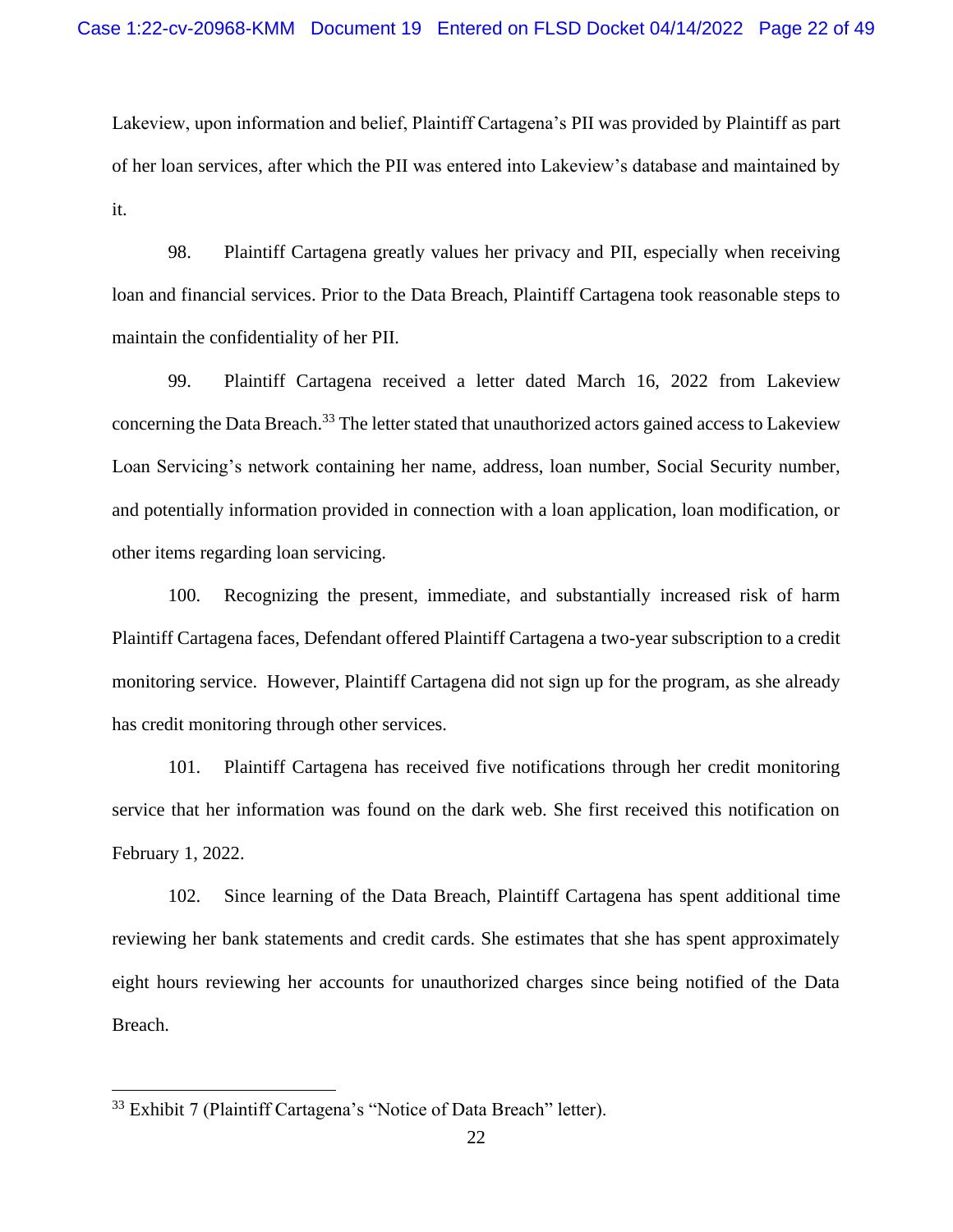103. She also has experienced an increase in spam phone calls, emails, and text messages since the Data Breach.

104. The Data Breach has caused Plaintiff Cartagena to suffer significant fear, anxiety, and stress, which has been compounded by the fact that Lakeview has not been forthright with information about the Data Breach.

105. Plaintiff Cartagena plans on taking additional time-consuming, necessary steps to help mitigate the harm caused by the Data Breach, including continually reviewing her depository, credit, and other accounts for any unauthorized activity.

106. Additionally, Plaintiff Cartagena is very careful about sharing her PII. She has never knowingly transmitted unencrypted PII over the internet or any other unsecured source.

107. Plaintiff Cartagena stores any documents containing her PII in a safe and secure location or destroys the documents. Moreover, she diligently chooses unique usernames and passwords for her various online accounts.

108. Plaintiff Cartagena has a continuing interest in ensuring that her PII, which, upon information and belief, remains in Defendants' possession, is protected and safeguarded from future breaches.

### *Plaintiff Doreen Endress's Experience*

109. Plaintiff Endress was a customer with Lakeview at the time of the Data Breach.

110. In late March 2022, Plaintiff Endress received a letter from Lakeview, dated March 16, 2022, informing her of the Data Breach and advising her to take protective measures.

111. After being notified of the Data Breach, Ms. Endress spent time securing financial accounts with additional password protection and two-factor authentication. She also began the process of shopping for a new mortgage servicer, which will require significant expense. Her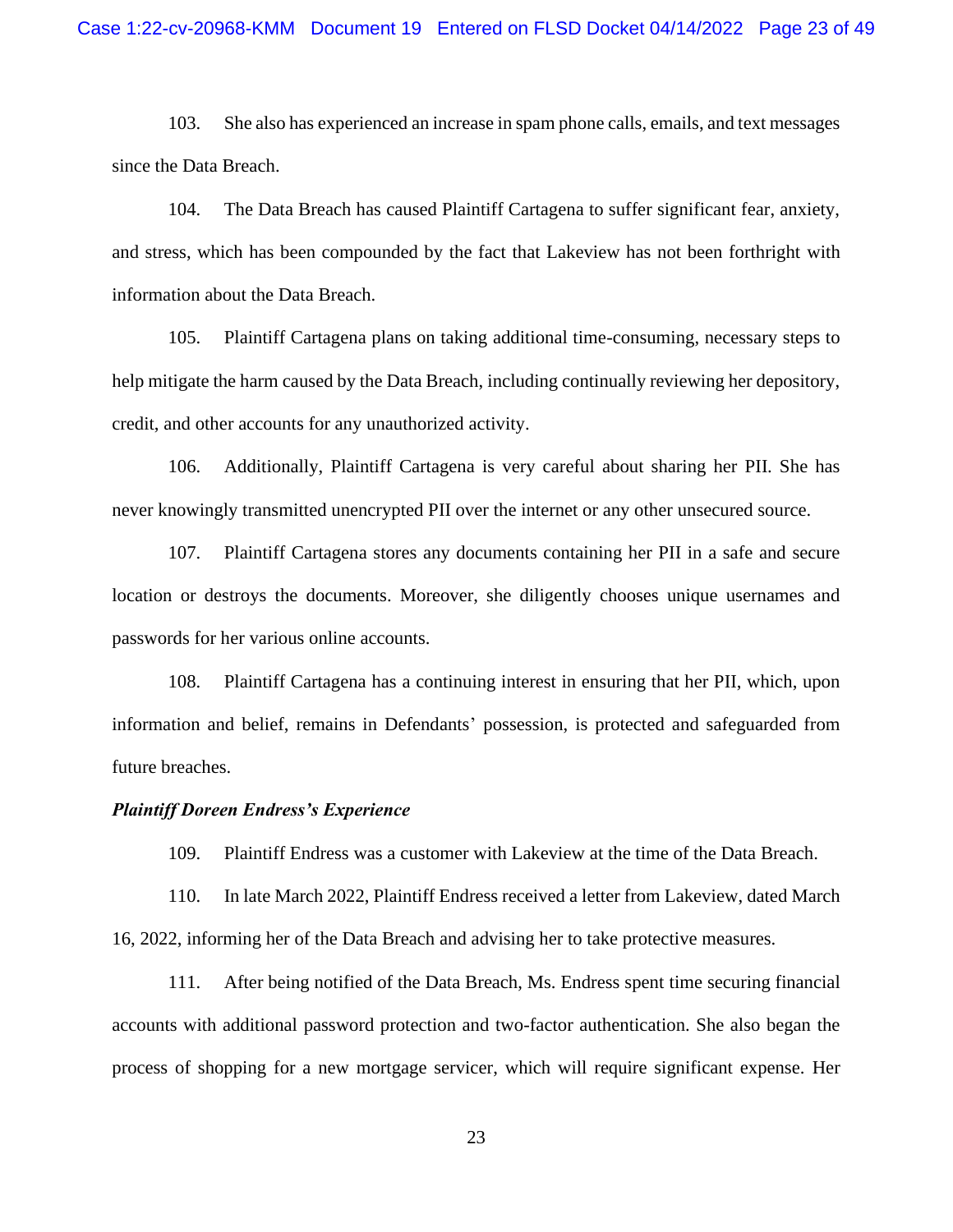sensitive personal information, including her Social Security number, was compromised in the Data Breach. Upon receipt of the Data Breach notification letter, Ms. Endress experienced stress from concerns that she faces an increased risk of identity theft, fraud, and other types of monetary harm.

112. Since learning of the Data Breach, Plaintiff Endress has spent additional time reviewing her bank statements and credit cards.

113. The Data Breach has caused Plaintiff Endress to suffer fear, anxiety, and stress, which has been compounded by the fact that Lakeview has not been forthright with information about the Data Breach.

114. Plaintiff Endress plans on taking additional time-consuming, necessary steps to help mitigate the harm caused by the Data Breach, including continually reviewing her depository, credit, and other accounts for any unauthorized activity.

115. Additionally, Plaintiff Endress is very careful about sharing her PII. She has never knowingly transmitted unencrypted PII over the internet or any other unsecured source.

116. Plaintiff Endress stores any documents containing her PII in a safe and secure location or destroys the documents. Moreover, she diligently chooses unique usernames and passwords for her various online accounts.

117. Plaintiff Endress has a continuing interest in ensuring that her PII, which, upon information and belief, remains in Defendants' possession, is protected and safeguarded from future breaches.

## *Plaintiff Robert Keach*

118. Since learning of the Data Breach, Plaintiff Robert Keach made reasonable efforts to mitigate the impact of the Data Breach, including but not limited to: researching the Data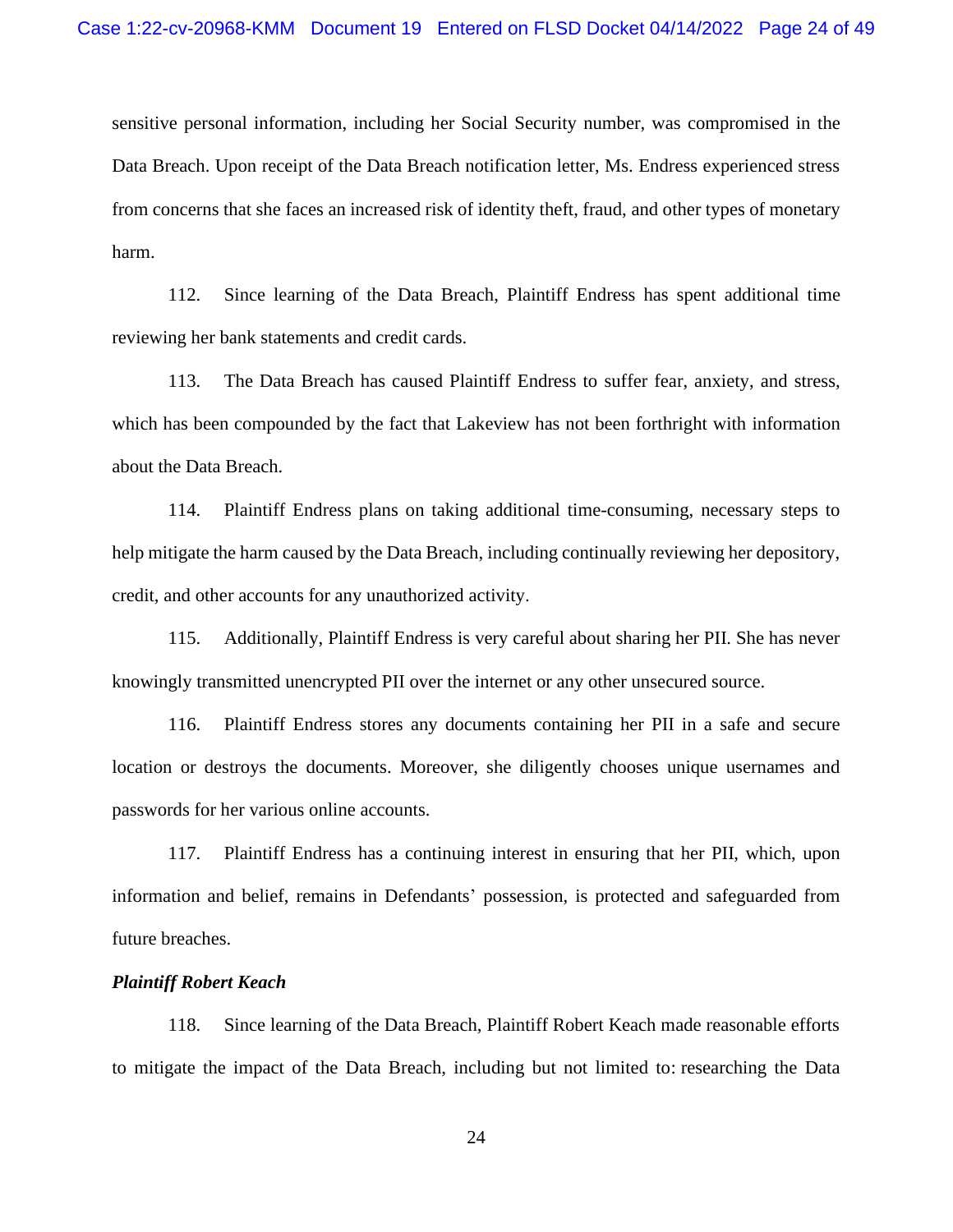Breach; reviewing credit reports and financial account statements for any indications of actual or attempted identity theft or fraud; and reviewing the credit monitoring offered by Defendant Pingora. Plaintiff Robert Keach has spent several hours dealing with the fallout from the Data Breach, valuable time Plaintiff Robert Keach otherwise would have spent on other activities, including but not limited to work and/or recreation.

119. The Data Breach has caused Plaintiff Robert Keach emotional distress due to the release of his PII, which he believed would be protected from unauthorized access and disclosure, including anxiety about unauthorized parties viewing, selling, and/or using his PII for purposes of identity theft and fraud. Plaintiff Robert Keach is very concerned about identity theft and fraud, as well as the consequences of such identity theft and fraud resulting from the Data Breach.

120. Plaintiff Robert Keach suffered actual injury from having his PII compromised as a result of the Data Breach including, but not limited to: (a) damage to and diminution in the value of his PII, a form of property that Defendant obtained from Plaintiff Robert Keach; (b) violation of his privacy rights; and (c) present, imminent and impending injury arising from the increased risk of identity theft and fraud.

121. As a result of the Data Breach, Plaintiff Robert Keach anticipates spending considerable time and money on an ongoing basis to try to mitigate and address harms caused by the Data Breach. As a result of the Data Breach, Plaintiff Robert Keach is at a present, substantial and impending risk and will continue to be at increased risk of identity theft and fraud for years to come.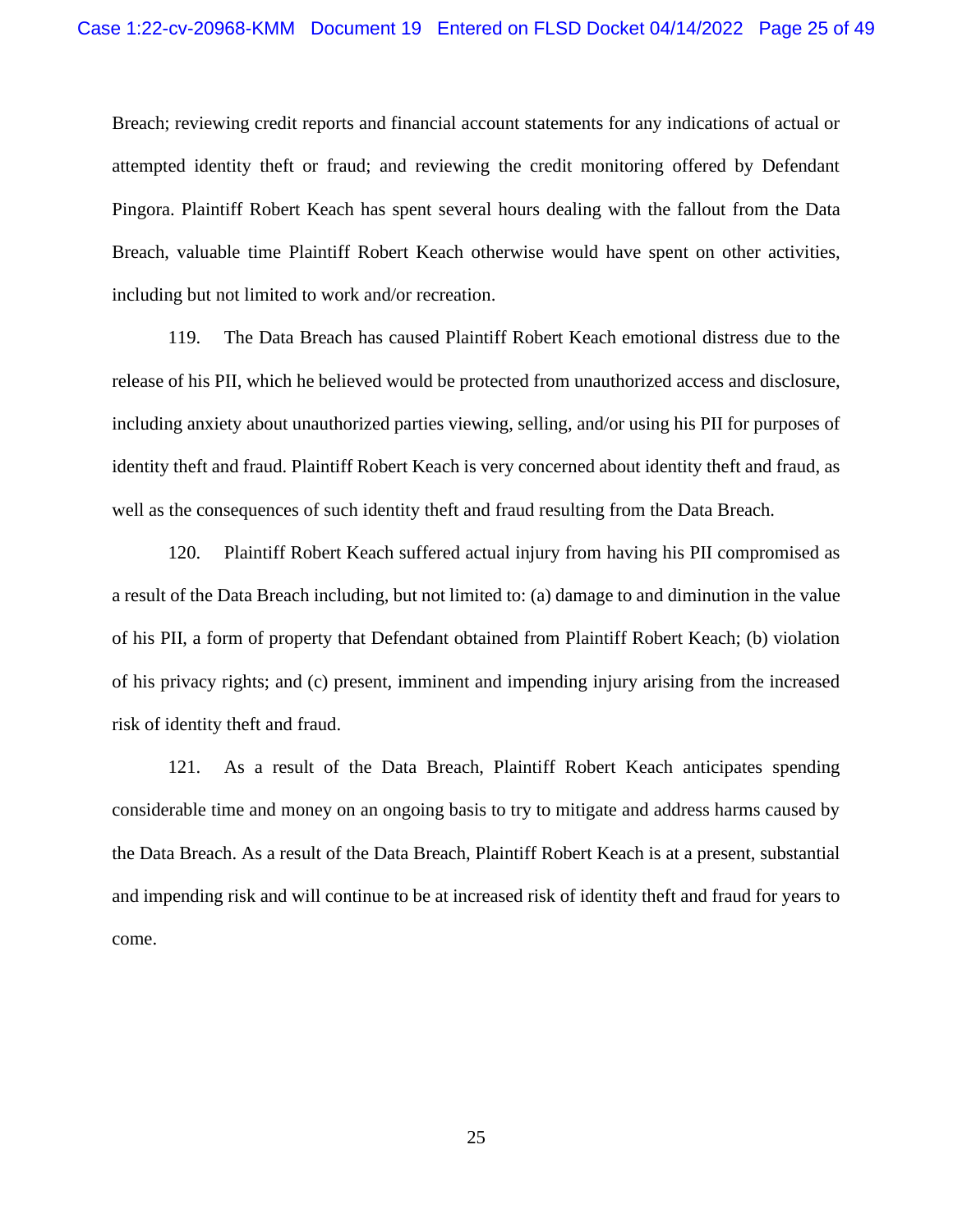122. Plaintiff Robert Keach has suffered present and immediate injury arising from the substantially increased risk of fraud, identity theft, and misuse resulting from his PII being placed in the hands of unauthorized third-parties and possibly criminals.

123. Plaintiff Robert Keach has sustained actual damages as a result of the injuries, including the lost value of his PII and emotional distress.

124. Plaintiff Robert Keach has a continuing interest in ensuring that his PII, which, upon information and belief, remains backed up in Defendant's possession, is protected and safeguarded from future breaches.

#### *Plaintiff Maureen Keach*

125. Since learning of the Data Breach, Plaintiff Maureen Keach made reasonable efforts to mitigate the impact of the Data Breach, including but not limited to: researching the Data Breach; reviewing credit reports and financial account statements for any indications of actual or attempted identity theft or fraud; and reviewing the credit monitoring offered by Defendant Pingora. Plaintiff Maureen Keach has spent several hours dealing with the fallout from this Data Breach, valuable time Plaintiff Maureen Keach otherwise would have spent on other activities, including but not limited to work and/or recreation.

126. The Data Breach has caused Plaintiff Maureen Keach emotional distress due to the release of her PII, which he believed would be protected from unauthorized access and disclosure, including anxiety about unauthorized parties viewing, selling, and/or using her PII for purposes of identity theft and fraud. Plaintiff Maureen Keach is very concerned about identity theft and fraud, as well as the consequences of such identity theft and fraud resulting from the Data Breach.

127. Plaintiff Maureen Keach suffered actual injury from having her PII compromised as a result of the Data Breach including, but not limited to: (a) damage to and diminution in the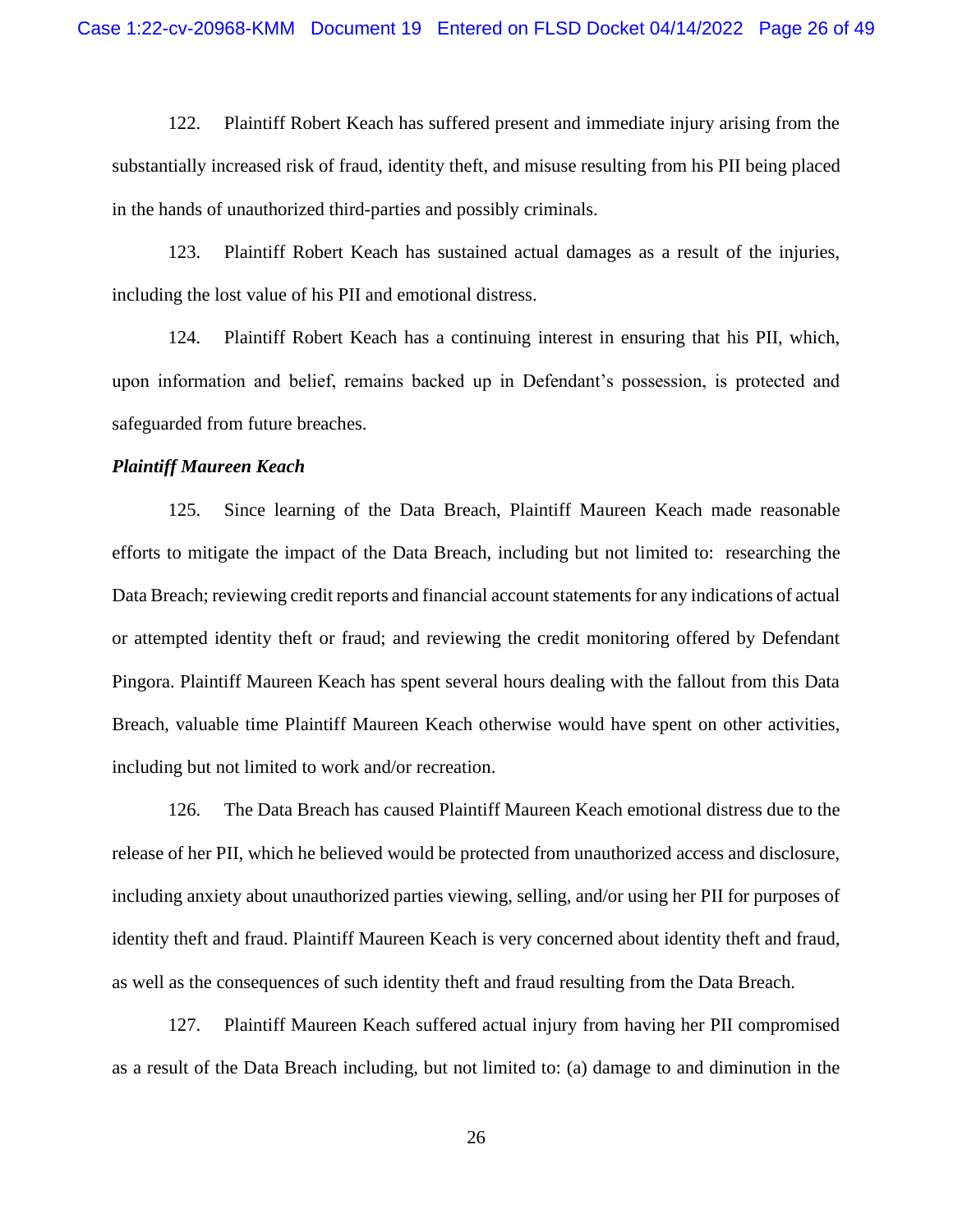value of her PII, a form of property that Defendant obtained from Plaintiff Maureen Keach; (b) violation of her privacy rights; and (c) present, imminent and impending injury arising from the increased risk of identity theft and fraud.

128. As a result of the Data Breach, Plaintiff Maureen Keach anticipates spending considerable time and money on an ongoing basis to try to mitigate and address harms caused by the Data Breach. As a result of the Data Breach, Plaintiff Maureen Keach is at a present, substantial and impending risk and will continue to be at increased risk of identity theft and fraud for years to come.

129. Plaintiff Maureen Keach has suffered present and immediate injury arising from the substantially increased risk of fraud, identity theft, and misuse resulting from her PII being placed in the hands of unauthorized third-parties and possibly criminals.

130. Plaintiff Maureen Keach has sustained actual damages as a result of the injuries, including the lost value of her PII and emotional distress.

131. Plaintiff Maureen Keach has a continuing interest in ensuring that her PII, which, upon information and belief, remains backed up in Defendant's possession, is protected and safeguarded from future breaches.

## *Plaintiff Jay Saporta*

132. Since learning of the Data Breach, Plaintiff Saporta made reasonable efforts to mitigate the impact of the Data Breach—at Defendant's direction—including but not limited to: researching the Data Breach; reviewing credit reports and financial account statements for any indications of actual or attempted identity theft or fraud; placing a fraud alert on his credit report with all 3 credit report agencies due to the Data Breach, which costs him approximately \$15.00 per month; and reviewing the credit monitoring offered by Pingora. Plaintiff Saporta has spent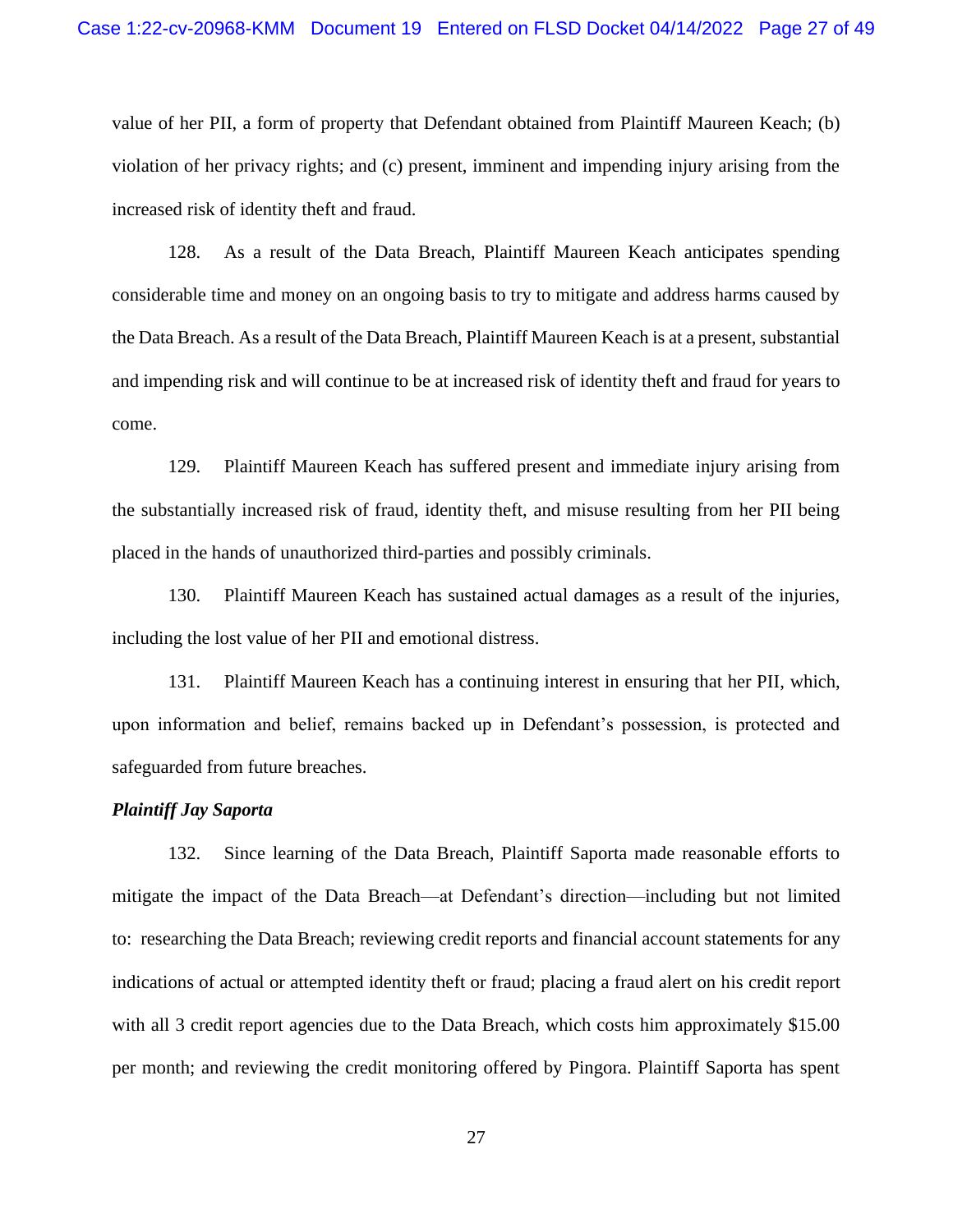several hours dealing with the fallout from this Data Breach, valuable time Plaintiff Jay Saporta otherwise would have spent on other activities, including but not limited to work and/or recreation.

133. The Data Breach has caused Plaintiff Saporta emotional distress due to the release of his PII, which he believed would be protected from unauthorized access and disclosure, including anxiety about unauthorized parties viewing, selling, and/or using his PII for purposes of identity theft and fraud. Plaintiff Saporta is very concerned about identity theft and fraud, as well as the consequences of such identity theft and fraud resulting from the Data Breach.

134. Plaintiff Saporta suffered actual injury from having his PII compromised as a result of the Data Breach including, but not limited to: (a) damage to and diminution in the value of his PII, a form of property that Defendant obtained from Plaintiff Saporta; (b) violation of his privacy rights; and (c) present, imminent and impending injury arising from the increased risk of identity theft and fraud.

135. As a result of the Data Breach, Plaintiff Saporta anticipates spending considerable time and money on an ongoing basis to try to mitigate and address harms caused by the Data Breach. As a result of the Data Breach, Plaintiff Saporta is at a present, substantial and impending risk and will continue to be at increased risk of identity theft and fraud for years to come.

136. Plaintiff Saporta has suffered present and immediate injury arising from the substantially increased risk of fraud and identity theft resulting from his PII being placed in the hands of unauthorized third-parties and possibly criminals.

137. Plaintiff Saporta has sustained actual damages as a result of the injuries, including the time spent mitigating the likely potential for financial fraud to be perpetrated against him, the lost value of his PII, and emotional distress.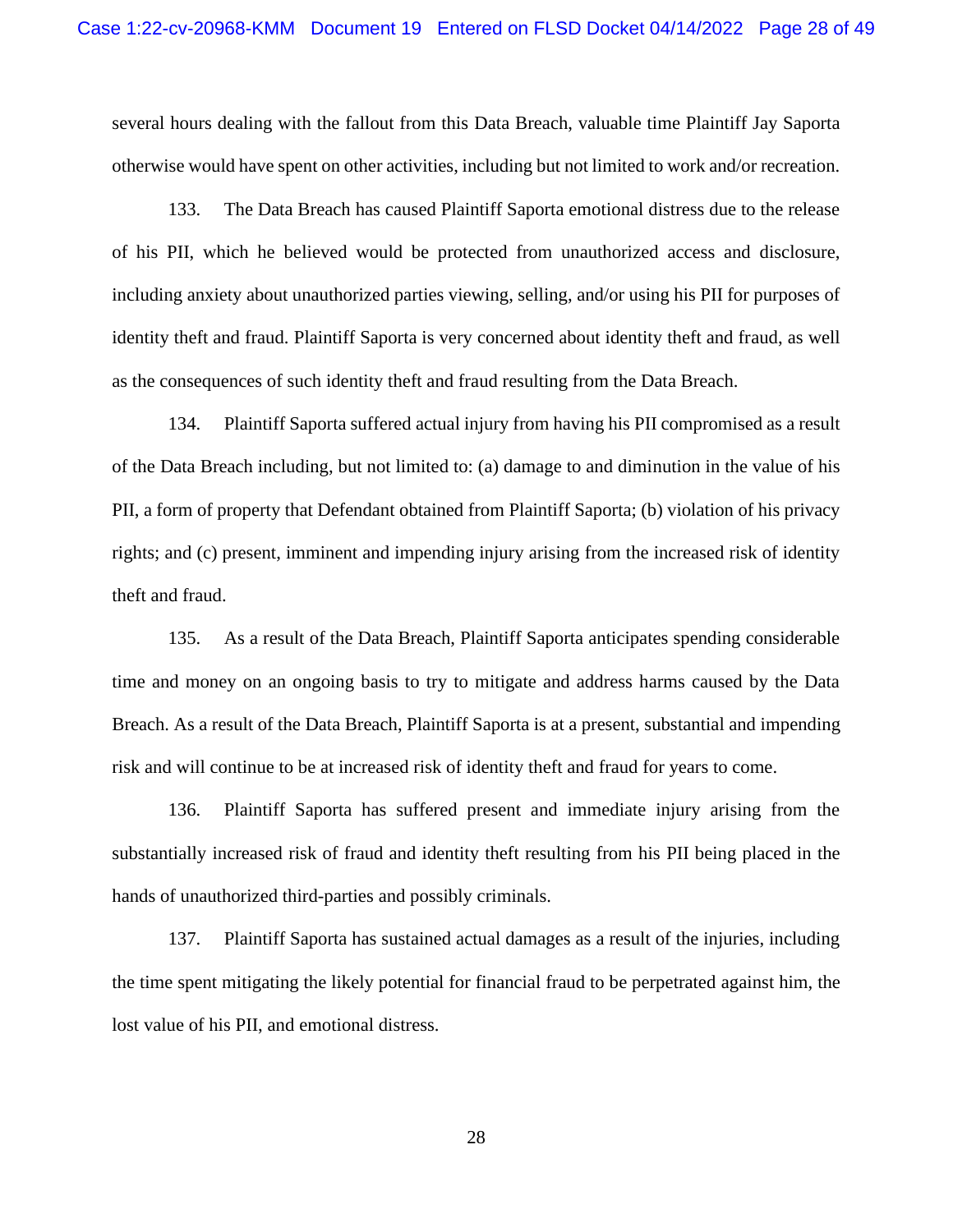138. Plaintiff Saporta has a continuing interest in ensuring that his PII, which, upon information and belief, remains backed up in Defendant's possession, is protected and safeguarded from future breaches.

# **V. CLASS ALLEGATIONS**

139. Pursuant to Fed. R. Civ. P. 23(a), 23(b)(1), 23(b)(2), 23(b)(3), 23(c)(4) and/or

23(c)(5), Plaintiffs seek to bring this class action on behalf of themselves and a nationwide Class

(the "Class") defined as follows.

All individuals in the United States whose PII was accessed or exfiltrated during the Data Breach of Lakeview Loan Servicing, LLC and Pingora Loan Servicing, LLC in 2021.

140. Plaintiffs Robert Keach, Maureen Keach and Jay Saporta also seek certification of a California sub-class (the "California Subclass") defined as follows:

> All individuals residing in California whose PII was accessed or exfiltrated during the Data Breach of Pingora Loan Servicing, LLC in 2021.

141. The Class and California Subclass are collectively referred to herein as the "Class."

142. Excluded from the Class are the following individuals and/or entities: Defendants and Defendants' parents, subsidiaries, affiliates, officers and directors, and any entity in which a Defendant has a controlling interest; all individuals who make a timely election to be excluded from this proceeding using the correct protocol for opting out; any and all federal, state or local governments, including but not limited to their departments, agencies, divisions, bureaus, boards, sections, groups, counsels and/or subdivisions; and all judges assigned to hear any aspect of this litigation, as well as their immediate family members and staff.

143. Plaintiffs reserve the right to modify or amend the definition of the proposed class before the Court determines whether certification is appropriate.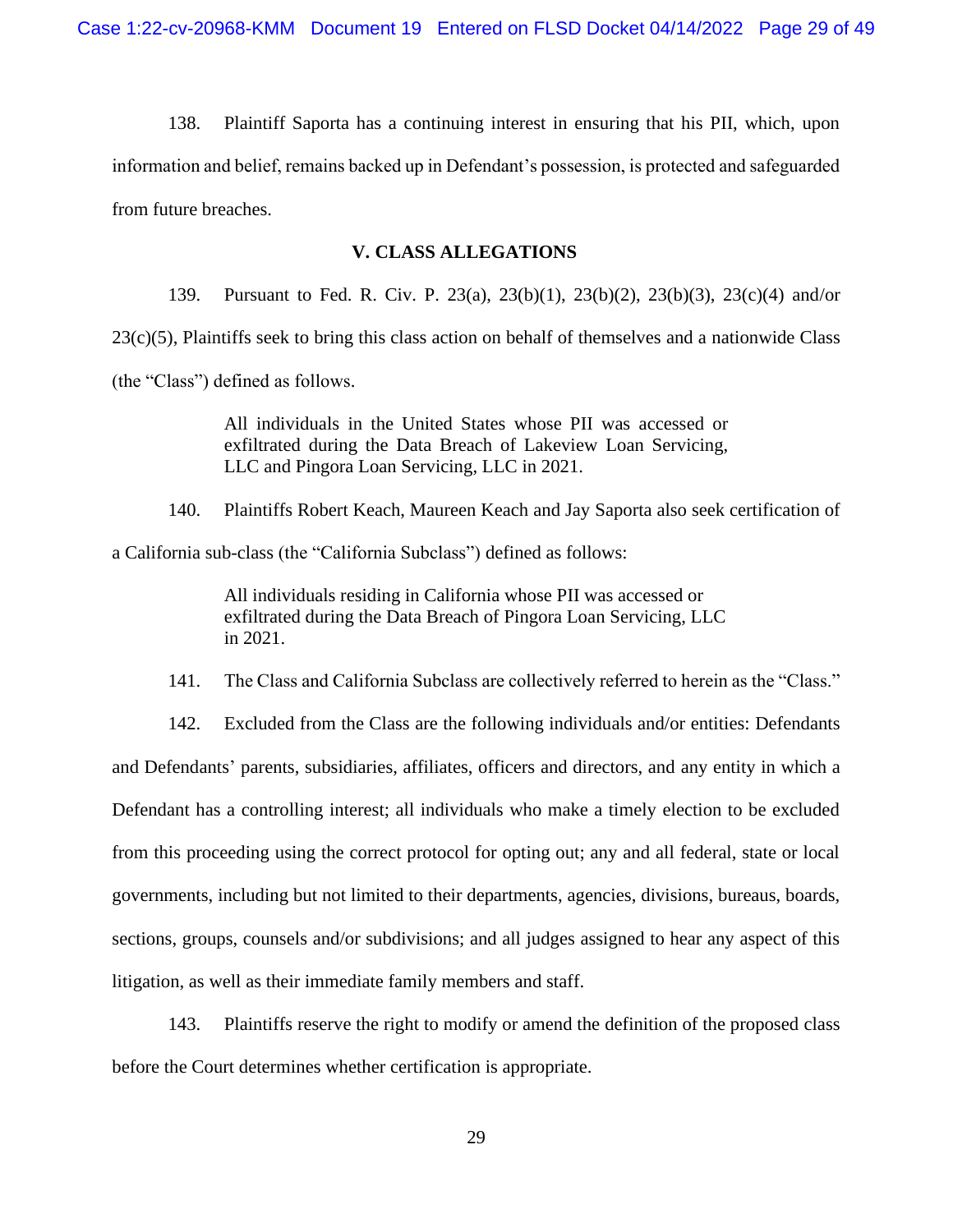144. Numerosity. Consistent with Fed. R. Civ. P. 23(a)(1), the Class Members are so numerous that their joinder is impracticable. While the exact number of Class Members is unknown, upon information and belief, it is in excess of two and a half million. The number and identities of Class Members can be ascertained through Defendants' records.

145. Commonality. Consistent with Fed. R. Civ. P. 23(a)(2) and (b)(3), questions of law and fact common to the Class exist and predominate over any questions affecting only individual Class Members. These include:

- a. Whether Defendants failed to adequately safeguard the PII of Plaintiffs and Class Members;
- b. Whether and to what extent Defendants had a duty to protect the PII of Plaintiffs and Class Members;
- c. Whether Defendants had duties not to disclose the PII of Plaintiffs and Class Members, respectively, to unauthorized third parties;
- d. Whether Defendants had a duty not to use the PII of Plaintiffs and Class Members for non-business purposes;
- e. Whether and when Defendants learned of the Data Breach;
- f. Whether Defendants adequately, promptly, and accurately informed Plaintiffs and Class Members that their PII had been compromised;
- g. Whether Defendants committed violations by failing to promptly notify Plaintiffs and Class Members that their PII had been compromised;
- h. Whether Defendants failed to implement and maintain reasonable security procedures and practices adequate to protect the information compromised in the Data Breach, considering its nature and scope;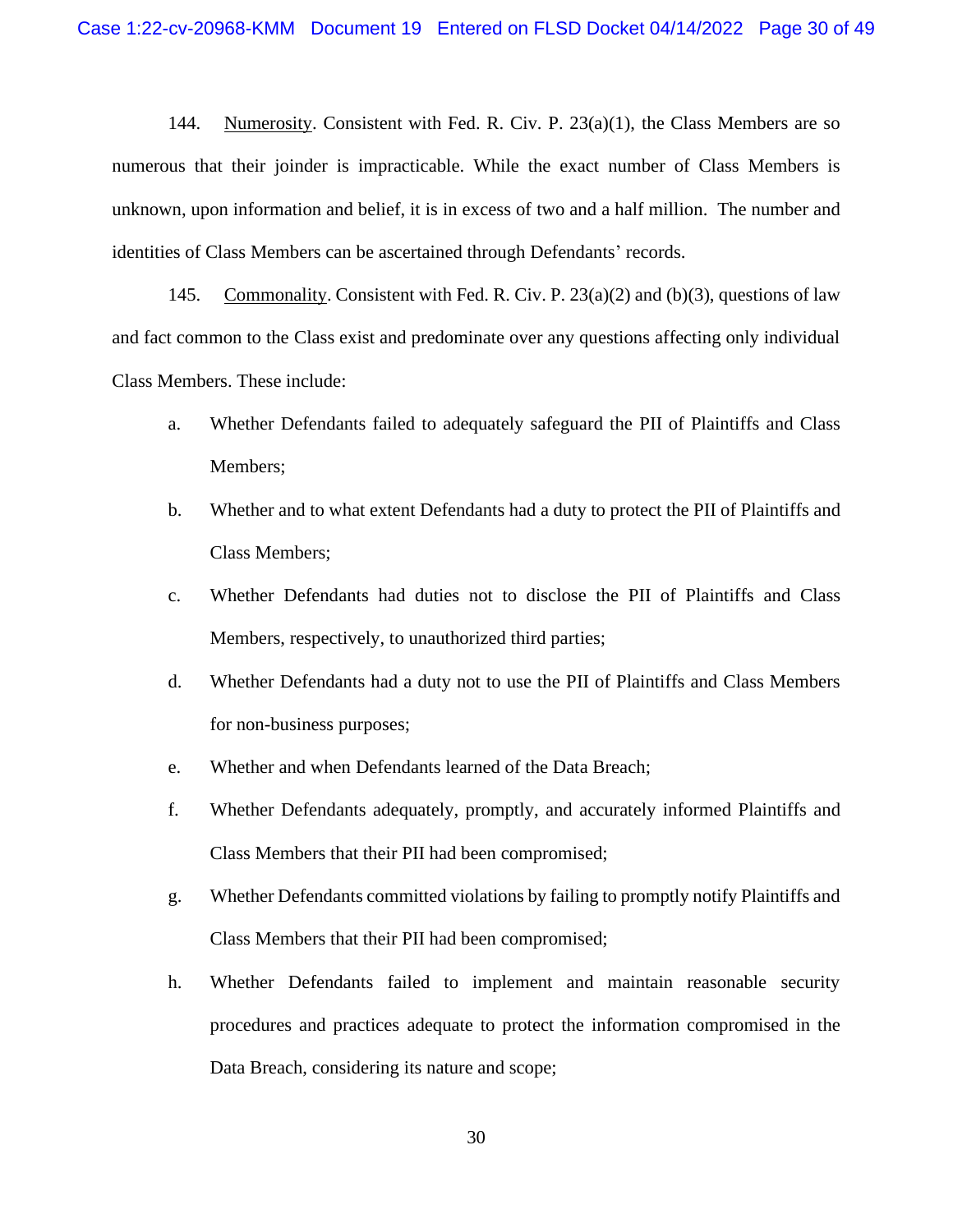- i. Whether Defendants have adequately addressed and fixed the vulnerabilities which permitted the Data Breach to occur;
- j. Whether Pingora violated the California Consumer Privacy Act of 2018, Civ. Code § 1798.100, *et seq*.
- k. Whether Defendants engaged in unfair, unlawful, or deceptive practices, including by failing to safeguard the PII of Plaintiffs and Class Members;
- l. Whether Plaintiffs and Class Members are entitled to actual, consequential, and/or nominal damages as a result of Defendants' wrongful conduct, and if so, in what amount;
- m. Whether Plaintiffs and Class Members are entitled to restitution as a result of Defendants' wrongful conduct, and if so, in what amount; and
- n. Whether Plaintiffs and Class Members are entitled to injunctive relief to redress the imminent and currently ongoing harm faced as a result of the Data Breach.

146. Typicality. Consistent with Fed. R. Civ. P. 23(a)(3), Plaintiffs' claims are typical of those of other Class Members because all had their PII compromised as a result of the Data Breach, due to Defendants' misfeasance, and their claims arise under the same legal doctrines.

147. Policies Generally Applicable to the Class. As provided under Fed. R. Civ. P. 23(b)(2), Defendants have acted or refused to act on grounds generally applicable to the Class, thereby requiring the Court's imposition of uniform relief to ensure compatible standards of conduct in relation to the Class and making final injunctive and corresponding declaratory relief appropriate with respect to the Class as a whole. Defendants' policies challenged herein apply to and affect Class Members uniformly, and Plaintiffs challenge these policies by reference to Defendants' conduct with respect to the Class as a whole.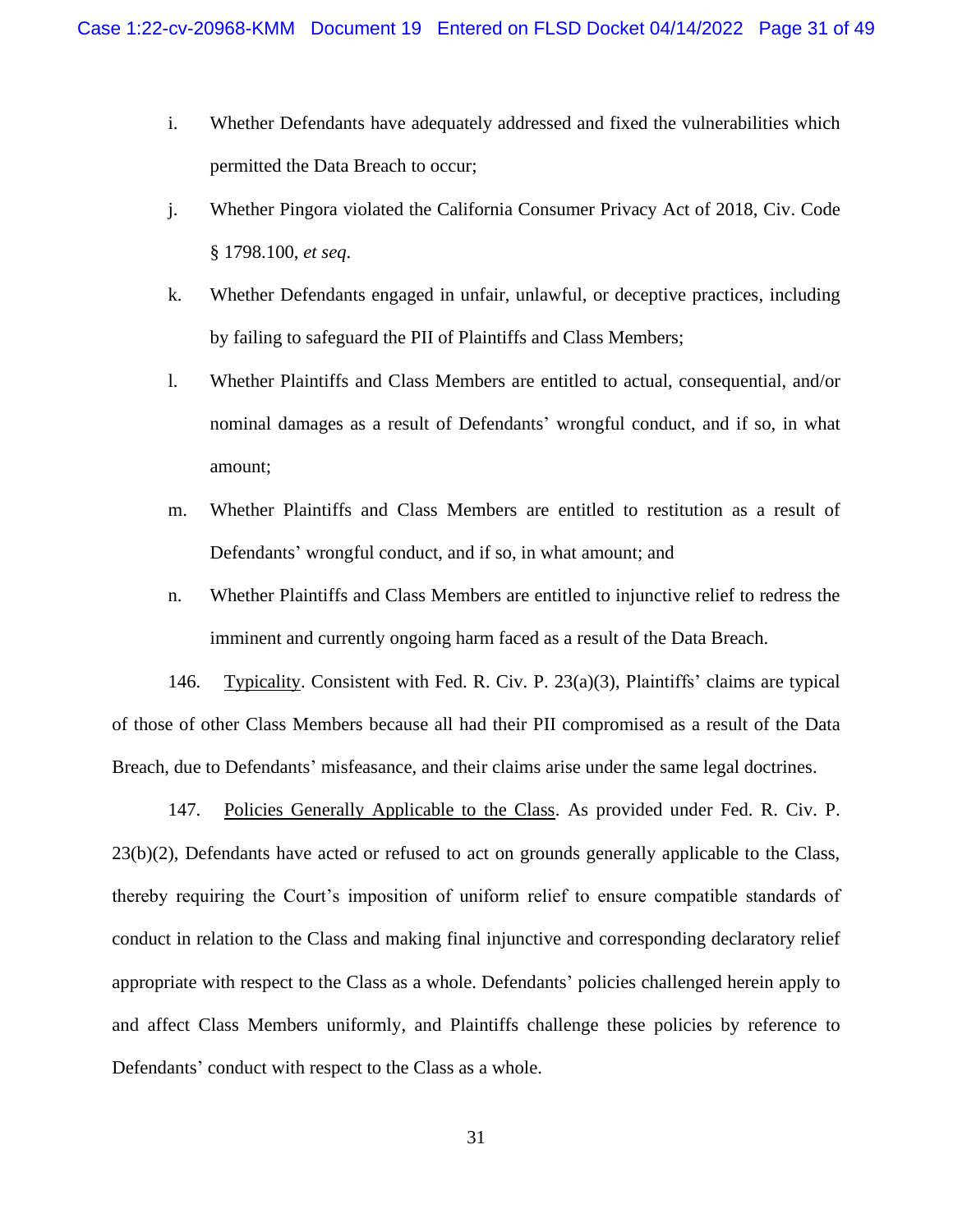148. Adequacy of Representation. Consistent with Fed. R. Civ. P. 23(a)(4), Plaintiffs will fairly and adequately represent and protect the interests of the Class Members. No Plaintiff has a disabling conflict of interest with any other Member of the Class. Plaintiffs seek no relief that is antagonistic or adverse to the Members of the Class, and the infringement of rights and the damages they have suffered are typical of other Class Members. Plaintiffs also have retained counsel experienced in complex class action litigation, and they intend to prosecute this action vigorously.

149. Superiority and Manageability. Consistent with Fed. R. Civ. P. 23(b)(3), class treatment is superior to all other available methods for the fair and efficient adjudication of this controversy. Among other things, it will permit a large number of Class Members to prosecute their common claims in a single forum simultaneously, efficiently, and without the unnecessary duplication of evidence, effort, and expense that hundreds of individual actions would require. Moreover, class action treatment will permit the adjudication of relatively modest claims by Class Members who could not individually afford to litigate a complex claim against large corporations such as Defendants. Prosecuting the claims pleaded herein as a class action will eliminate the possibility of repetitive litigation. There will be no material difficulty in the management of this action as a class action.

150. Particular issues, such as questions related to Defendants' liability, are also appropriate for certification under Fed. R. Civ. P.  $23(c)(4)$  because the resolution of such common issues would materially advance the resolution of this matter and the parties' interests therein.

151. Class certification is also appropriate under Fed. R. Civ. P. 23(b)(1), in that the prosecution of separate actions by the individual Class Members would create a risk of inconsistent or varying adjudications with respect to individual Class Members, which would establish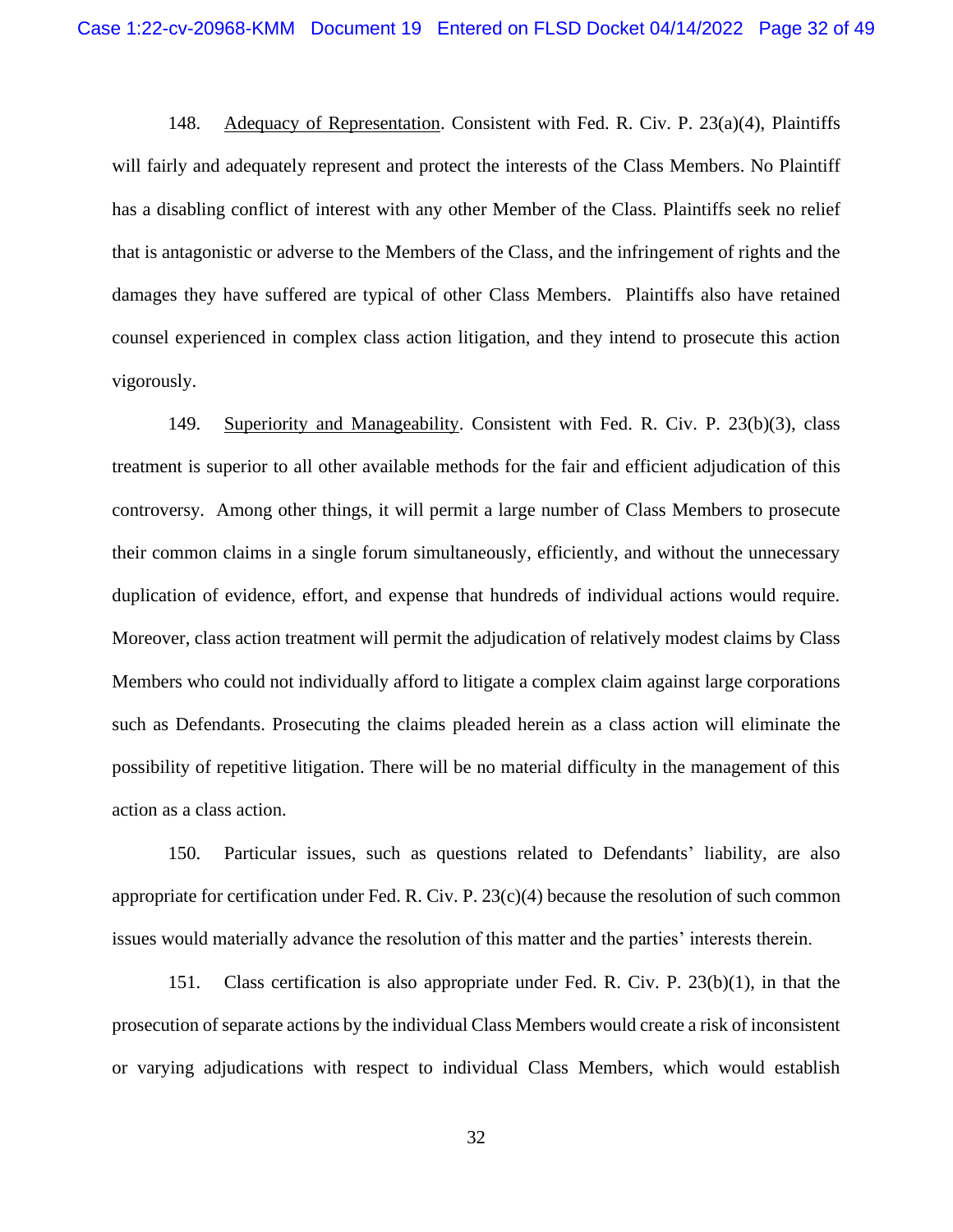incompatible standards of conduct for Defendants. Prosecution of separate actions by Class Members also would create the risk of adjudications with respect to individual Class Members that, as a practical matter, would be dispositive of the interests of other members not parties to this action, or that would substantially impair or impede their ability to protect their interests.

# **COUNT I Negligence (On Behalf of Plaintiffs and the Class) (Against All Defendants)**

152. Plaintiffs incorporate and reallege the foregoing allegations of fact.

153. As a condition of receiving their mortgages from partners of Defendants, Lakeview and Pingora's current and former customers were obligated to provide and entrust them with certain PII, including their name, birthdate, address, loan number, Social Security number, and information provided in connection with a loan application, loan modification, or other items regarding loan servicing.

154. Plaintiffs and the Class entrusted their PII to Defendants on the premise and with the understanding that Defendants would safeguard their information, use their PII for business purposes only, and/or not disclose their PII to unauthorized third parties.

155. Defendants had full knowledge of the sensitivity of the PII and the types of harm that Plaintiffs and the Class could and would suffer if the PII were wrongfully disclosed or obtained by unauthorized parties.

156. Defendants knew or reasonably should have known that their failure to exercise due care in the collecting, storing, and using of its current and former customers' PII involved an unreasonable risk of harm to Plaintiffs and the Class, including harm that foreseeably could occur through the criminal acts of a third party.

157. Defendants had a duty to exercise reasonable care in safeguarding, securing, and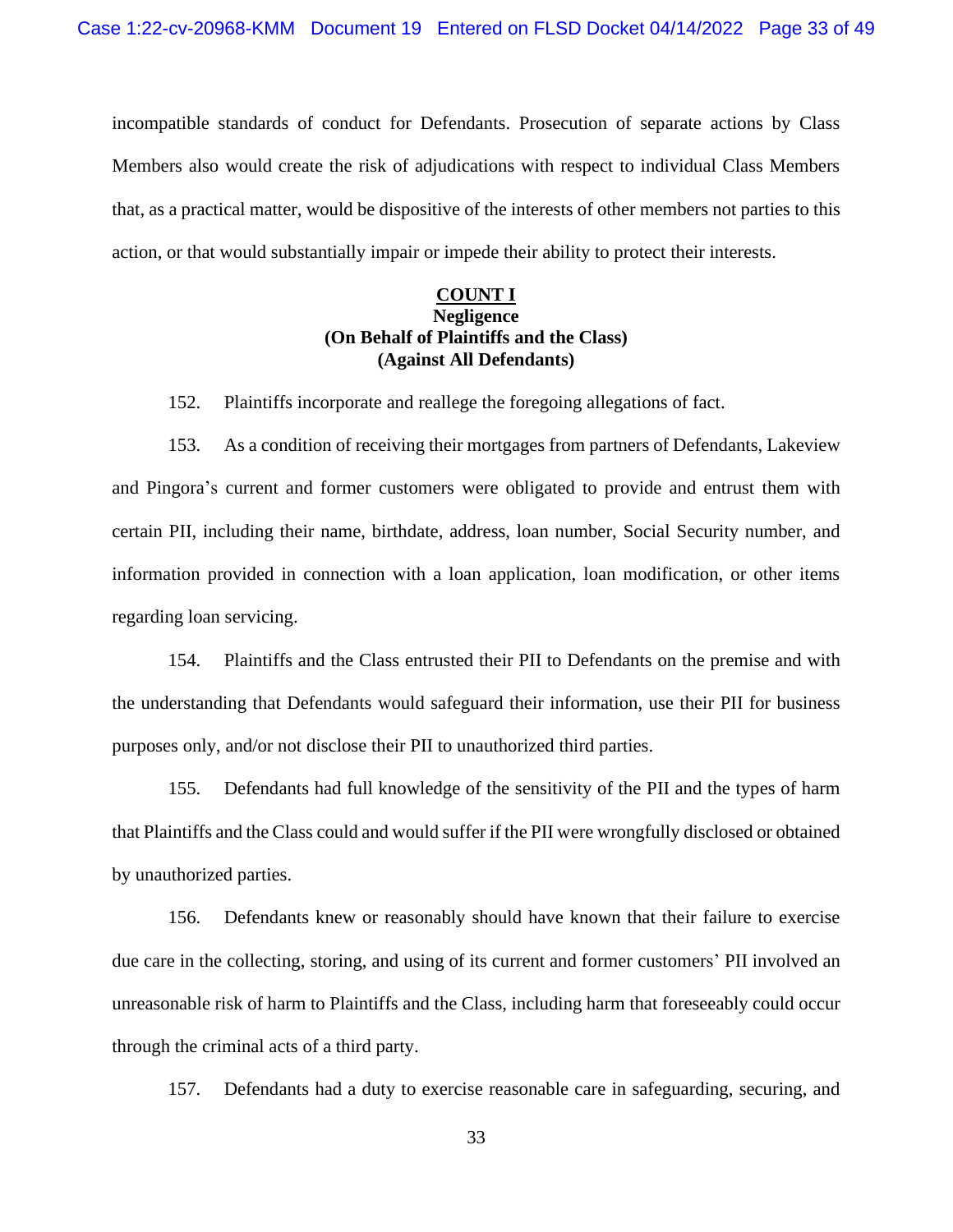protecting such information from being compromised, lost, stolen, misused, and/or disclosed to unauthorized parties. This duty includes, among other things, designing, maintaining, and testing Defendants' security protocols to ensure that Plaintiffs' and Class Members' information in their possession was adequately secured and protected.

158. Defendants also had a duty to exercise appropriate clearinghouse practices to remove former customers' PII they were no longer required to retain pursuant to regulations.

159. Defendants had a duty to have procedures in place to detect and prevent the improper access and misuse of Plaintiffs' and the Class's PII, and to employ proper procedures to prevent the unauthorized dissemination of the PII of Plaintiffs and the Class.

160. Defendants' duty to use reasonable security measures arose as a result of the special relationship that existed between each Defendant and Plaintiffs and the Class. That special relationship arose because Plaintiffs and the Class entrusted Defendants with their confidential PII, a mandatory step in obtaining services from Defendants.

161. Defendants were subject to an "independent duty," untethered to any contract between Defendants and Plaintiffs and the Class, to maintain adequate data security.

162. A breach of security, unauthorized access, and resulting injury to Plaintiffs and the Class was reasonably foreseeable, particularly in light of Defendants' inadequate security practices.

163. Plaintiffs and the Class were the foreseeable and probable victims of any inadequate security practices and procedures. Defendants knew or should have known of the inherent risks in collecting and storing the PII of Plaintiffs and the Class, the critical importance of adequately safeguarding that PII, and the necessity of encrypting PII stored on Defendants' systems.

164. Defendants' own conduct created a foreseeable risk of harm to Plaintiffs and the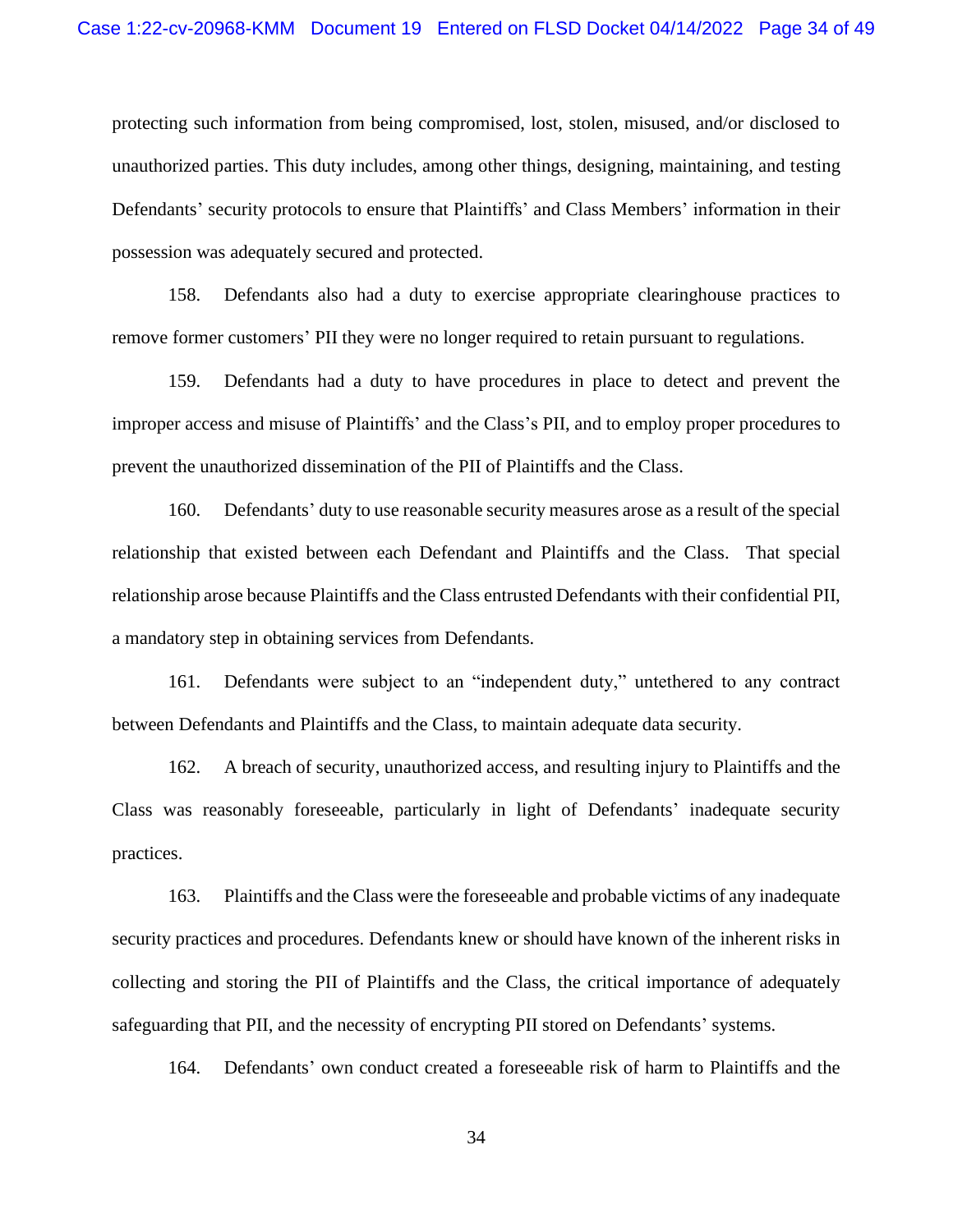Class. Defendants' wrongful conduct included, but was not limited to, its failure to take the steps and opportunities to prevent the Data Breach as set forth herein. Defendants' misconduct also included its decision not to comply with industry standards for the safekeeping of Plaintiffs' and the Class's PII, including basic encryption techniques available to Defendants.

165. Plaintiffs and the Class had no ability to protect their PII that was in, and remains in, Defendants' possession.

166. Defendants were in a position to effectively protect against the harm suffered by Plaintiffs and the Class as a result of the Data Breach.

167. Defendants had and continue to have a duty to adequately disclose that the PII of Plaintiffs and the Class within Defendants' possession was compromised, how it was compromised, and precisely the types of data that were compromised and when. Such notice was necessary to allow Plaintiffs and the Class to take steps to prevent, mitigate, and repair any identity theft and the fraudulent use of their PII by third parties.

168. Defendants have admitted that the PII of Plaintiffs and the Class was wrongfully accessed by unauthorized third persons as a result of the Data Breach.

169. Defendants, through their actions and inaction, unlawfully breached their duties to Plaintiffs and the Class by failing to implement industry protocols and exercise reasonable care in protecting and safeguarding the PII of Plaintiffs and the Class when the PII was within Defendants' possession or control.

170. Defendants improperly and inadequately safeguarded the PII of Plaintiffs and the Class in deviation of standard industry rules, regulations, and practices at the time of the Data Breach.

171. Defendants failed to heed industry warnings and alerts to provide adequate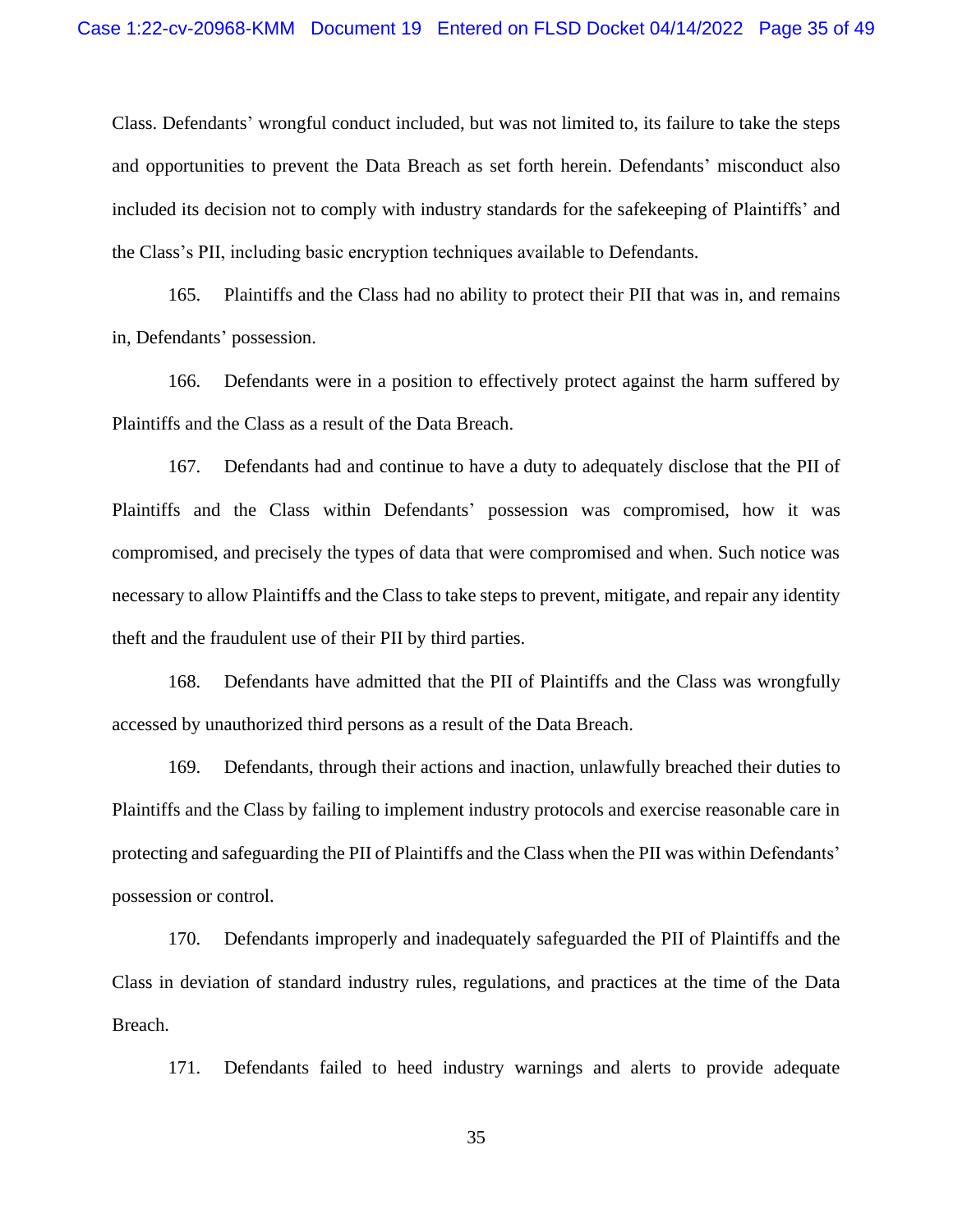safeguards to protect its current and former customers' PII in the face of increased risk of theft.

172. Defendants, through their actions and/or omissions, unlawfully breached their duty to Plaintiffs and the Class by failing to have appropriate procedures in place to detect and prevent dissemination of its current and former customers' PII.

173. Defendants breached their duty to exercise appropriate clearinghouse practices by failing to remove former customers' PII they were no longer required to retain pursuant to regulations.

174. Defendants, through their actions and/or omissions, unlawfully breached their duty to adequately and timely disclose to Plaintiffs and the Class the existence and scope of the Data Breach.

175. But for Defendants' wrongful and negligent breach of duties owed to Plaintiffs and the Class, the PII of Plaintiffs and the Class would not have been compromised.

176. There is a close causal connection between (a) Defendants' failure to implement security measures to protect the PII of Plaintiffs and the Class and (b) the harm or risk of imminent harm suffered by Plaintiffs and the Class. Plaintiffs' and the Class's PII was accessed and exfiltrated as the direct and proximate result of Defendants' failure to exercise reasonable care in safeguarding such PII by adopting, implementing, and maintaining appropriate security measures.

177. Additionally, Section 5 of the FTC Act prohibits "unfair . . . practices in or affecting commerce," including, as interpreted and enforced by the FTC, the unfair act or practice of businesses, such as Defendants, of failing to implement reasonable measures to protect PII. The FTC Act and related authorities form part of the basis of Defendants' duty in this regard.

178. Defendants violated Section 5 of the FTC Act by failing to use reasonable measures to protect PII and not complying with applicable industry standards, as described in detail herein.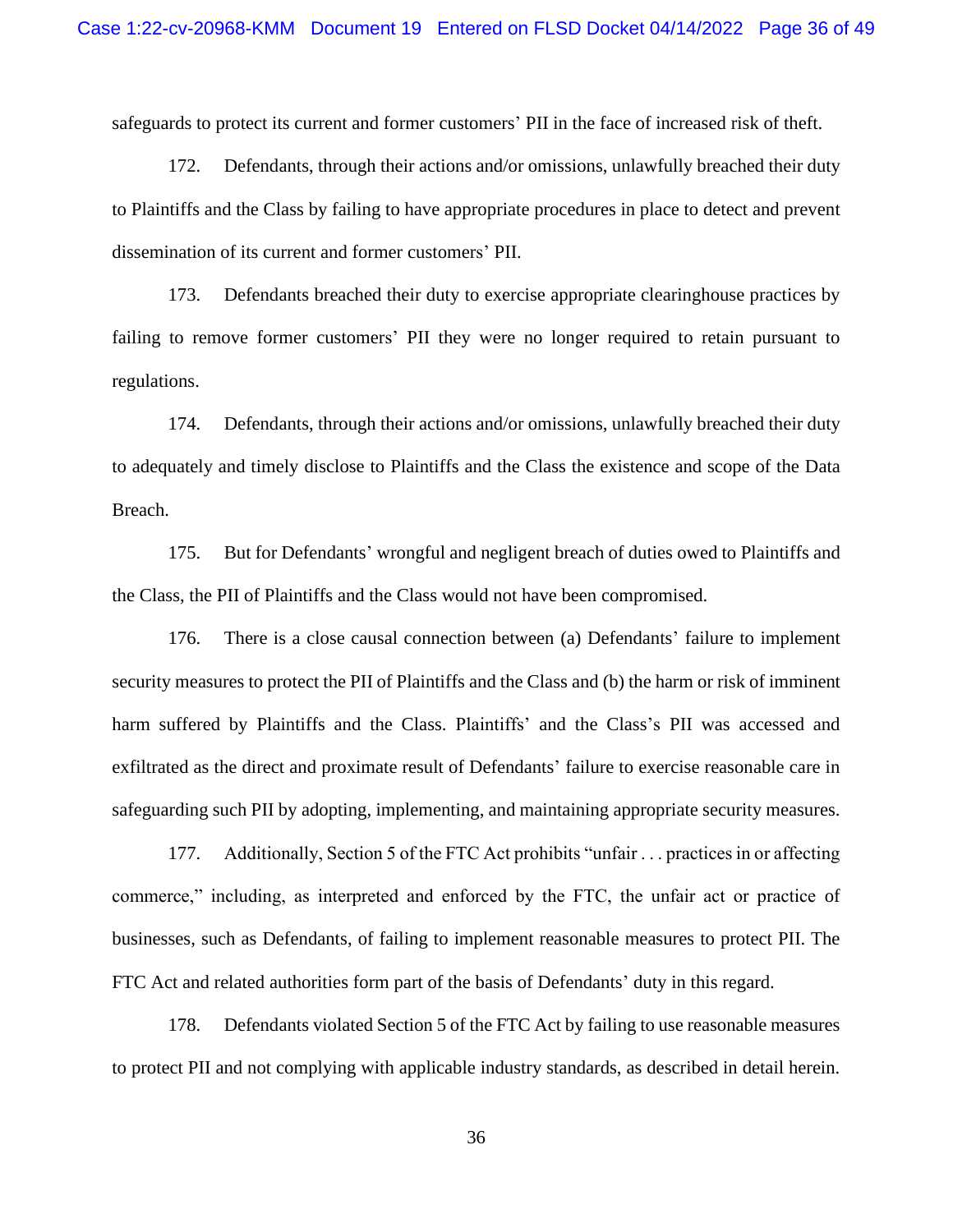Defendants' conduct was particularly unreasonable given the nature and amount of PII it obtained and stored and the foreseeable consequences of the damages that would result to Plaintiffs and the Class.

179. Defendants' violation of Section 5 of the FTC Act constitutes negligence *per se*.

180. Plaintiffs and the Class are within the class of persons that the FTC Act was intended to protect.

181. The harm that occurred as a result of the Data Breach is the type of harm the FTC Act was intended to guard against. The FTC has pursued enforcement actions against businesses, which, as a result of their failure to employ reasonable data security measures and avoid unfair and deceptive practices, caused the same harm as that suffered by Plaintiffs and the Class.

182. As a direct and proximate result of Defendants' negligence and negligence *per se*, Plaintiffs and the Class have suffered and will suffer injury, including but not limited to: (i) actual identity theft; (ii) the loss of the opportunity of how their PII is used; (iii) the compromise, publication, and/or theft of their PII; (iv) out-of-pocket expenses associated with the prevention, detection, and recovery from identity theft, tax fraud, and/or unauthorized use of their PII; (v) lost opportunity costs associated with effort expended and the loss of productivity addressing and attempting to mitigate the present and future consequences of the Data Breach, including but not limited to efforts spent researching how to prevent, detect, contest, and recover from tax fraud and other identity theft; (vi) costs associated with placing freezes on credit reports; (vii) the continued risk to their PII, which remains in Defendants' possession and is subject to further unauthorized disclosures so long as Defendants fail to undertake appropriate and adequate measures to protect the current and former customers' PII in their continued possession; and (viii) present and future costs in the form of time, effort, and money that will be expended to prevent, detect, contest, and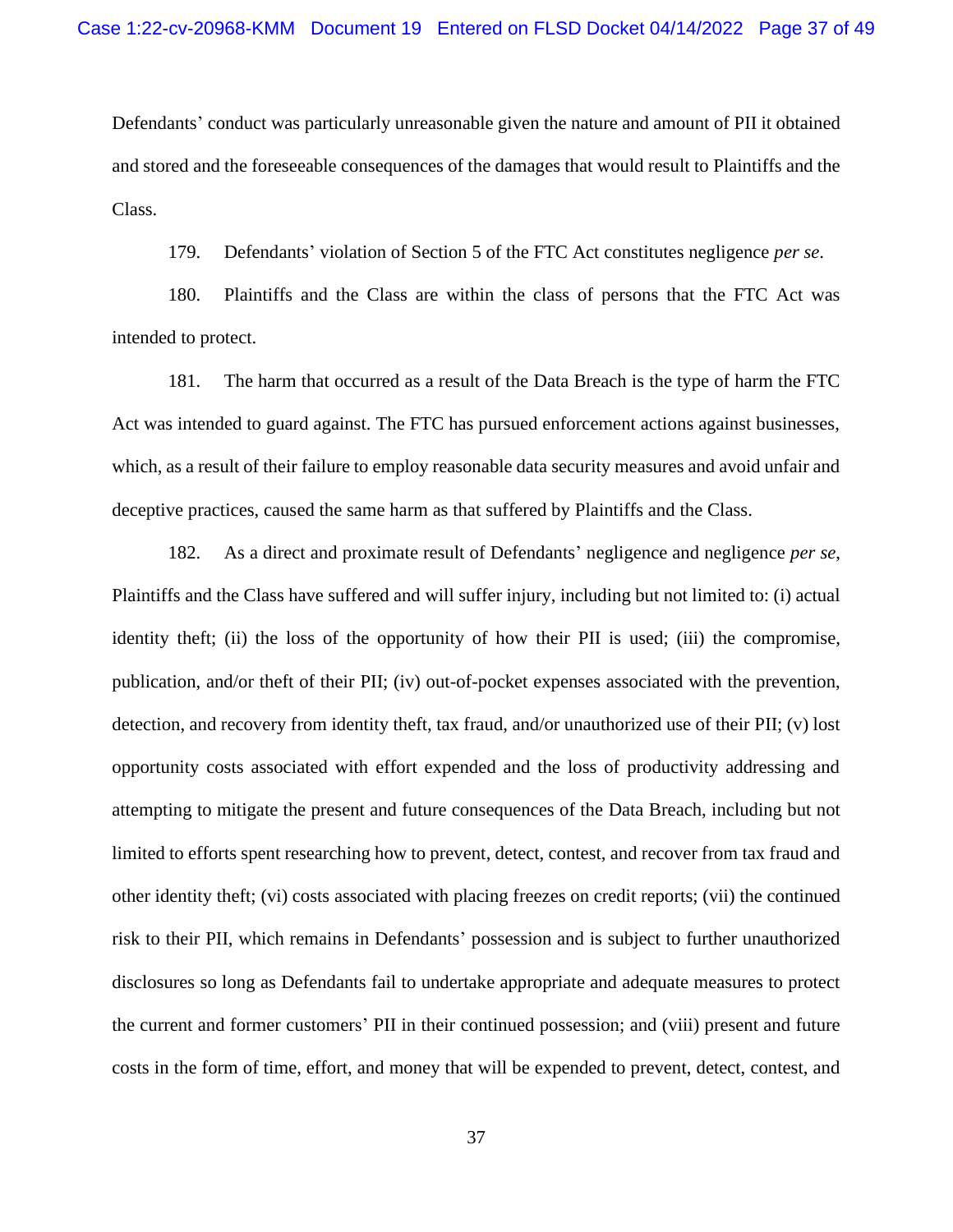repair the impact of the compromise of PII as a result of the Data Breach for the remainder of the lives of Plaintiffs and the Class Members.

183. As a direct and proximate result of Defendants' negligence and negligence *per se*, Plaintiffs and the Class have suffered and will continue to suffer other forms of injury and/or harm, including, but not limited to, anxiety, emotional distress, loss of privacy, and other economic and non-economic losses.

184. Additionally, as a direct and proximate result of Defendants' negligence and negligence *per se*, Plaintiffs and the Class have suffered and will suffer the continued risks of exposure of their PII, which remains in Defendants' possession and is subject to further unauthorized disclosures so long as Defendants fail to undertake appropriate and adequate measures to protect the PII in their continued possession.

185. As a direct and proximate result of Defendants' negligence and negligence *per se*, Plaintiffs are now at an increased risk of identity theft or fraud.

186. As a direct and proximate result of Defendants' negligence and negligence *per se*, Plaintiffs are entitled to and demand actual, consequential, and nominal damages and injunctive relief to be determined at trial.

# **COUNT II Breach of Implied Contract (On Behalf of Plaintiffs and the Class) (Against All Defendants)**

187. Plaintiffs incorporate and reallege the foregoing allegations of fact.

188. Defendants acquired and maintained the PII of Plaintiffs and the Class, including name, birthdate, address, loan number, Social Security number, and information provided in connection with a loan application, loan modification, or other items regarding loan servicing.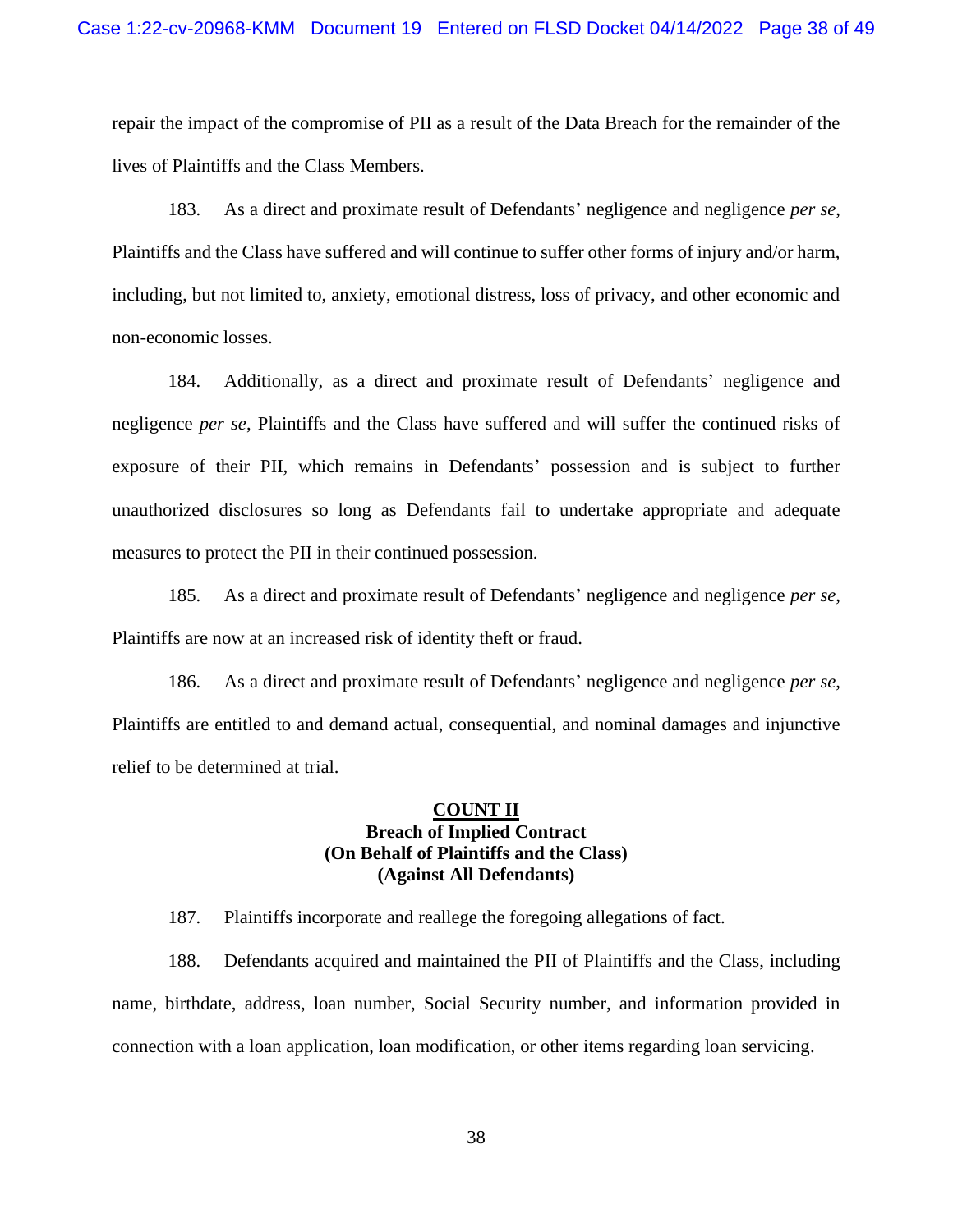189. At the time Defendants acquired the PII and PII of Plaintiffs and the Class, there was a meeting of the minds and a mutual understanding that Defendants would safeguard the PII and not take unjustified risks when storing the PII.

190. Plaintiffs and the Class would not have entrusted their PII to Defendants had they known that Defendants would make the PII internet-accessible, not encrypt sensitive data elements such as Social Security numbers, and not delete the PII that Defendants no longer had a reasonable need to maintain.

191. Prior to the Data Breach, Defendants Lakeview and Bayview published a privacy policy, agreeing to protect and keep private financial information of Plaintiffs and the Class.

192. Defendants further promised to comply with industry standards and to ensure that Plaintiffs' and Class Members' PII would remain protected.

193. Implicit in the agreement between Plaintiffs and Class Members and Defendants to provide PII, was the latter's obligation to: (a) use such PII for business purposes only, (b) take reasonable steps to safeguard that PII, (c) prevent unauthorized disclosures of the PII, (d) provide Plaintiffs and Class Members with prompt and sufficient notice of any and all unauthorized access and/or theft of their PII, (e) reasonably safeguard and protect the PII of Plaintiffs and Class Members from unauthorized disclosure or uses, and (f) retain the PII only under conditions that kept such information secure and confidential.

194. In collecting and maintaining the PII of Plaintiffs and the Class and publishing the Privacy Policy, Defendants entered into contracts with Plaintiffs and the Class requiring Defendants to protect and keep secure the PII of Plaintiffs and the Class.

195. Plaintiffs and the Class fully performed their obligations under the contracts with Defendants.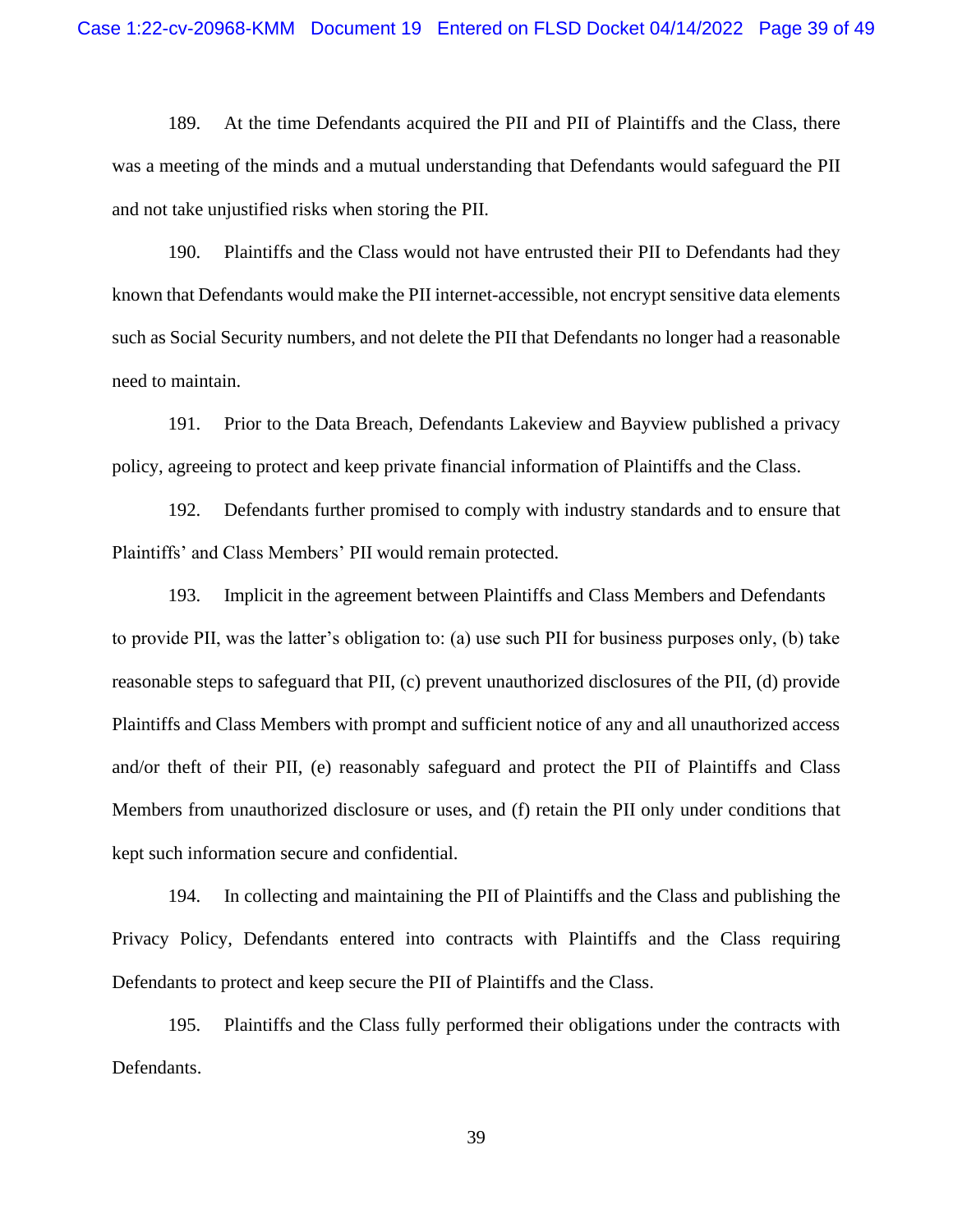196. Defendants breached the contracts they made with Plaintiffs and the Class by failing to protect and keep private financial information of Plaintiffs and the Class, including failing to (i) encrypt or tokenize the sensitive PII of Plaintiffs and the Class, (ii) delete such PII that Defendants no longer had reason to maintain, (iii) eliminate the potential accessibility of the PII from the internet where such accessibility was not justified, and (iv) otherwise review and improve the security of the network system that contained such PII.

197. As a direct and proximate result of Defendants' above-described breach of implied contract, Plaintiffs and the Class have suffered (and will continue to suffer) ongoing, imminent, and impending threat of identity theft crimes, fraud, and abuse, resulting in monetary loss and economic harm; actual identity theft crimes, fraud, and abuse, resulting in monetary loss and economic harm; loss of the confidentiality of the stolen confidential data; the illegal sale of the compromised data on the dark web; expenses and/or time spent on credit monitoring and identity theft insurance; additional time spent scrutinizing bank statements, credit card statements, and credit reports; expenses and/or time spent initiating fraud alerts, credit freezes, decreased credit scores and ratings; lost work time; and other economic and non-economic harm.

198. As a direct and proximate result of Defendants' breach of contract, Plaintiffs are at an increased risk of identity theft or fraud.

199. As a direct and proximate result of Defendants' breach of contract, Plaintiffs are entitled to and demand actual, consequential, and nominal damages and injunctive relief, to be determined at trial.

# **COUNT III Breach of Fiduciary Duty (On Behalf of Plaintiffs and the Class) (Against All Defendants)**

200. Plaintiffs incorporate and reallege the foregoing allegations of fact.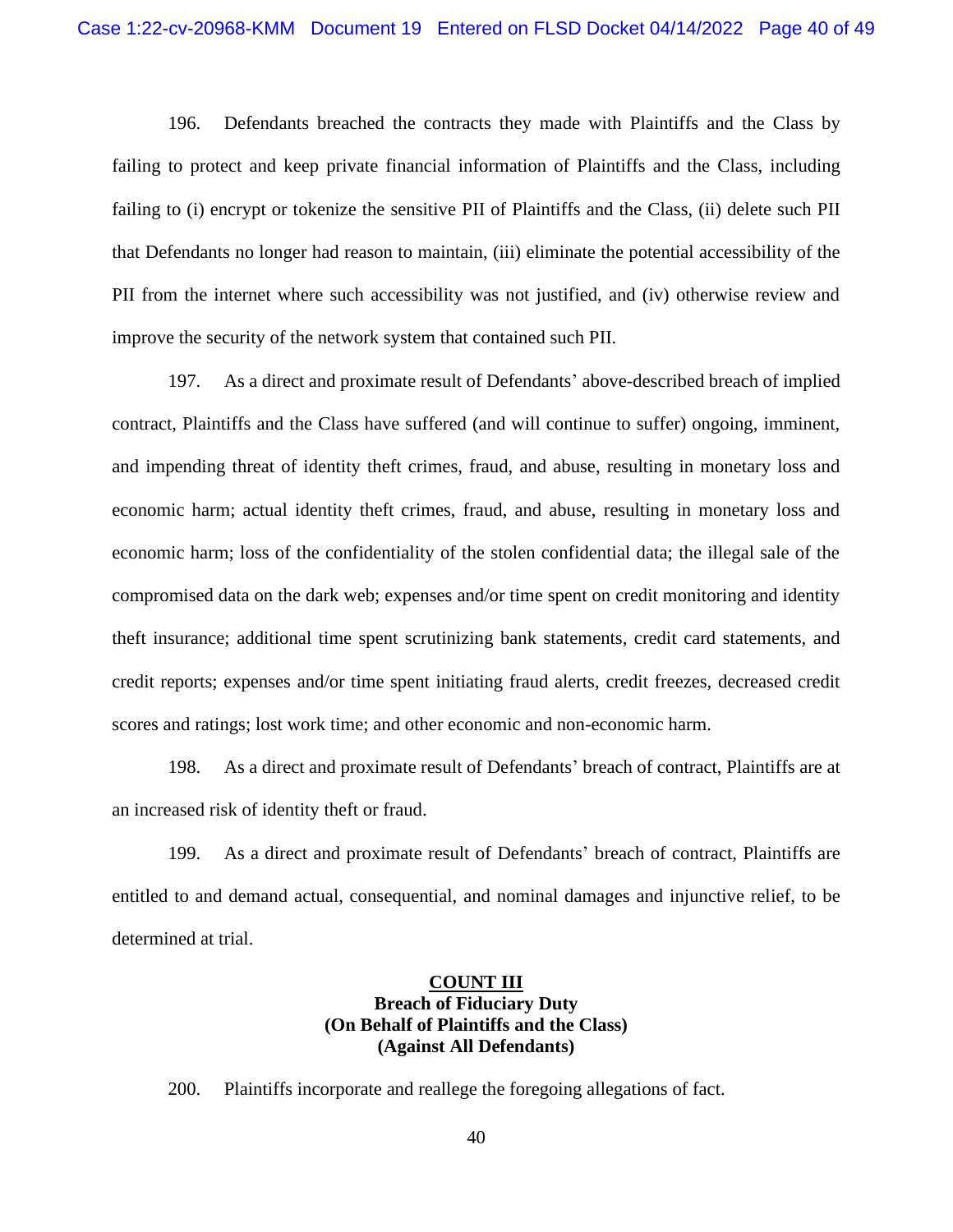201. A relationship existed between Plaintiffs and the Class and Defendants in which Plaintiffs and the Class put their trust in Defendants to protect the private information of Plaintiffs and the Class. Defendants accepted that trust and the concomitant obligations.

202. Plaintiffs and the Class entrusted their PII to Defendants on the premise and with the understanding that Defendants would safeguard their information, use their PII for business purposes only, and not disclose their PII to unauthorized third parties.

203. Defendants had full knowledge of the sensitivity of the PII and the types of harm that Plaintiffs and the Class could and would suffer if the PII were wrongfully disclosed.

204. Defendants knew or reasonably should have known that the failure to exercise due care in the collecting, storing, and using of its current and former customers' PII involved an unreasonable risk of harm to Plaintiffs and the Class, including harm that foreseeably could occur through the criminal acts of a third party.

205. Defendants' fiduciary duty required them to exercise reasonable care in safeguarding, securing, and protecting such information from being compromised, lost, stolen, misused, and/or disclosed to unauthorized parties. This duty includes, among other things, designing, maintaining, and testing Defendants' security protocols to ensure that Plaintiffs' and the Class's information in Defendants' possession was adequately secured and protected.

206. Defendants also had a fiduciary duty to have procedures in place to detect and prevent the improper access and misuse of Plaintiffs' and the Class's PII. Defendants' duty to use reasonable security measures arose as a result of the special relationship that existed between Defendants and Plaintiffs and the Class. That special relationship arose because Plaintiffs and the Class entrusted Defendants with their confidential PII, a necessary part of obtaining services from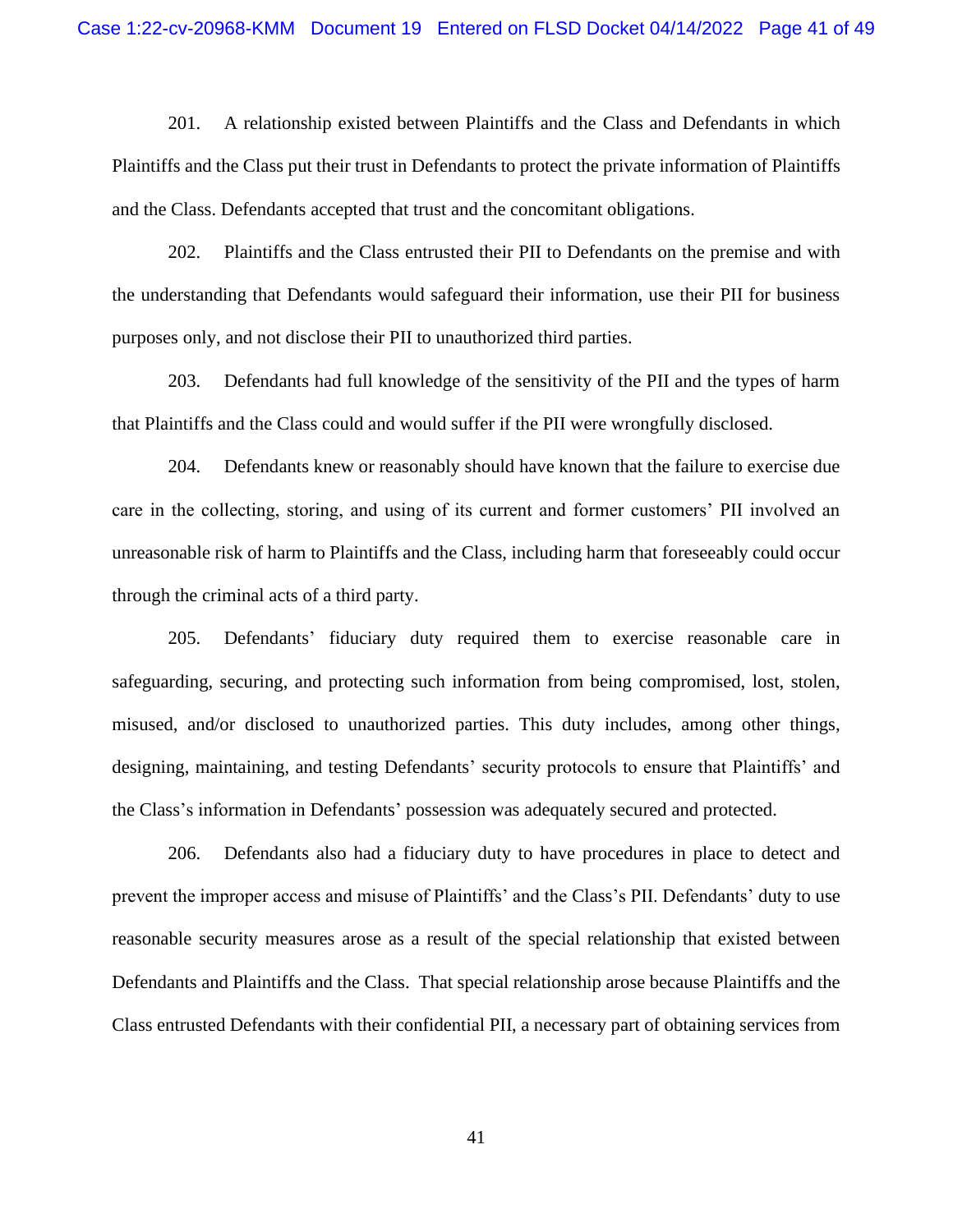Defendants, and because Defendants were the only parties in a position to know of their inadequate security measures and capable of taking steps to prevent the Data Breach.

207. Defendants breached the fiduciary duty that it owed to Plaintiffs and the Class by failing to act with the utmost good faith, fairness, and honesty, failing to act with the highest and finest loyalty, and failing to protect the private information of Plaintiffs and the Class.

208. Defendants' breach of fiduciary duty was a legal cause of damage to Plaintiffs and the Class.

209. But for Defendants' breach of fiduciary duty, the damage to Plaintiffs and the Class would not have occurred.

210. Defendants' breach of fiduciary duty contributed substantially to producing the damage to Plaintiffs and the Class.

211. As a direct and proximate result of Defendants' breach of fiduciary duty, Plaintiffs are entitled to and demand actual, consequential, and nominal damages and injunctive relief, to be determined at trial.

#### **COUNT IV**

# **Violations of California's Consumer Privacy Act Cal. Civ. Code § 1798.100,** *et seq.* **("CCPA") (On Behalf of Plaintiffs Robert Keach, Maureen Keach, and Jay Saporta and the California Subclass against Defendant Pingora)**

212. Plaintiffs Robert Keach, Maureen Keach, and Jay Saporta incorporate and reallege the foregoing allegations of fact.

213. Defendant Pingora violated section 1798.150(a) of the California Consumer Privacy Act ("CCPA") by failing to prevent Plaintiffs' and the California Subclass' PII from unauthorized access and exfiltration, theft, or disclosure as a result of Defendant's violations of its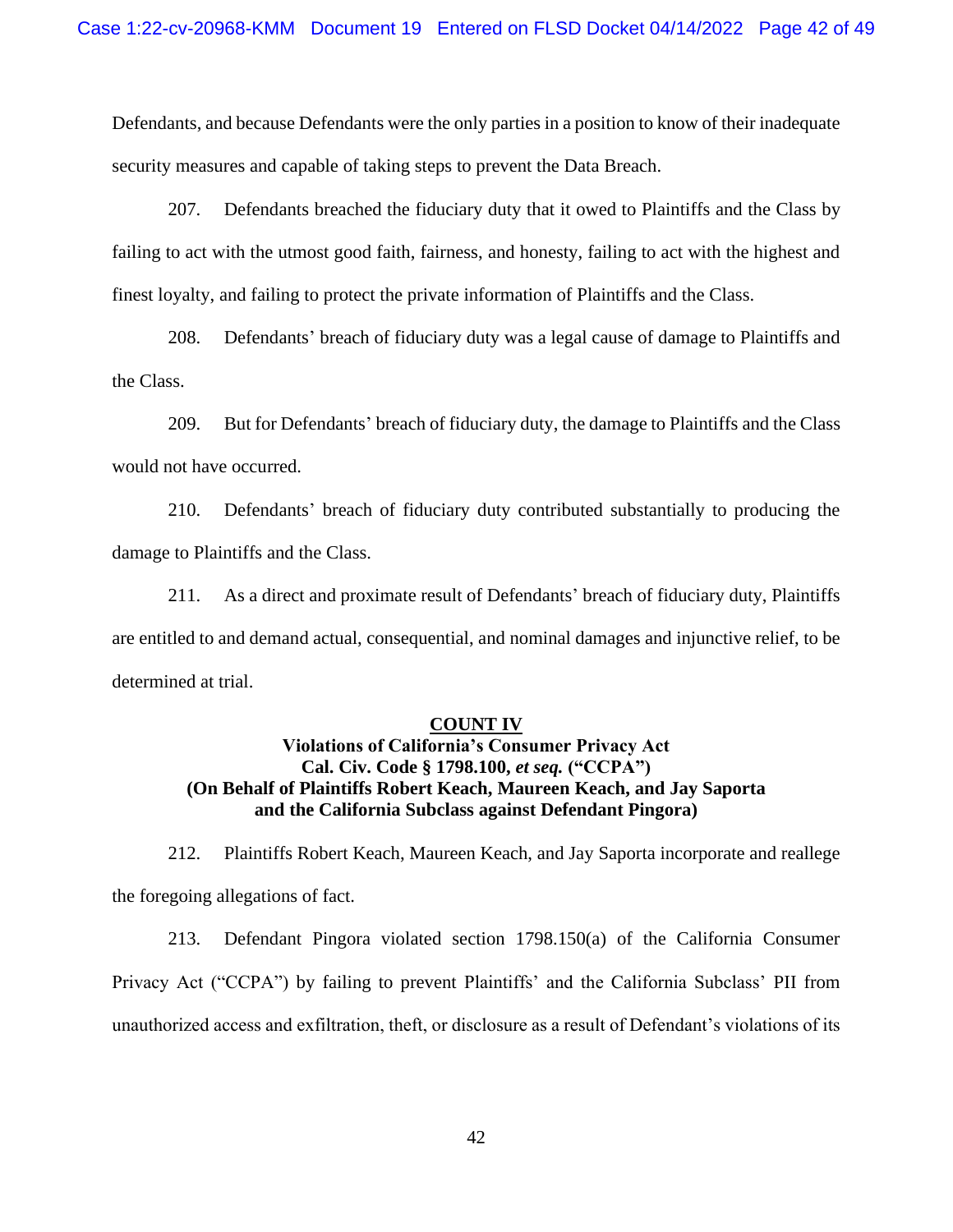duty to implement and maintain reasonable security procedures and practices appropriate to the nature of the information to protect the PII.

214. The PII of Plaintiffs and the California Subclass was subjected to unauthorized access and exfiltration, theft, or disclosure as a direct and proximate result of Defendant's violation of its duty under the CCPA.

215. Plaintiffs and the California Subclass lost money or property, including but not limited to the loss of legally protected interest in the confidentiality and privacy of their PII, nominal damages, and additional losses as a direct and proximate result of Defendant's acts described above.

216. Defendant knew, or should have known, that its network computer systems and data security practices were inadequate to safeguard PII and that the risk of a data breach or theft was highly likely. Defendant failed to implement and maintain reasonable security procedures and practices appropriate to the nature of the information to protect PII, such as properly encrypting the PII so in the event of a data breach the PII cannot be read by an unauthorized third party. As a result of the failure to implement reasonable security procedures and practices, the PII of Plaintiffs and members of the California Subclass was exposed.

217. Defendant is organized for the profit or financial benefit of its owners and collects PII as defined in Cal. Civ. Code section 1798.140.

218. Plaintiffs and the California Subclass seek injunctive or other equitable relief to ensure that Defendant hereinafter adequately safeguards PII by implementing reasonable security procedures and practices. This relief is important because Defendant still holds PII related to Plaintiffs and the California Subclass. Plaintiffs and the California Subclass have an interest in ensuring that their PII is reasonably protected.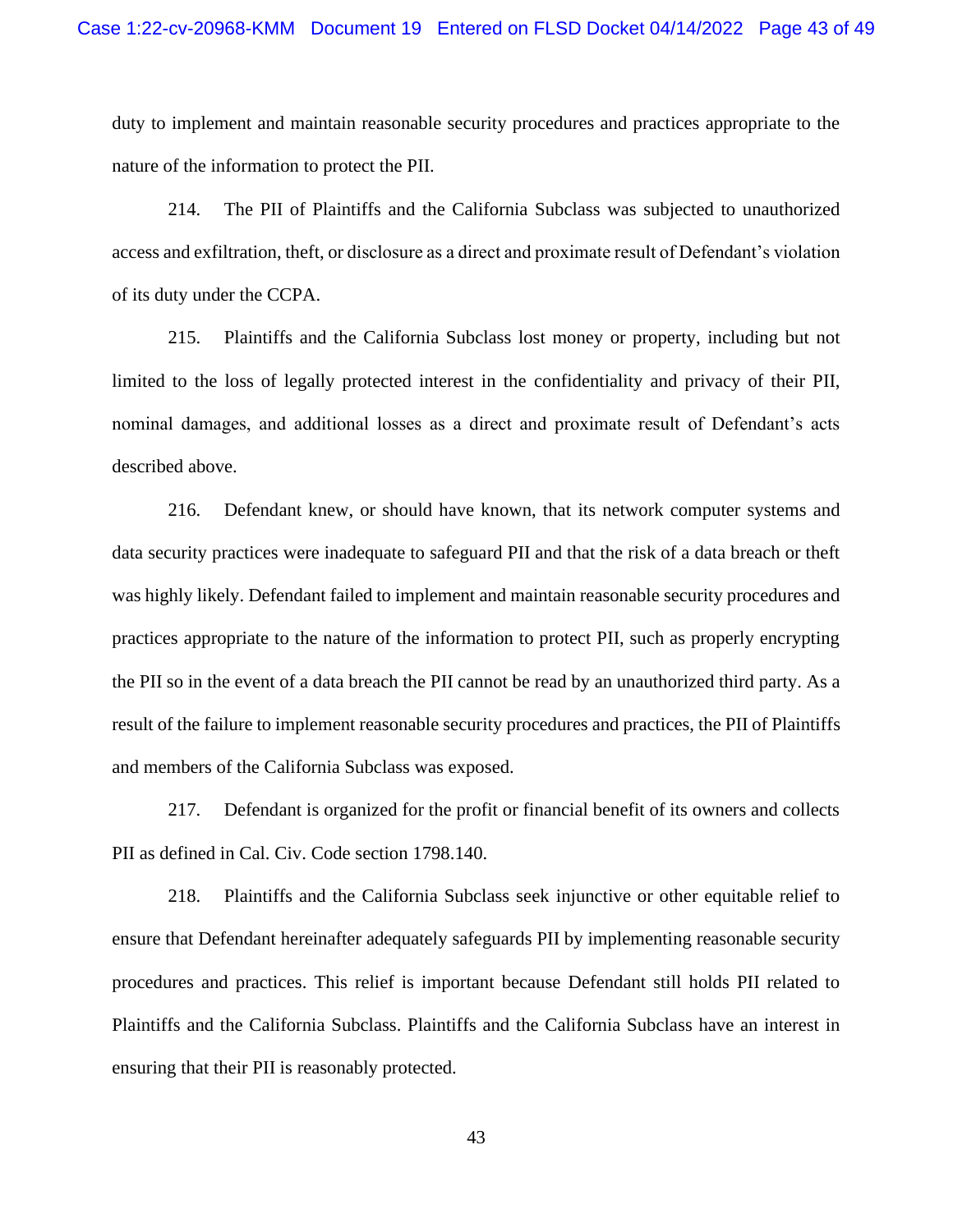219. On April 14, 2022, Plaintiffs' counsel mailed a CCPA notice letter to Defendants Pingora and Bayview via certified mail. If Defendants do not "actually cure" the effects of the Data Breach, which would require retrieving the PII or securing the PII from continuing and future use, within 30 days of delivery of the CCPA notice letter (which Plaintiffs believes any such cure is not possible under these facts and circumstances), Plaintiffs intend to amend this complaint to seek actual damages, and statutory damages of no less than \$100 and up to \$750 per customer record subject to the Data Breach, on behalf of the California Subclass as authorized by the CCPA.

## **PRAYER FOR RELIEF**

**WHEREFORE**, Plaintiff, on behalf of themself and all Class Members, request judgment against Defendants and that the Court grant the following:

- A. For an Order certifying the Class and California Subclass as defined herein, and appointing Plaintiffs and their counsel to represent the Class and California Subclass;
- B. For equitable relief enjoining Defendants from engaging in the wrongful conduct complained of herein pertaining to the misuse and/or disclosure of Plaintiffs' and the Class Members' PII, and from refusing to issue prompt, complete, and accurate disclosures to Plaintiffs and the Class Members;
- C. For injunctive relief requested by Plaintiff, including but not limited to, injunctive and other equitable relief as is necessary to protect the interests of Plaintiffs and Class Members, including but not limited to an order:
	- i. prohibiting Defendants from engaging in the wrongful and unlawful acts described herein;
	- ii. requiring Defendants to protect, including through encryption, all data collected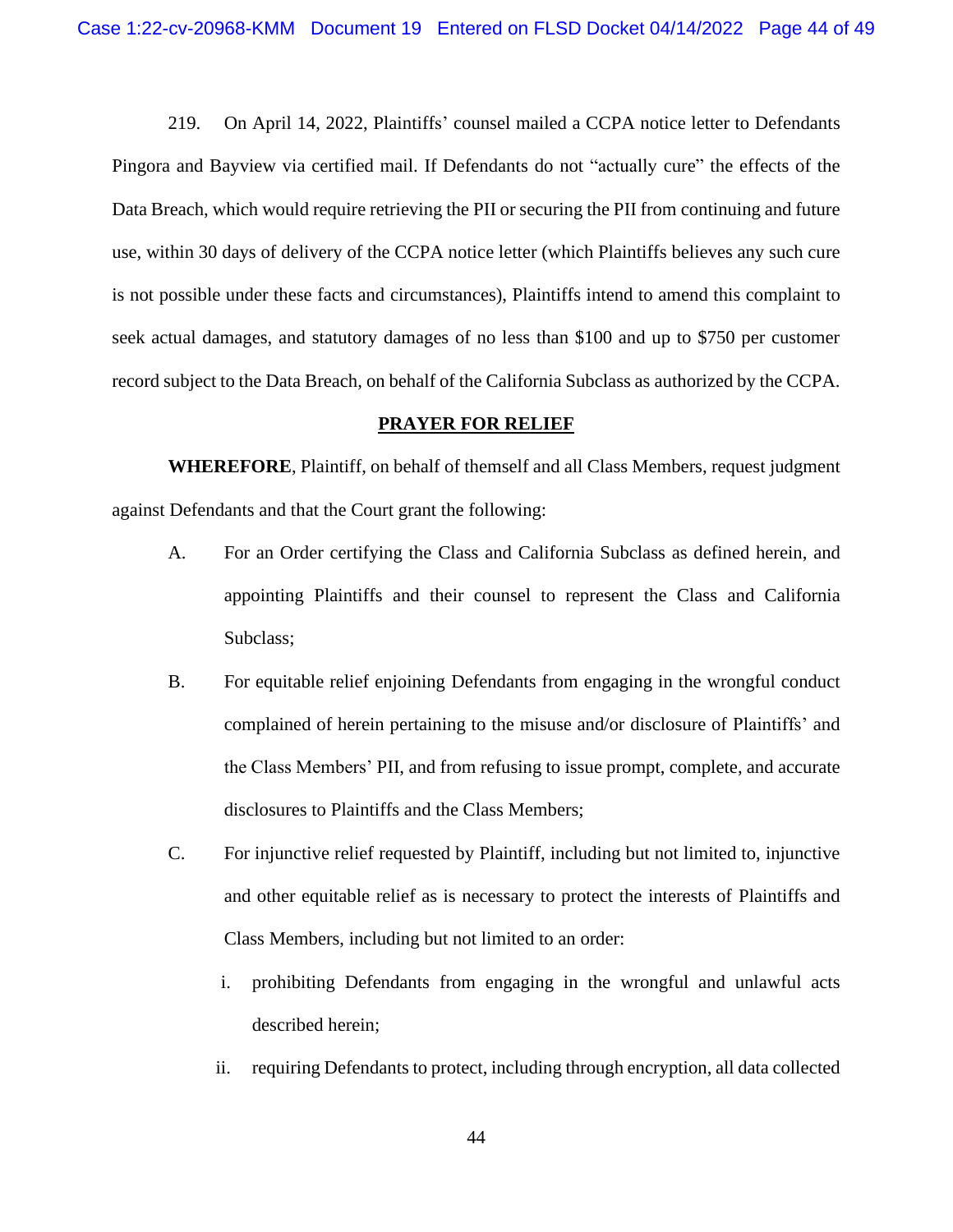through the course of its business in accordance with all applicable regulations, industry standards, and federal, state or local laws;

- iii. requiring Defendants to delete, destroy, and purge the personally identifying information of Plaintiffs and Class Members unless Defendants can provide to the Court reasonable justification for the retention and use of such information when weighed against the privacy interests of Plaintiffs and Class Members;
- iv. requiring Defendants to implement and maintain a comprehensive Information Security Program designed to protect the confidentiality and integrity of the personally identifying information of Plaintiffs and Class Members;
- v. prohibiting Defendants from maintaining Plaintiffs' and Class Members' personally identifying information on a cloud-based database;
- vi. requiring Defendants to engage independent third-party security auditors/penetration testers as well as internal security personnel to conduct testing, including simulated attacks, penetration tests, and audits on Defendants' systems on a periodic basis, and ordering Defendants to promptly correct any problems or issues detected by such third-party security auditors;
- vii. requiring Defendants to engage independent third-party security auditors and internal personnel to run automated security monitoring;
- viii. requiring Defendants to audit, test, and train its security personnel regarding any new or modified procedures;
- ix. requiring Defendants to segment data by, among other things, creating firewalls and access controls so that if one area of Defendants' network is compromised, hackers cannot gain access to other areas of Defendants' systems;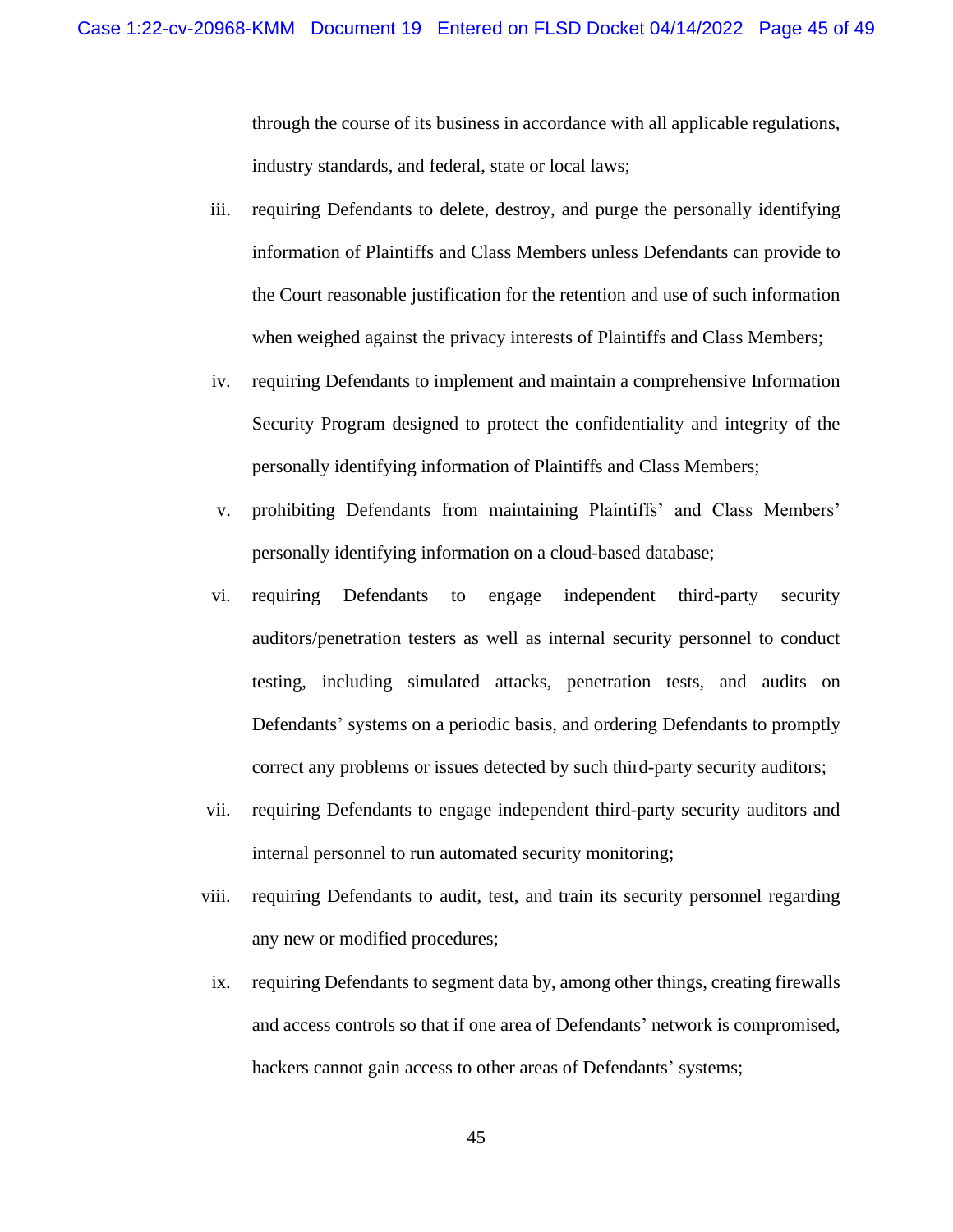- x. requiring Defendants to conduct regular database scanning and securing checks;
- xi. requiring Defendants to establish an information security training program that includes at least annual information security training for all employees, with additional training to be provided as appropriate based upon the employees' respective responsibilities with handling personally identifying information, as well as protecting the personally identifying information of Plaintiffs and Class Members;
- xii. requiring Defendants to routinely and continually conduct internal training and education, and on an annual basis to inform internal security personnel how to identify and contain a breach when it occurs and what to do in response to a breach;
- xiii. requiring Defendants to implement a system of tests to assess its respective employees' knowledge of the education programs discussed in the preceding subparagraphs, as well as randomly and periodically testing employees' compliance with Defendants' policies, programs, and systems for protecting personally identifying information;
- xiv. requiring Defendants to implement, maintain, regularly review, and revise as necessary a threat management program designed to appropriately monitor Defendants' information networks for threats, both internal and external, and assess whether monitoring tools are appropriately configured, tested, and updated;
- xv. requiring Defendants to adequately educate all Class Members about the threats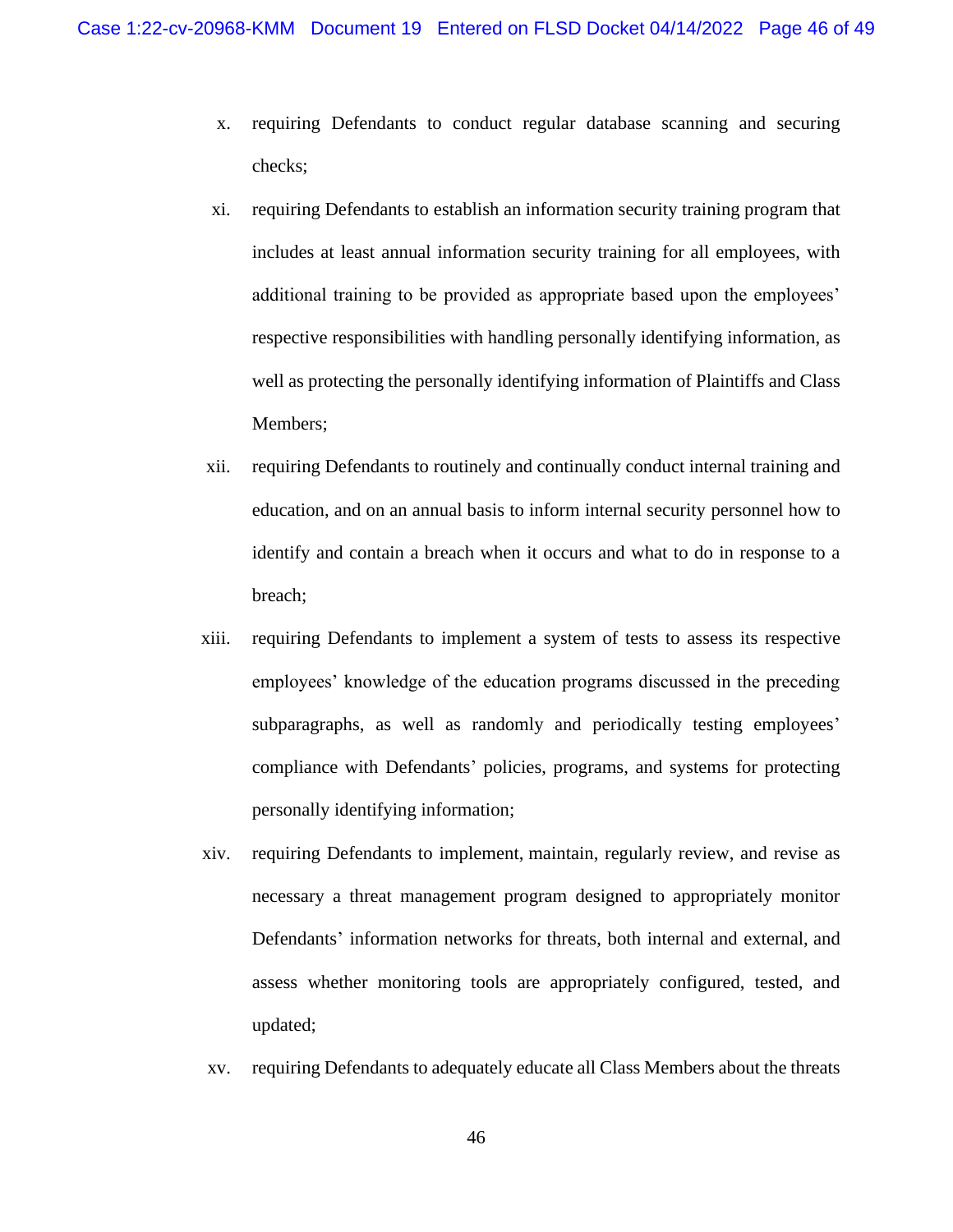that they face as a result of the loss of their confidential personally identifying information to third parties, as well as the steps affected individuals must take to protect themselves;

- xvi. requiring Defendants to implement logging and monitoring programs sufficient to track traffic to and from Defendants' servers; and, for a period of 10 years, appointing a qualified and independent third party assessor to conduct a SOC 2 Type 2 attestation on an annual basis to evaluate Defendants' compliance with the terms of the Court's final judgment, to provide such report to the Court and to Class Counsel, and to report any material deficiencies or noncompliance with the Court's final judgment;
- D. For an award of damages, including actual, statutory, consequential, punitive, and nominal damages, as allowed by law in an amount to be determined;
- E. For an award of reasonable attorneys' fees, costs, and litigation expenses, as allowed by law;
- F. For prejudgment interest on all amounts awarded; and
- G. Such other and further relief as this Court may deem just and proper.

## **DEMAND FOR JURY TRIAL**

Plaintiffs hereby demand that this matter be tried before a jury.

Date: April 14, 2022 Respectfully submitted,

*/s/ John A. Yanchunis* 

JOHN A. YANCHUNIS RYAN D. MAXEY **MORGAN & MORGAN COMPLEX LITIGATION GROUP**  201 N. Franklin Street, 7th Floor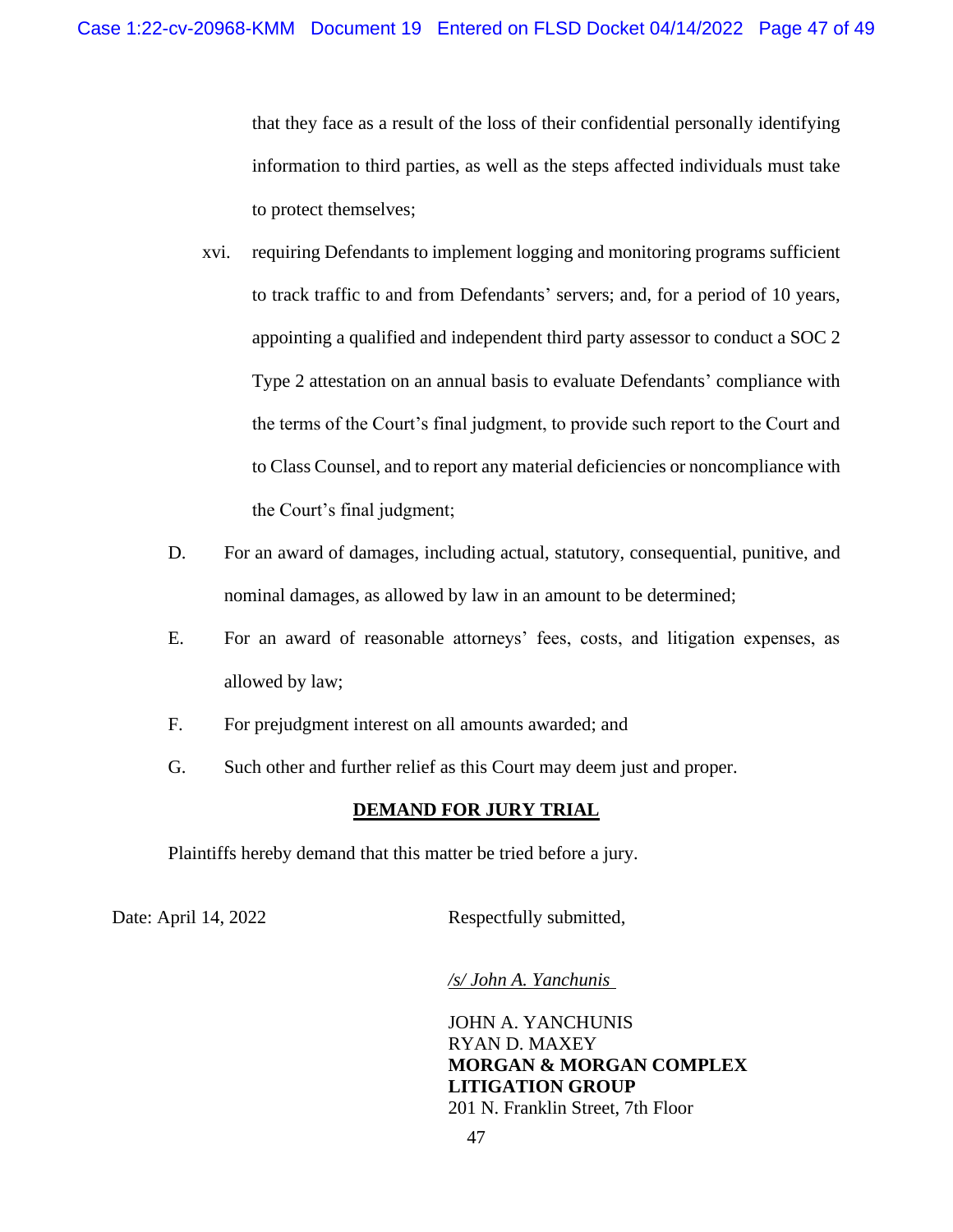Tampa, Florida 33602 Telephone: (813) 223-5505 jyanchunis@ForThePeople.com rmaxey@ForThePeople.com

Julie Braman Kane Florida Bar No.: 980277 [julie@colson.com](mailto:julie@colson.com) COLSON HICKS EIDSON 255 Alhambra Circle – Penthouse Coral Gables, Florida 33134 Telephone: (305) 476-7400 Facsimile: (305) 476-7444

Adam E. Polk (*Pro Hac Vice*) Jordan Elias (*Pro Hac Vice*) Simon Grille (*Pro Hac Vice*) Kimberly Macey (*Pro Hac Vice*) **GIRARD SHARP LLP** 601 California St, Ste 1400 San Francisco, CA 94108 Telephone: (415) 981-4800 apolk@girardsharp.com jelias@girardsharp.com sgrille@girardsharp.com kmacey@girardsharp.com

Joseph M. Lyon (*Pro Hac Vice Forthcoming*) **THE LYON FIRM, LLC** 2754 Erie Avenue Cincinnati, OH 45208 Telephone: (513) 381-2333 jlyon@thelyonfirm.com

M. ANDERSON BERRY (*pro hac vice* forthcoming) GREGORY HAROUTUNIAN (*pro hac vice*  forthcoming) **CLAYEO C. ARNOLD, A PROFESSIONAL LAW CORP.** 865 Howe Avenue Sacramento, CA 95825 Telephone: (916) 777-7777 Facsimile: (916) 924-1829 aberry@justice4you.com

### RACHELE R. BYRD (*pro hac vice* forthcoming) **WOLF HALDENSTEIN ADLER**